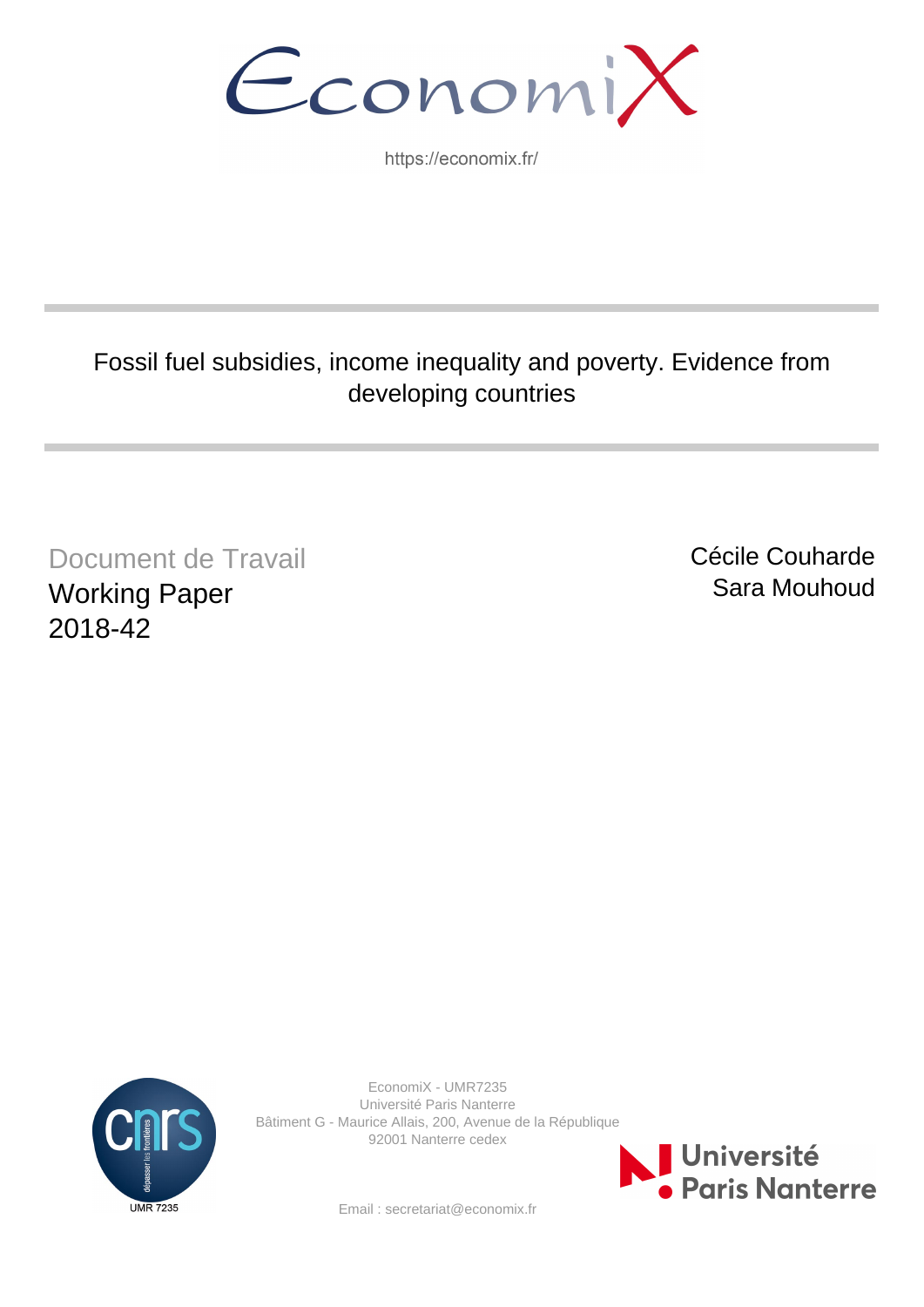# Fossil fuel subsidies, income inequality and poverty Evidence from developing countries $\hat{z}$

Cécile Couharde<sup>a,∗</sup>, Sara Mouhoud<sup>a</sup>

 ${}^aEconomiX-CNRS,$  Université Paris Nanterre, France

## Abstract

The past two decades have witnessed widespread attempts to reform fossil fuel subsidies in developing countries. If the reforms are likely to improve economic efficiency, the expected effects on income distribution and poverty are more controversial. This paper reviews the recent literature that examines the impacts of fossil fuel subsidies and their reform on income inequality and poverty. It identifies the different channels that have been explored in the literature and surveys the empirical evidence on the importance of these channels in practice. Drawing on diverse country experiences, it also discusses why fossil fuel subsidies are particularly challenging to reform and highlights several ways in which efforts to reform may be feasible and successful.

Keywords: fossil fuel subsidies, developing countries, distributional impact, subsidy reform

 $\mathbb{R}$ This research was supported by a grant from the Conseil Français de l'Énergie.

<sup>\*</sup>Corresponding author: Cécile Couharde, EconomiX-CNRS, Université Paris Nanterre, 200 avenue de la R´epublique, 92001 Nanterre Cedex, France. Phone : 33 1 40 97 59 07. Email: cecile.couharde@parisnanterre.fr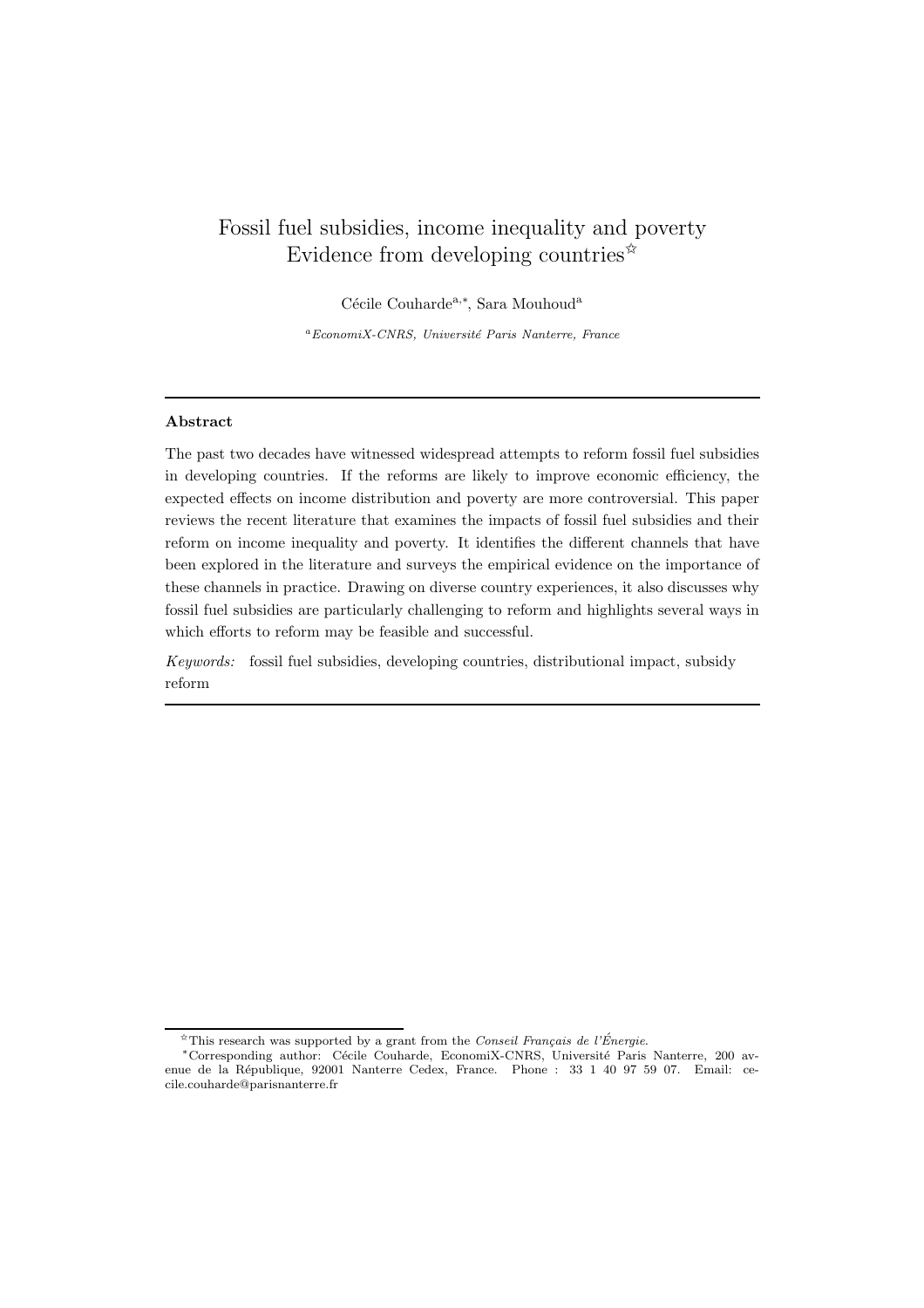#### 1. Introduction

Throughout the world, and particularly in developing countries, $<sup>1</sup>$  $<sup>1</sup>$  $<sup>1</sup>$  the energy sector</sup> has been subjected to heavy-handed governmental interventions. Across countries and time periods, governments have responded to high fuel prices by making extensive use of a broad array of subsidies instruments to offset higher prices. The different dimensions covered by these instruments include government intervention in market operations in order to affect costs or prices, direct transfer of funds to recipients, excise-tax concession on fuel, under-pricing of access to a natural resource harvested by final consumer, regulated price [\(IEA et al., 2010\)](#page-45-0). For developing economies, the most commonly articulated reason to regulate fossil fuel prices is based on distributional concerns [\(Commander](#page-44-0), [2012\)](#page-44-0): the aim is not only to protect local industries –notably energy intensive industries– and domestic consumers from volatile international prices, but also households with low incomes by facilitating their energy access.

For decades, fossil fuel subsidies have led to a number of economic inefficiencies and have also contributed negatively towards the protection of the environment (through increased emissions of greenhouse gas and other air pollutants).<sup>[2](#page-2-1)</sup> Fossil fuel subsidies also create winners and losers among households. The literature has put a great emphasis on their negative impact on income distribution. It has been argued that such distortions have added to inequality since in most developing countries richer households tend to capture the bulk of subsidies, skewing the existing income distribution. Furthermore they tend to reduce fiscal space for other spending items –such as health and education– that are more beneficial to lower income households. It is indeed striking to note that fossil fuel subsidies remain disproportionately important in developing countries, compared to the relatively small shares of public social spending [\(Bril-Mascarenhas and Post, 2015\)](#page-44-1).

These adverse effects have created incentives for significant policy reforms at global and national levels. In the 2009 G20 summit, heads of state stated that the reform of inefficient fuel subsidies was a central theme of their policy agenda. This commitment has been repeated in the 2016 G7 summit, where the largest advanced economies came to the agreement that fossil fuel subsidies would be completely removed by 2025. Fossil fuel subsidy removal has also become an issue of greater significance to the international community, being now an important item of the new United Nations sustainable development agenda adopted by world leaders in September 2015. Finally, the Paris Agreement at COP21 in 2015 has provided a further impetus for reform.

Over the past decade, several countries have managed to reform their subsidies successfully, yet phasing out fossil fuel subsidies is still a major global challenge. In 2016,

<span id="page-2-0"></span> $1_{\text{B}}$  developing countries, we refer to countries that are not classified as advanced economies.

<span id="page-2-1"></span><sup>2</sup>As an illustration, [Stefanski \(2014](#page-46-0)) estimates that, between 1980 and 2010, 36% of global carbon emissions were driven by fossil fuel subsidies.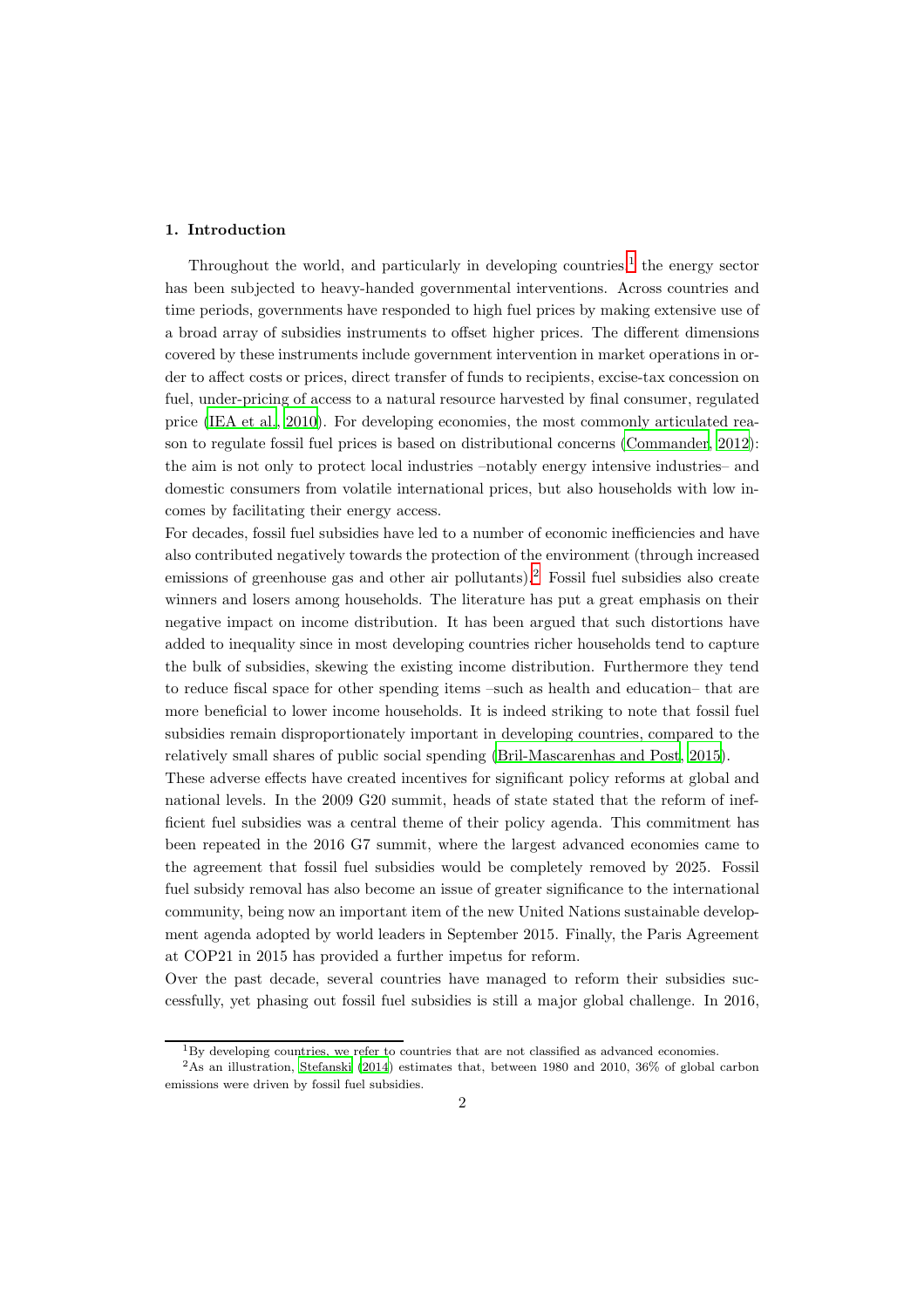fossil-fuel consumption subsidies still accounted for an estimated total of \$260 billion, against \$241.6 billion for investment in renewable energy excluding large hydro [\(IEA](#page-45-1), [2017](#page-45-1)). Although economists have argued against fossil fuel subsidies, vested interests' political forces continue to dominate energy policy in developing countries. Furthermore, increases in relative prices resulting from subsidy reduction/removal negatively affect poverty because poor households usually spend a relatively higher share of their household budget on their spending and often are unable to further reduce their consumption rates [\(Bacon et al.](#page-44-2), [2010](#page-44-2); [Fattouh and El-Katiri](#page-45-2), [2013](#page-45-2)). A critical issue discussed in the literature is therefore to what extent and in what form should adequate compensatory measures that better target the poorest sub-groups be coupled to domestic reforms in the energy sector.

The aim of this paper is to review the evidence on the effects of fossil fuel subsidies and their reform on income distribution and poverty in developing countries. In particular this article aims to address the following questions: what are the mechanisms through which fossil fuel subsidies as well as their removal affect income inequality and poverty? Do experiences vary across countries, across types of fossil fuels and, if so, why? How can the adverse impacts exerted by the removal of fossil fuel subsidies be mitigated? What are the general lessons we can draw from the experience of countries that have been successful in reforming fossil fuel subsidies? To this end, we review and synthesize the recent literature that investigates the impacts of fossil fuel subsidies on income inequality and poverty, as well as the different methodologies that have been used to assess such impacts. We also examine the extent to which reforms can succeed in reversing trends on income inequality and poverty, and we explore the sustainability of these reforms.

The paper proceeds as follows. To set the stage, section 2 begins by reviewing the different definitions and measurement methods of fossil fuel subsidies. In section 3, we summarize the key stylized facts that characterize the importance of fossil fuel subsidies as well as their costs and their distributional impact in developing countries. In section 4, we discuss the issue of fossil fuel subsidy reforms in these economies by reviewing the existing methodologies and their results. Section 5 offers a broad picture of the main motivations and challenges associated with reforming energy subsidies. Section 6 concludes and points out limitations and potential future research direction.

#### 2. Fossil fuel subsidies: conceptual issues

#### 2.1. Defining fossil fuel subsidies

A quick review of the literature shows that there is no common definition or understanding of what constitutes a subsidy. The Global Subsidies Initiative (GSI) provides a broad definition, based on the World Trade Organization's Agreement on Subsidies and Countervailing Measures [\(WTO](#page-47-0), [2016](#page-47-0)), which reflects the variety of policies that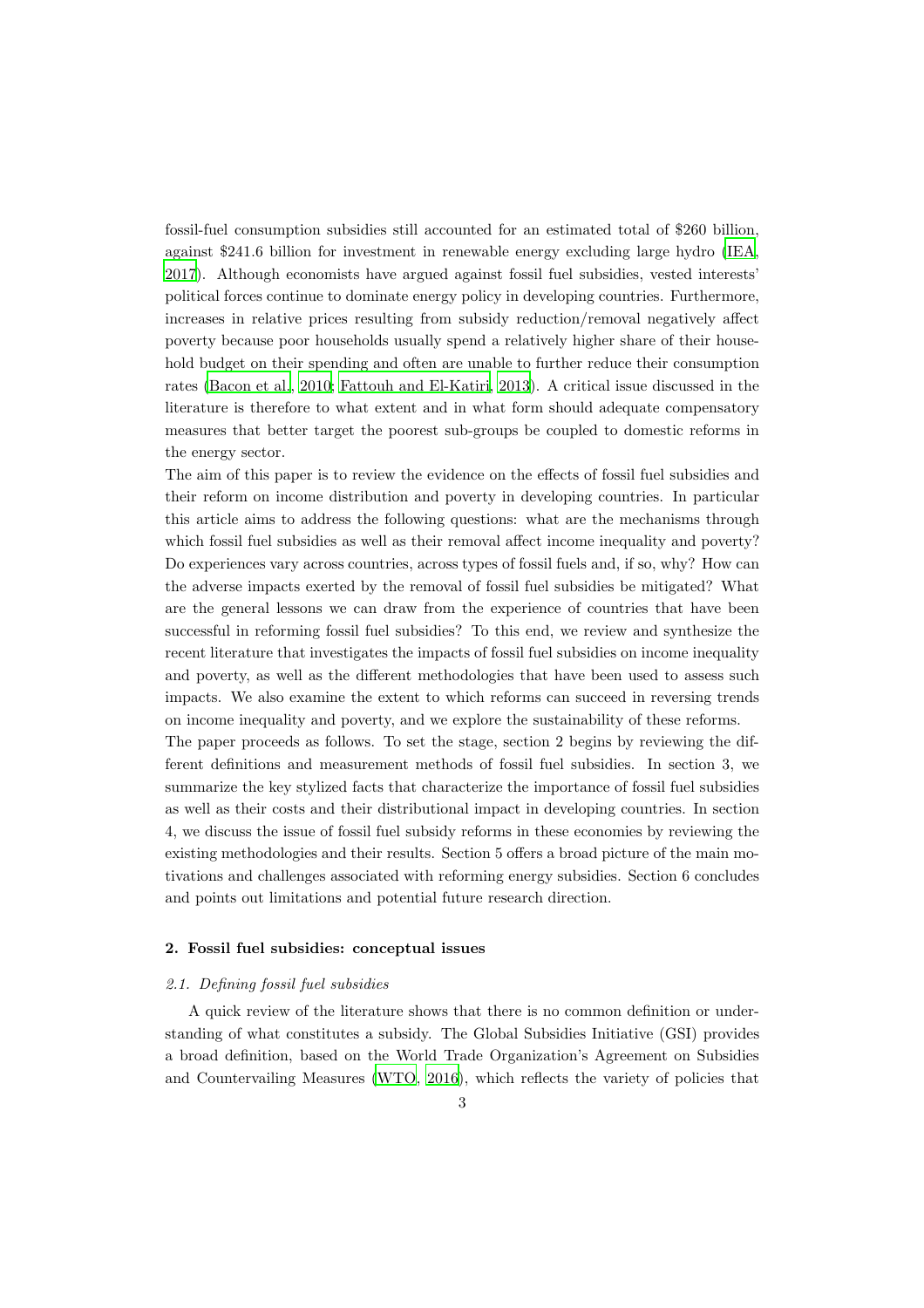a subsidy can encompass. In the case of fossil fuels, such policies include the following categories: (i) direct transfers from government budgets to producers and consumers of fossil fuels; (ii) all government revenue forgone in terms of uncollected revenue or levies on extracted fossil fuels and fossil fuels sold to consumer; (iii) goods or services provided below-market rates and/or goods purchased above-market rates and (iv) income or price support [\(Beaton et al., 2013\)](#page-44-3).<sup>[3](#page-4-0)</sup>

Detailed information on all forms of subsidies is often not readily available. An influencing factor in the provision of information is that some subsidies are themselves based on non-transparent mechanisms. For example, in their study on the Middle East and North Africa (MENA) region, [Fattouh and El-Katiri \(2013](#page-45-2)) emphasize several forms of fossil fuel subsidies that can be more difficult to identify and quantify, such as cross-subsidies and implicit subsidies. Cross-subsidies occur when consumer groups pay an energy price higher than its supply costs to support affordable rates to other groups. For example, countries such as Lebanon, Yemen, Egypt, Libya, and Syria all charge their industrial customers considerably higher electricity prices than residential customers. In most South Asian countries and in some Latin American and Caribbean countries (Ecuador, Honduras), industrial electricity tariffs are also higher than residential tariffs [\(ADB](#page-44-4), [2016](#page-44-4); [Di Bella et al., 2015](#page-45-3)). Implicit subsidies are less transparent and more difficult to calculate. They typically occur in oil and gas producing countries, where a national oil company can be mandated to sell petroleum products for the domestic market at belowinternational prices but above-production costs. In this case, the government does not need to make an explicit transfer to compensate the national oil company for financial losses. Hence, the implicit subsidy entails a transfer from the government to the final consumers without such a transfer appearing explicitly on state oil companies' records or in the government budget [\(Cheon et al.](#page-44-5), [2015\)](#page-44-5). Finally, in many countries, subsidies suffer from dense administrative channels: they are disbursed not only at the national level, but by state or provincial, county and local governments too, which adds an additional degree of difficulty of recording all subsidies [\(Koplow, 2009;](#page-45-4) [Vidican, 2015\)](#page-46-1).

Consequently, research on the effects of fossil fuel subsidies has focused on a narrow definition based on consumer and producer subsidies that are easier to measure than others. As such, international organizations summarize the different policies by defining a subsidy, with the Organization for Economic Co-operation and Development (OECD), as "any measure that keeps prices for consumers below the market level or keeps prices for producers above the market level or that reduces costs for consumers and producers by giving direct or indirect support" [\(OECD](#page-46-2), [2005](#page-46-2)) or, with the International Energy Agency (IEA), as "any government action directed primarily at the energy sector that lowers the cost of energy production, raises the price received by energy producers or low-

<span id="page-4-0"></span><sup>3</sup>Examples of these four types of subsidies can be seen in Figure A.1 in Appendix.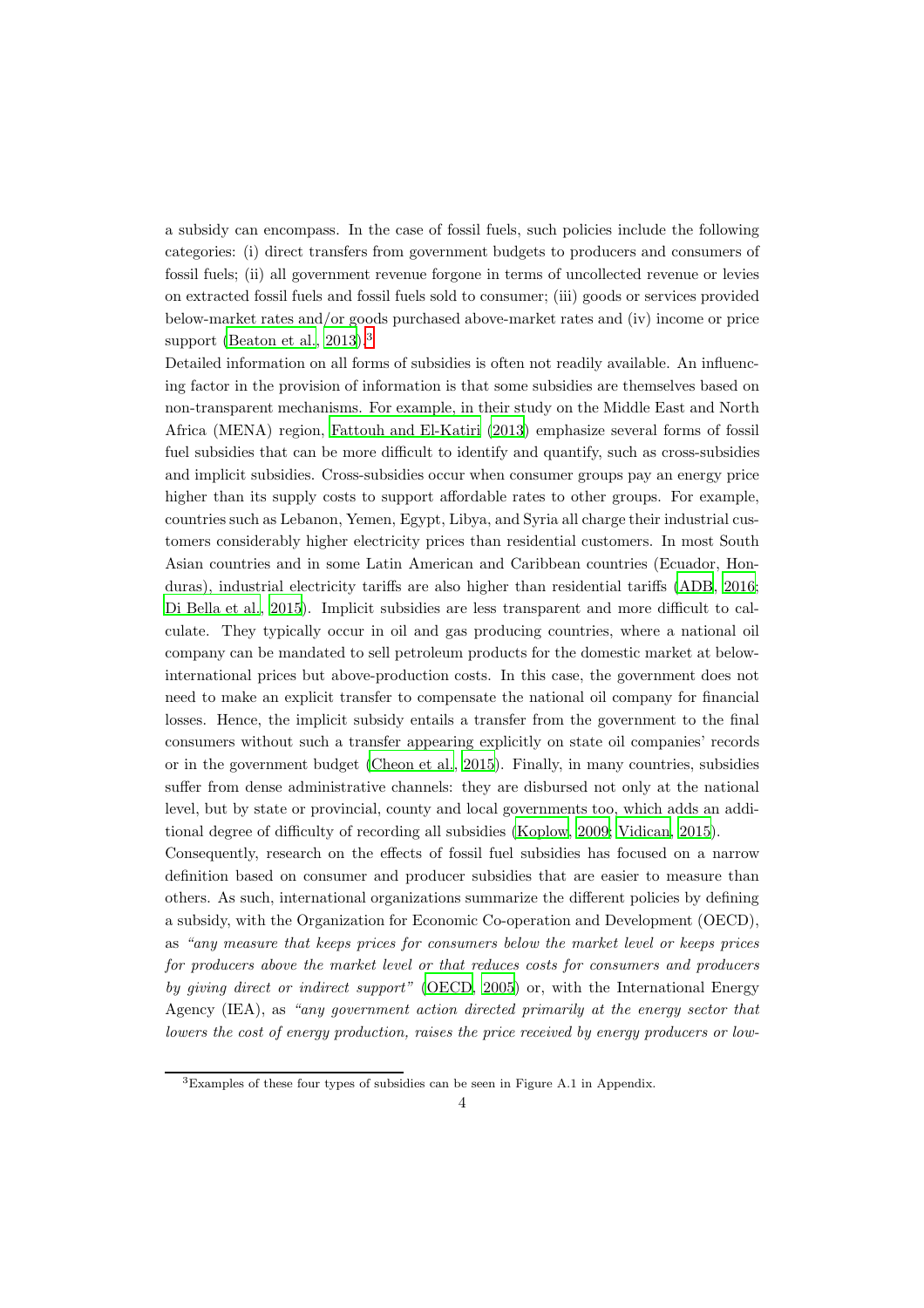ers the price paid by energy consumers" [\(IEA, 2015\)](#page-45-5). The International Monetary Fund (IMF) also proposes a definition of subsidies based on the distinction between consumer and producer subsidies: "consumer subsidies arise when the prices paid by consumers, including both firms (intermediate consumption) and households (final consumption), are below supply costs, including transport and distribution costs. Producer subsidies arise when prices are above this level" [\(Clements et al., 2013](#page-44-6)).

Producers and consumers subsidies, and in particular the latter which are more impor- $tant<sup>4</sup>$  $tant<sup>4</sup>$  $tant<sup>4</sup>$ , are then the most commonly studied component of subsidies. But even these subsidies are relatively easier to measure than other forms of subsidies, detailed information by geographic region, beneficiaries (by fuel type, industry, consumer or producer), type of support mechanism, or other attributes, is often not readily available, especially when the analysis requires highly disaggregate data or long periods of time [\(Sovacool](#page-46-3), [2017](#page-46-3)). The lack of reporting is especially pronounced in developing countries. As a result, most studies often rely on empirical indicators calculated and provided more consistently and systematically by several international organizations.

But, even if one limits the analysis to these latter data, measurement concerns remain. One of the most significant ones is related to the measure of the benchmark or efficient price, i.e. the price that would prevail in the absence of subsidies. Indeed, if the definition of the efficient price is fairly straightforward for producers, it is less direct for consumers. The efficient producer price simply represents the cost of supplying the product to the consumer (or opportunity cost). The definition of the efficient consumer price is less straightforward because, in practice, it should include, in addition to the opportunity cost, additional taxes reflecting the environmental costs (or externalities) associated with energy consumption, and/or reflecting the need to tax all consumption to raise revenue [\(Coady et al., 2017](#page-44-7)). This results in country-specific or individual reference prices because quality and definitional problems make it difficult for a similar rule to hold for a large number of countries  $vis-\hat{a}-vis$  one given efficient consumer price. Another consequence is that each international organization applies its own definition of the efficient consumer price, resulting in the application of a variety of methods in measuring fossil fuel subsidies (Bárány and Grigonyté, 2015).

<span id="page-5-0"></span><sup>4</sup>According to [Merrill \(2014\)](#page-46-4), consumer subsidies totaled \$548 billion against \$88 billion estimated for producer subsidies in 2013. However, it is important to recognize that, in contrast to consumer subsidies, subsidies to producers are harder to quantify.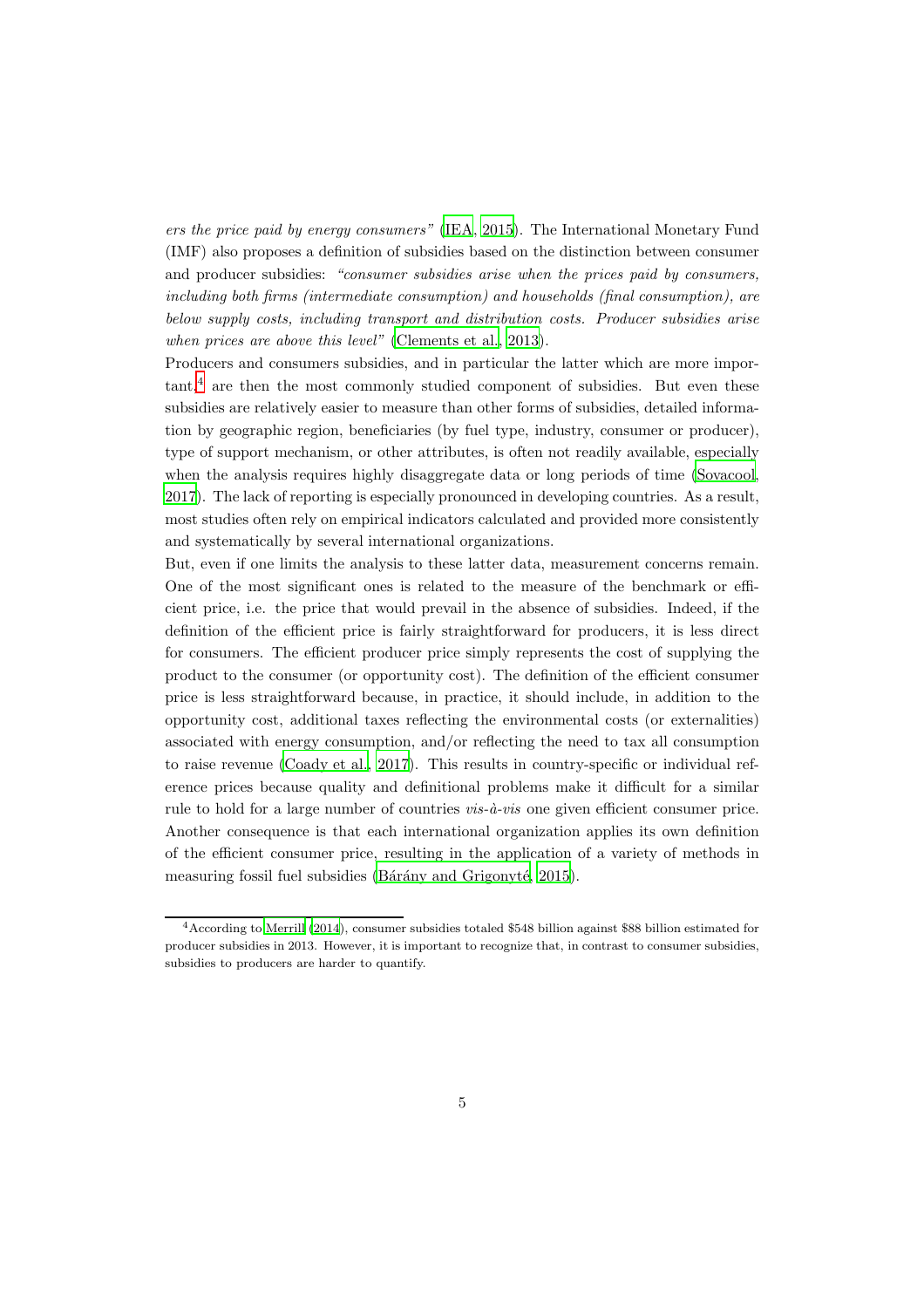#### 2.2. Measuring fossil fuel subsidies: differences across international organizations<sup>[5](#page-6-0)</sup>

The simplest and most widely used approach to measure fossil fuel subsidies is the price-gap approach. This approach, as its name suggests, consists in measuring, for each type of fossil fuel consumed or produced, the gap between the current domestic price (actually paid by or officially charged to an end user) and the price that would prevail under free markets (market-based transaction price, net of transport and distribution costs). The amount of subsidies is then calculated by multiplying this price gap by the affected volume produced or consumed [\(Koplow](#page-45-4), [2009\)](#page-45-4). Using the price-gap approach, the IEA provides annual estimates of fossil fuel consumer subsidies for 40 developing countries.[6](#page-6-1) Due to its relative simplicity, this approach can easily be implemented and is thus widely used by most empirical studies. However, its suitability for tracking subsidies' patterns across countries and fossil fuel products is questioned for a variety of reasons,<sup>[7](#page-6-2)</sup> the most common being measurement challenges that reduce the accuracy of price-gap calculations. Specifically, prices in the world market are assumed to express the opportunity costs to domestic producers and consumers of a given commodity. In practice, world prices themselves may be affected by subsidies or other distortions. This is why many energy exporting countries and the Organization of the Petroleum Exporting Countries (OPEC) disagree with this approach, arguing that the reference price for energy exporting countries should not be the world price of the fossil fuel but rather its cost of production. Moreover, as reference prices depend on the conditions of the energy market, price-gap calculations do not pick up subsidies across energy sources in a consistent way [\(Kojima, 2015](#page-45-6)). Finally, the price-gap approach only measures transfers that affect energy prices to consumers and producers. The partial nature of this approach means that neither policies nor government programs that support industries or economic agents, without influencing the final price, are taken into account [\(Kojima](#page-45-6), [2015](#page-45-6)). As a consequence, this approach does not provide much guidance for designing or implementing reforms on the ground [\(ADB](#page-44-4), [2016](#page-44-4)).

More extensive than the price-gap approach in terms of its policy coverage, the second approach –the inventory approach– is based on the WTO definition. This approach then takes into account a wider set of transfers by quantifying supports to energy consumption

<span id="page-6-0"></span><sup>5</sup>There are three methods of assessing subsidies that are usually used: the price-gap approach, the inventory approach, the hidden cost approach. These methods are more complementary than mutually exclusive [\(Beaton et al.](#page-44-3), [2013](#page-44-3); [Kojima, 2015\)](#page-45-6). We focus only on the two first approaches (the price-gap approach and the inventory approach) as the last one (the hidden cost approach) encompasses distortions (such as the excess costs of generating and distributing fuel products that are not covered by revenues from rate-payers) that go beyond the strict definition of subsidies [\(Kojima, 2015\)](#page-45-6).

<sup>6</sup>Estimates for the three most recent years are freely downloadable from the website of the IEA <http://www.worldenergyoutlook.org/resources/energysubsidies/fossilfuelsubsidydatabase/>

<span id="page-6-2"></span><span id="page-6-1"></span><sup>7</sup>[Koplow \(2009](#page-45-4)) provides a detailed discussion of the advantages and limitations of this approach.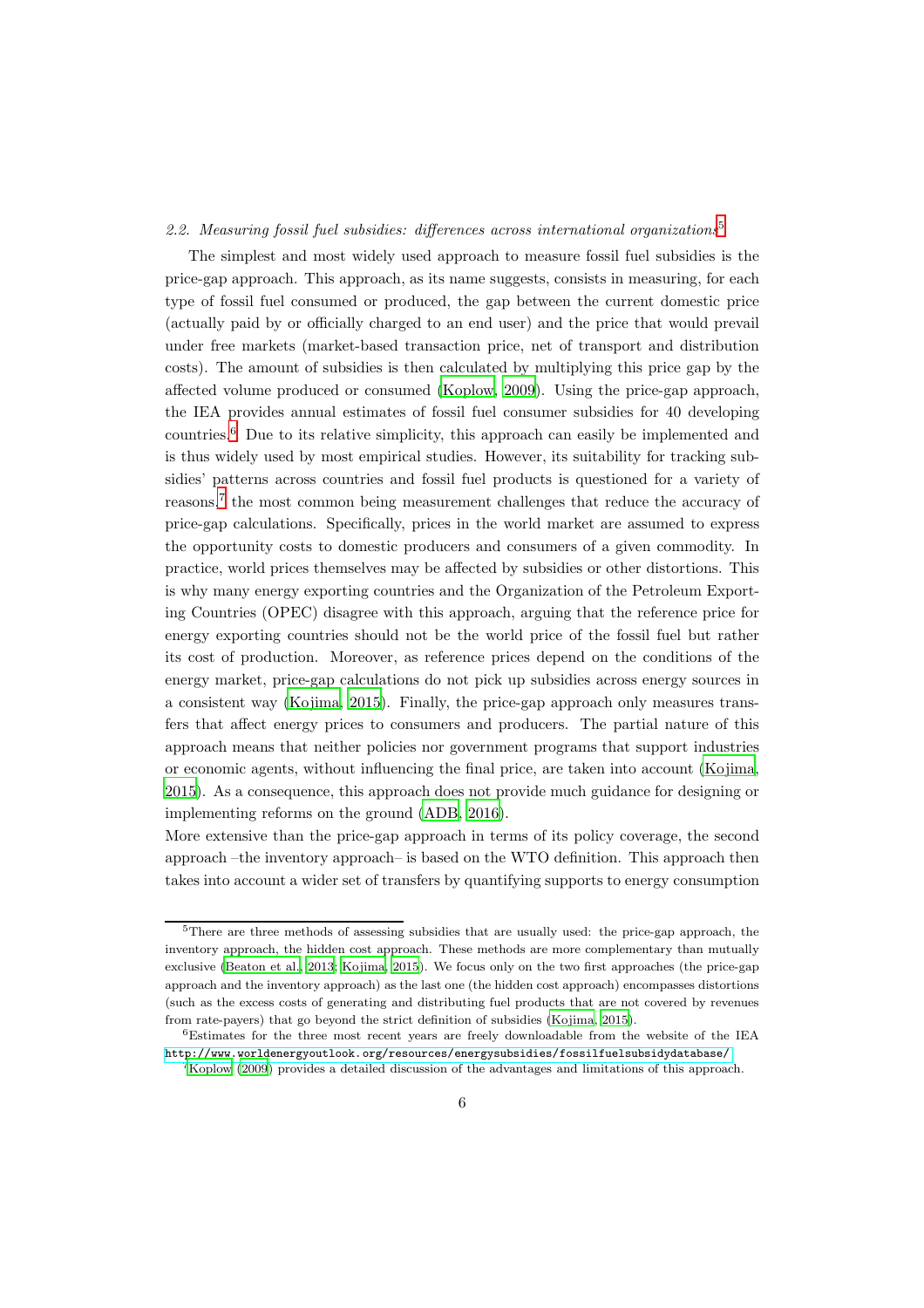through the examination of individual government programs. In particular, the advantage of this approach is that it provides a breakdown of aggregate subsidies, facilitating the design and implementation of reforms [\(ADB](#page-44-4), [2016\)](#page-44-4)). This approach is used by the OECD and involves measuring all fossil fuel subsidies that are explicitly included in the general government budget. The methodology is the same as the one implemented for indicators of agricultural price distortions and consists to provide explicit subsidies estimates through Producer Support Estimates (PSEs) and Consumer Support Estimates (CSEs). However, the OECD does not provide indicators for fossil fuels as comprehensive as for agriculture. Indeed, while this approach gives a real measure of the budgetary cost of government policy distortions by focusing on explicit subsidies, one of its main limitations, compared to the price-gap approach, is the difficulty of obtaining consistent data across countries. As a result, measurement problems are also severe and the comparability across countries and fossil fuels is more of an issue than in the case of the price-gap approach. Finally, estimates fixed on the basis of the inventory approach are not directly comparable with those derived from the price-gap approach. Indeed, while in OECD's estimates, explicit (i.e. on-budget) fuel subsidies are taken account regardless of countries, they relate to fossil fuel-importing countries only, in the estimates provided by the IEA [\(Kojima, 2015\)](#page-45-6).

The IMF also develops its own approach by taking account of a "Pigouvian" (or "corrective") tax reflecting the environmental costs (or externalities) associated with energy consumption, in addition to other consumption taxes. These environmental costs arise either through fossil fuel combustion (CO2 emissions, outdoor air pollution from fine particulates) or the use of road fuels in vehicles (traffic congestion, accidents and road damage). Therefore, two measures of consumer subsidies exist in the IMF approach: pretax and post-tax consumer subsidies. Pre-tax differ from post-tax consumer subsidies in that the benchmark price in the former corresponds to the supply cost while in the latter it also includes all taxes affecting consumption (the "Pigouvian" tax for internalizing environmental externalities and the consumption tax to contribute to revenue objectives). Hence, post-tax are typically much higher than pre-tax consumer subsidies, primarily due to the large environmental cost of energy consumption [\(IEA](#page-45-5), [2015;](#page-45-5) [Clements et al.](#page-44-6), [2013](#page-44-6); [Parry et al., 2014](#page-46-5)). However, while the IMF approach ensures that energy prices reflect the full costs of their use, the extent to which these costs, such as environmental costs, can be directly attributed to the production or use of a particular fuel is widely debated [\(Kojima, 2015\)](#page-45-6). The database provided by the IMF includes petroleum product subsidies for 176 countries, while the country sample is smaller for other types of energy. Regarding pre-tax subsidy calculations, their main drawback is that they are not strictly comparable across countries and types of fossil fuel, as different methodologies are used, depending on the type of energy. For example, subsidies for petroleum products are calculated by using mainly the price-gap approach and PSEs for OECD countries, whereas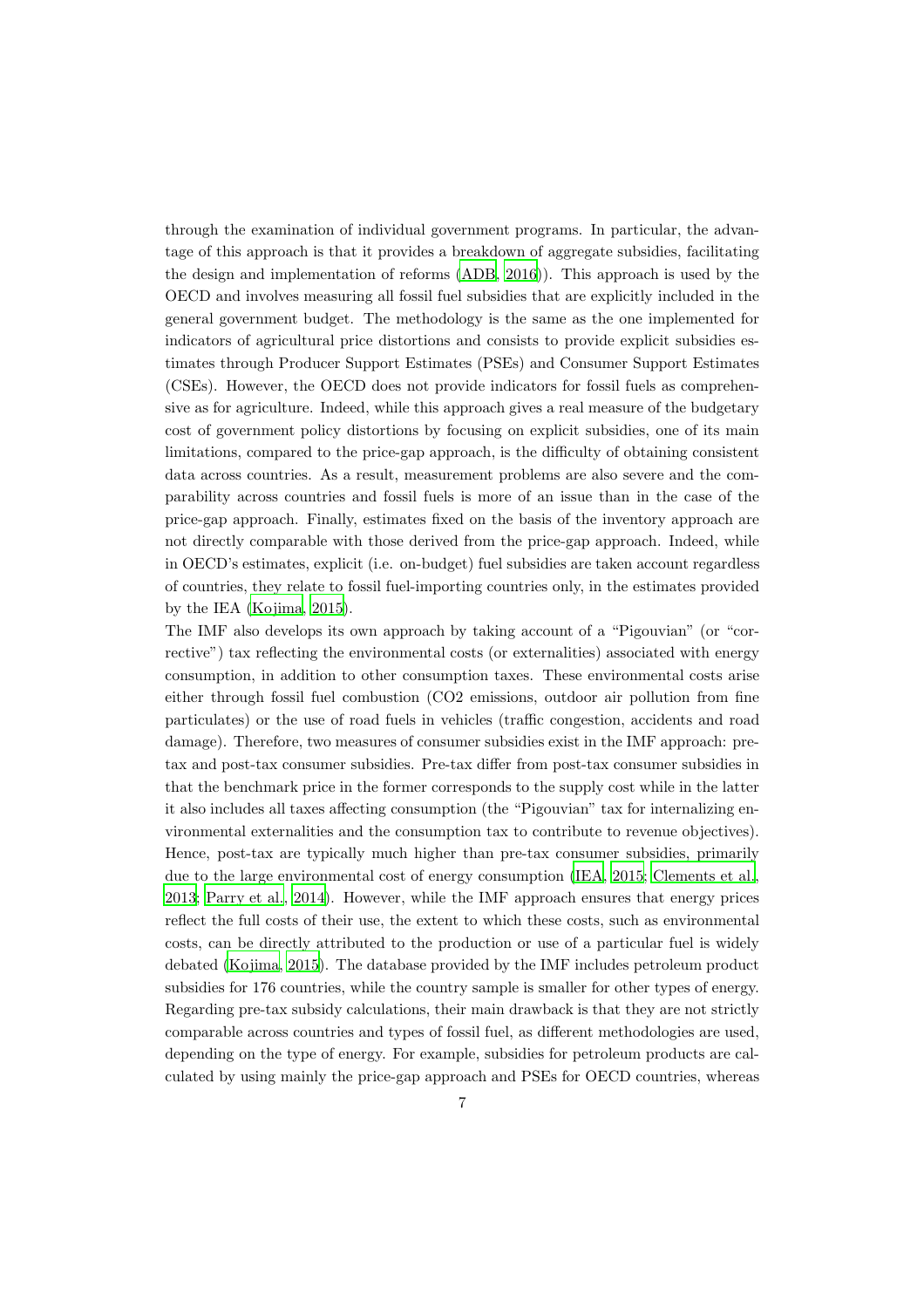natural gas and coal subsidies are estimated for 56 countries using multiple approaches and multiple data sources [\(Kojima](#page-45-6), [2015](#page-45-6)).[8](#page-8-0)

Table 1 lists the different assessment methods used by these international organizations, including the definition of fossil fuel subsidies, as well as the strengths and weaknesses of each of these methods.

### 3. Overview of the Evidence

#### 3.1. The importance of fossil fuel subsidies in developing countries

The empirical literature reporting the importance of fossil fuel subsidies focus in most cases on data provided by the IMF or the IEA. In addition, some studies analyze the patterns of energy price pass-through, i.e. the responses of domestic fuel prices to international price shocks, across geographical areas. Pass-through coefficients allow evaluating the extent by which government policies adopt market-based pricing and thus provide indirect estimates of subsidies. For example, [Kpodar and Abdallah \(2017](#page-45-7)) assess the dynamic pass-through of crude oil price shocks to retail fuel prices for 162 countries from 2000 to 2014. [Kojima \(2016\)](#page-45-8) analyses petroleum product pricing in 65 developing countries, building on a survey of end-user prices for gasoline, diesel, and kerosene in July 2012, and estimates pass-through coefficients from January 2009 to July 2012. [Ross et al.](#page-46-6) [\(2015](#page-46-6)) measure monthly pass-through patterns for gasoline price over a sample of 157 countries from January 2000 to December 2012. Although methodological differences among the various studies imply that the results are not always directly comparable, a number of regularities may be highlighted.

First, price reductions caused by subsidy programs may be large. It is not uncommon to find average subsidization rates<sup>[9](#page-8-1)</sup> above  $70\%$  (in essence subsidizing more than third-fifth of global consumption), as exemplified by subsidies in Algeria, Iran, Kuwait, Saudi Arabia and Venezuela [\(Sovacool, 2017\)](#page-46-3). Fossil fuel subsidies seem indeed concentrated in the Middle East, North Africa, and Pakistan region (MENAP). According to [Coady et al.](#page-44-7) [\(2017](#page-44-7)) subsidies in this group of countries accounted for 47% of the global total in 2013,

<span id="page-8-0"></span><sup>8</sup>The figures for 2013 and 2015 are available at [https://www.imf.org/en/News/Articles/2015/09/](https://www.imf.org/en/News/Articles/2015/09/28/04/53/sonew070215a) [28/04/53/sonew070215a](https://www.imf.org/en/News/Articles/2015/09/28/04/53/sonew070215a)

<span id="page-8-1"></span><sup>9</sup>The average subsidization rate is calculated as the ratio of the subsidized price to the reference price of the fossil fuel.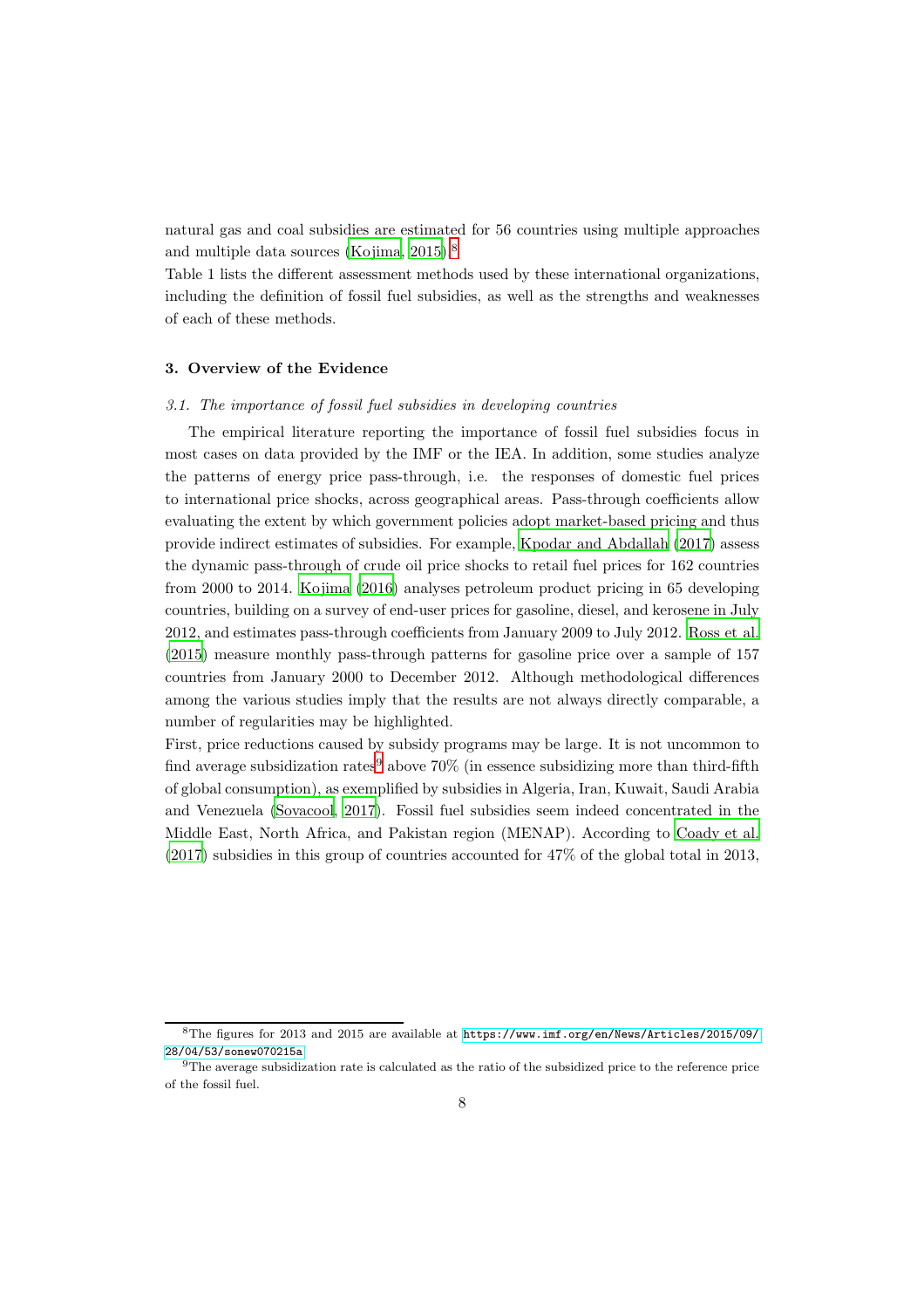|         | International | Definition of fossil fuel                                                                                                                                              | Assessment                                                                                               | Data sources                                                                                                                                                  | Strengths                                                                                                                                                                                                              | Weaknesses                                                                                                                                                                                                                    |
|---------|---------------|------------------------------------------------------------------------------------------------------------------------------------------------------------------------|----------------------------------------------------------------------------------------------------------|---------------------------------------------------------------------------------------------------------------------------------------------------------------|------------------------------------------------------------------------------------------------------------------------------------------------------------------------------------------------------------------------|-------------------------------------------------------------------------------------------------------------------------------------------------------------------------------------------------------------------------------|
|         | organization  | subsidies                                                                                                                                                              | method                                                                                                   |                                                                                                                                                               |                                                                                                                                                                                                                        |                                                                                                                                                                                                                               |
|         | <b>IEA</b>    | Government<br>actions<br>that result in prices<br>paid by end users be-<br>low full cost of supply<br>(based on international<br>benchmarks)                           | Price-gap<br>approach                                                                                    | <b>IEA</b><br>secondary<br>and<br>data sources, and an<br>annual survey identify-<br>ing countries that set<br>energy prices below the<br>full cost of supply | data-intensive than<br>$_{\text{Less}}$<br>other methods<br>Good indicator of pricing<br>distortions                                                                                                                   | Ignores distortions that do<br>not affect price levels<br>Does not capture gross<br>inefficiencies resulting in<br>high prices<br>Does not provide much<br>guidance for designing or<br>implementing reforms on<br>the ground |
| $\circ$ | OECD          | Government, producer<br>and consumer support<br>mechanisms                                                                                                             | Inventory<br>approach                                                                                    | Based on official go-<br>vernment data, with in-<br>puts from experts                                                                                         | Mapping out all sources<br>of subsidies, and often all<br>measures of support be-<br>vond subsidies<br>Provides a breakdown of<br>aggregate subsidies, facili-<br>tating the design and im-<br>plementation of reforms | Data intensive<br>Operational inefficiencies<br>are not necessarily cap-<br>tured                                                                                                                                             |
|         | <b>IMF</b>    | Pre-tax: price paid by<br>consumers below a<br>benchmark price,<br>producers above the<br>benchmark<br>Post-tax: pre-tax plus<br>efficient<br>below<br>taxes<br>levels | Price-gap<br>approach for<br>consumer<br>subsidies<br>Inventory<br>approach<br>for producer<br>subsidies | Based on IMF, IEA,<br>and OECD data<br>Wider sources for post-<br>tax estimates                                                                               | Two sets of subsidy estima-<br>tions: pre-tax and post-tax<br>subsidies<br>Larger country coverage,<br>in terms of petroleum<br>product subsidies                                                                      | Difficulty to monetize ex-<br>ternalities<br>Data intensive<br>Prone to very large varia-<br>tions in estimates                                                                                                               |

Table 1: Definitions and methods for measuring fossil fuel subsidies: A comparison across international organizations

Source: from [Kojima](#page-45-9) [\(2015](#page-45-9)) and [Sovacool](#page-46-7) [\(2017](#page-46-7))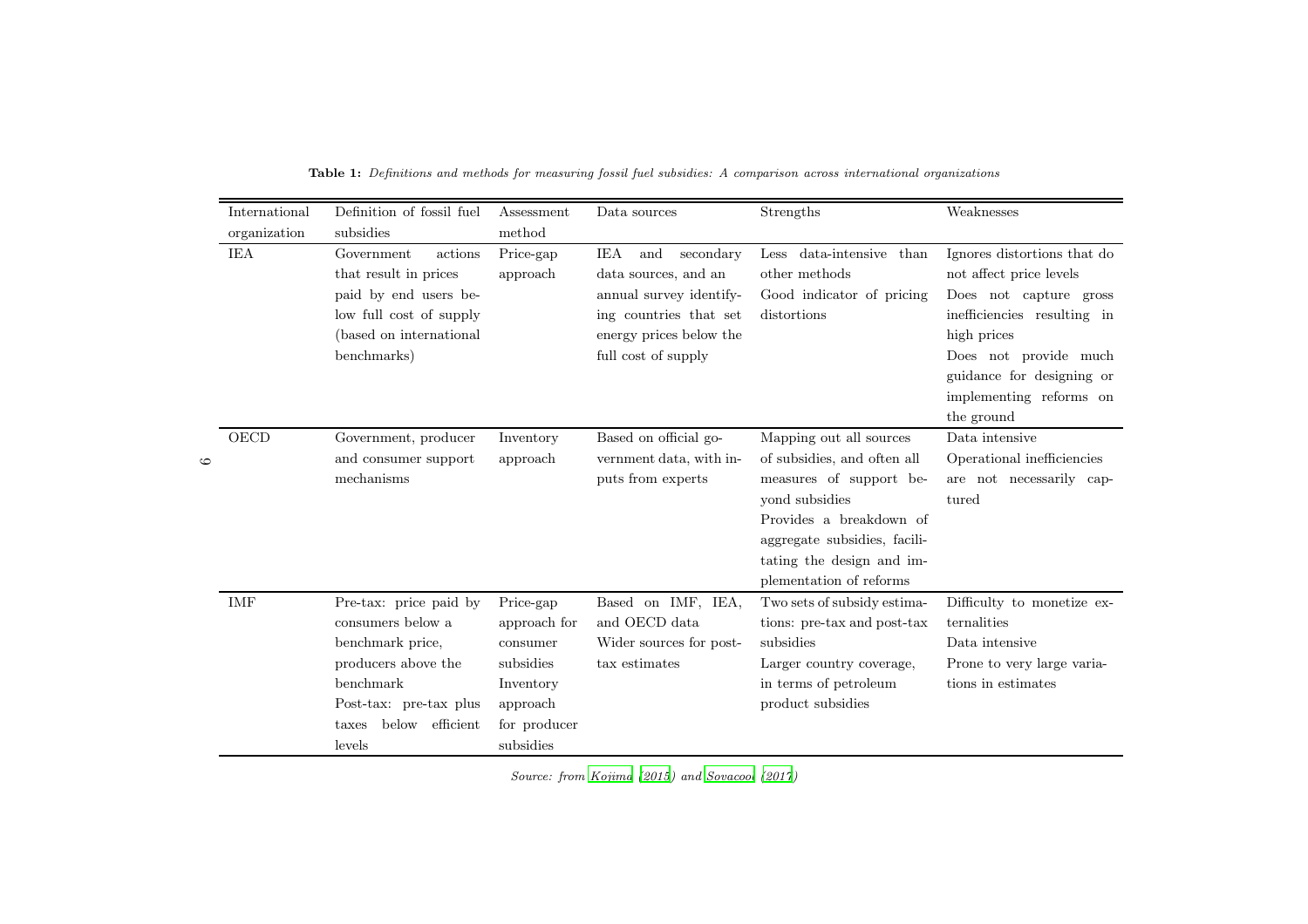against 18% for Emerging and Developing Asia. Even if the MENAP region accounts for a lowest share of post-tax subsidies (9% of the global total in 2013), post-tax subsidies still remained important in this region, by accounting for 13-18% of the regional GDP in 2013 [\(Coady et al.](#page-44-7), [2017](#page-44-7)). The finding seems robust to the empirical method used and appears to hold across time periods. The estimates provided by the IEA (Figure 1) evidence that in 2014 Saudi Arabia (78.9%), Iran (73.8%), Iraq (62.4%), Libya (80.2%), Algeria (56.7%) and Egypt (53.7%) had some of the highest subsidization rates in the world [\(Rentschler and Bazilian, 2017\)](#page-46-8). [Kpodar and Abdallah \(2017](#page-45-7)) calculate the median pass-through coefficients for gasoline, diesel and kerosene for different groups of countries and find that MENA countries exhibited the lowest pass-through coefficients from 2000 to 2014. [Ross et al. \(2015\)](#page-46-6) show that gasoline prices were furthest away from a benchmark energy price in the oil-rich Middle East (including North Africa) over the 2000-2012 period. Moreover, their results evidence that while most regions of the world went toward higher pass-through rates, the Middle East maintained pass-through rates close to zero from 2003 and 2012.





Source: [Rentschler and Bazilian \(2017\)](#page-46-8); IEA data

Second, the size of fossil fuel subsidies varies depending on the product category. According to [Coady et al. \(2017\)](#page-44-7), petroleum was the most heavily subsidized product in 2013 with a total of subsidies reaching  $0.34\%$  of global GDP, followed by electricity  $(0.23\%)$ and natural gas  $(0.16\%)$  while the size of coal subsidy was very small  $(0.01\%)$ . This result is also confirmed by the analysis in [Rentschler and Bazilian \(2017\)](#page-46-8), who report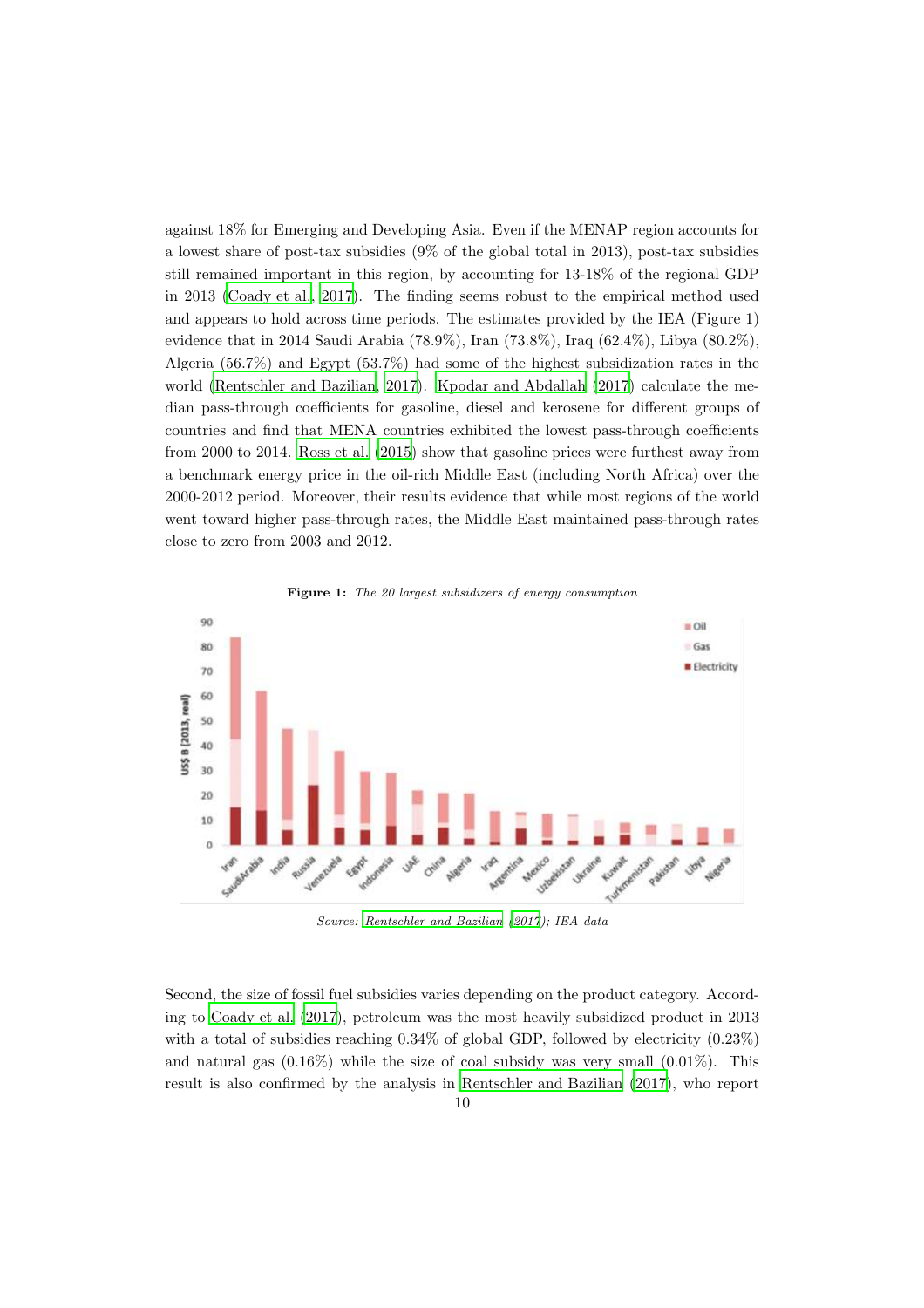the IEA estimates for consumer subsidies from 2007 to 2014 (Figure 2). However, this ranking breaks down when post-tax subsidies are assessed, coal becoming the biggest source (52%) of subsidies [\(Coady et al., 2017\)](#page-44-7). The intuition behind this result is rather straightforward: post-tax subsidies are directly linked to environmental damage and coal is the most carbon-intensive and air pollution intensive fuel per unit of energy. But, as shown in Table 2, the distribution of subsidies across fuel products also varies significantly across regions. Among developing economies, kerosene often has the lowest pass-through followed by diesel then gasoline. For the advanced economies and emerging Europe, by contrast, the pattern is mixed [\(Coady et al., 2017\)](#page-44-7).



Figure 2: Global consumer subsidies for fossil fuels

Source: [Rentschler and Bazilian \(2017\)](#page-46-8); IEA data

Third, fossil fuel subsidies are characterized by fluctuations from year to year. The positive correlation with movements in international energy prices of the product in question is largely responsible for this pattern. In particular, large changes in global consumer subsidies for fossil fuels tend to occur during periods of international price spikes, as in 2008 (Figure 2). As shown in Table 2, on average, the pass-through coefficients indicate that many countries failed to fully pass through the increase in international oil prices during the 2008 oil price crisis, resulting in sizeable fuel subsidies. Conversely, falling energy prices in the international market provide the opportunity for reducing the real value of the price wedge on imported subsidized products and therefore for reducing the costs of the subsidies. However, of particular note is that, for developing countries, the pass-through was slightly lower during July 2014 to December 2014 than it was during the preceding similar period (July 2008 to February 2009) where oil prices fell sharply.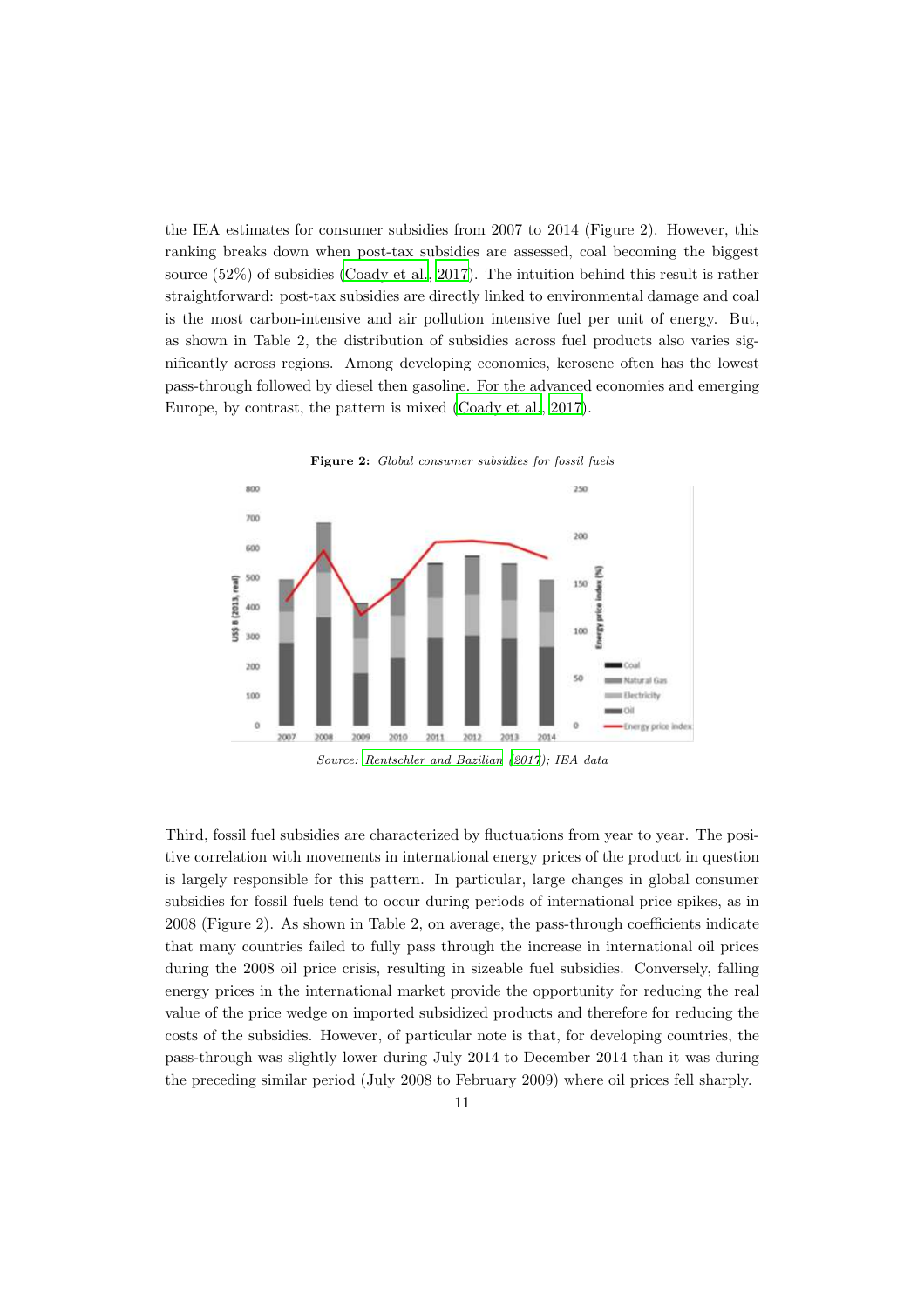|                |                                    | January 2005-        | January 2007-        | <b>July 2008-</b>    | March 2009-          | July 2014-           | Average   |
|----------------|------------------------------------|----------------------|----------------------|----------------------|----------------------|----------------------|-----------|
|                |                                    | Dec. 2006            | June $2008$          | February 2009        | June $2014$          | Dec. 2014            |           |
|                | Gasoline median pass-through       |                      |                      |                      |                      |                      |           |
|                | <b>Advanced Economies</b>          | 138                  | 159                  | 146                  | 168                  | 121                  | 146       |
|                | Commonwealth of Independent States | $\ddotsc$            | $\ddot{\phantom{0}}$ | 37                   | 58                   | $\Omega$             | 32        |
|                | Developing Asia                    | 172                  | 73                   | 61                   | 76                   | 64                   | 89        |
|                | <b>Emerging Europe</b>             | $\ddotsc$            | 153                  | 136                  | 167                  | 132                  | 147       |
|                | Latin America and the Caribbean    | 136                  | 93                   | 86                   | 102                  | 58                   | 95        |
|                | Middle East and North Africa       | $\ddots$             | 41                   | $\mathbf 1$          | 16                   | $\theta$             | 15        |
|                | Sub-Saharan Africa                 | 172                  | 91                   | 82                   | 85                   | 39                   | 94        |
|                | All countries                      | 146                  | 108                  | 97                   | 97                   | 69                   | 101       |
| $\overline{5}$ | Diesel median pass-through         |                      |                      |                      |                      |                      |           |
|                | <b>Advanced Economies</b>          | 143                  | 184                  | 164                  | 164                  | 106                  | 152       |
|                | Commonwealth of Independent States | $\ddots$             | $\ddot{\phantom{a}}$ | 31                   | 48                   | 26                   | 35        |
|                | Developing Asia                    | 187                  | 78                   | 61                   | 57                   | 47                   | 86        |
|                | <b>Emerging Europe</b>             | $\ddots$             | 182                  | 164                  | 167                  | 108                  | 155       |
|                | Latin America and the Caribbean    | 119                  | 100                  | 76                   | 92                   | 39                   | 85        |
|                | Middle East and North Africa       | $\ddots$             | 33                   | $\mathbf 1$          | 13                   | $\theta$             | 12        |
|                | Sub-Saharan Africa                 | 170                  | 108                  | 58                   | 58                   | 39                   | 86        |
|                | All countries                      | 155                  | 125                  | 93                   | 82                   | 56                   | 102       |
|                | Kerosene median pass-through       |                      |                      |                      |                      |                      |           |
|                | <b>Advanced Economies</b>          | $\ddot{\phantom{a}}$ | $\ddot{\phantom{0}}$ | $\ddot{\phantom{0}}$ | $\ddot{\phantom{0}}$ | $\ddot{\phantom{0}}$ | $\ddotsc$ |
|                | Commonwealth of Independent States | $\ddots$             | $\ddot{\phantom{a}}$ | $\ddotsc$            | $\ddotsc$            | $\ddotsc$            | $\ddotsc$ |
|                | Developing Asia                    | 141                  | 54                   | 27                   | 44                   | 44                   | 62        |
|                | <b>Emerging Europe</b>             | $\ddots$             | $\ddots$             | $\ddotsc$            | $\ddots$             | $\ddots$             | $\ddots$  |
|                | Latin America and the Caribbean    | 150                  | 107                  | 92                   | 84                   | 40                   | 95        |
|                | Middle East and North Africa       | $\ddotsc$            | 38                   | $\overline{0}$       | 14                   | $\theta$             | 13        |
|                | Sub-Saharan Africa                 | 197                  | 82                   | 58                   | 49                   | 31                   | 83        |
|                | All countries                      | 175                  | 85                   | 45                   | 46                   | 26                   | 75        |

Table 2: Median pass-through coefficients by country groups and over time

Note: For <sup>a</sup> positive change in international oil prices, <sup>a</sup> pass-through coefficient lower than <sup>100</sup> percent corresponds to an increase in subsidies. Conversely, <sup>a</sup> pass-through coefficient of more than <sup>100</sup> percent implies constant or lower subsidies. Source: [Coady](#page-44-9) et al. [\(2017\)](#page-44-9)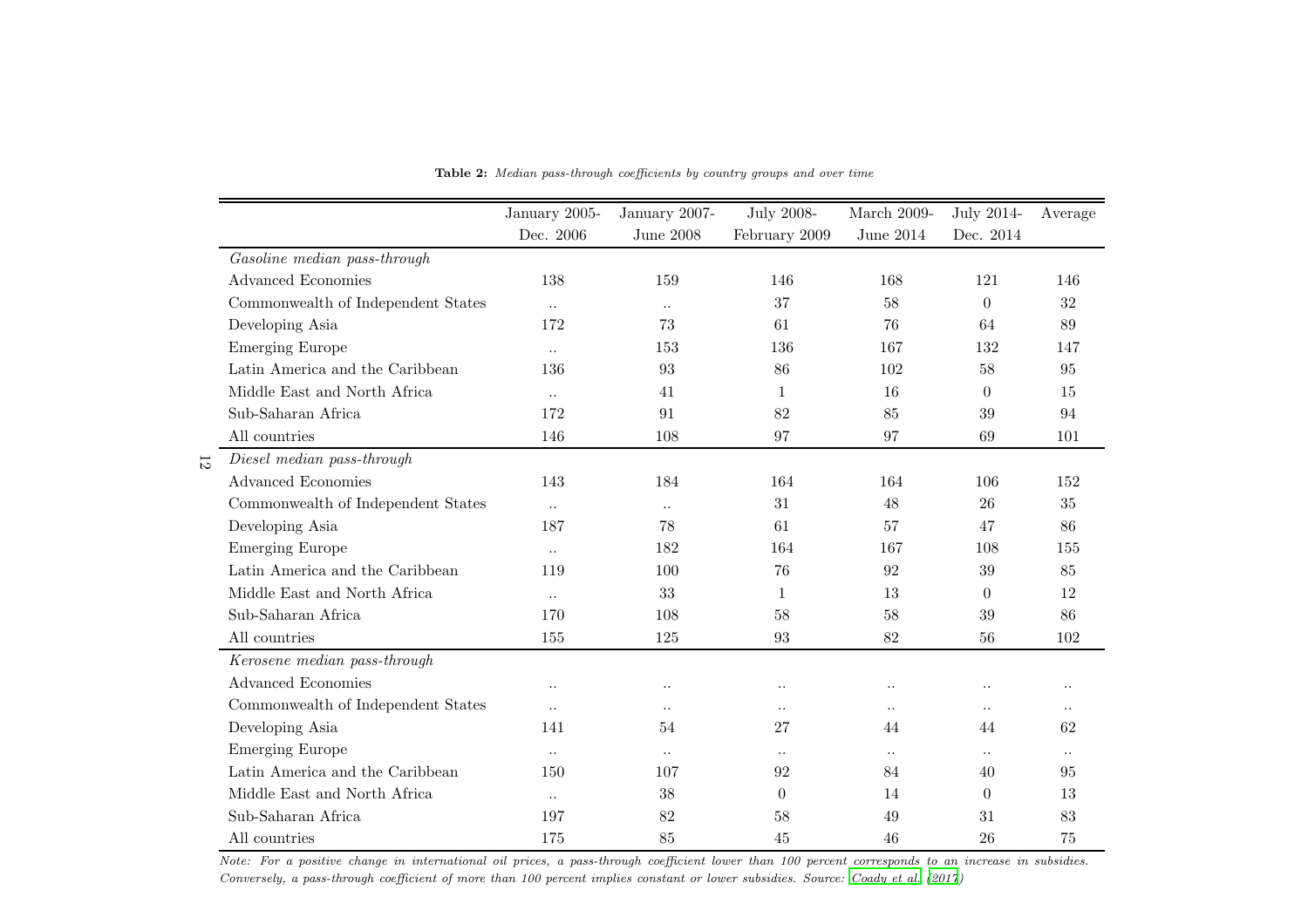[Kojima \(2016\)](#page-45-8) depicts the influence of the fall in oil prices at the end of 2014 in reducing energy distortions particularly in major oil producers. He evidences that for many countries these price reforms have been rather limited to announcements as the rise in oil prices between January and May 2015 makes it harder for governments to hold their commitment to pricing reform. The failure of pass through to decrease significantly during the latest low price period suggests that despite recent progress in reforming fuel subsidies and fuel pricing, government price control is still pervasive in developing economies.

#### 3.2. Distribution of fossil fuel subsidies

Although several approaches can be used to assess the distribution of fossil fuel subsidies, the common consensus in the empirical literature is that the allocation of their benefits among households has gone in the opposite direction from the one that has supported their implementation. Indeed, while fossil fuel subsidies were expected to protect the real incomes of the poorest households from high and rising energy prices and encourage them to use high-quality fuels, there is overwhelming evidence that they are in fact regressive and that they have failed to shift fuel consumption patterns of the poor. The most usual way of showing the regressive nature of fuel subsidies consists in calculating the share of fuel subsidies received by the household sector divided into income deciles or quintiles. A regressive distribution of subsidies simply means that the share of subsidies that goes to lower income groups is smaller than their share in aggregate income or in population.<sup>[10](#page-13-0)</sup> In their 2010 joint report,<sup>[11](#page-13-1)</sup> the IEA, OPEC, OECD and the World Bank estimated that, out of the \$409 billion spent on fossil fuel consumption in 2010, only 8 percent went to the poorest 20 percent of the population [\(IEA et al.](#page-45-0), [2010](#page-45-0)). Inequality income driven by fossil fuel subsidies has also been reported by studies conducted in developing countries. [Arze del Granado et al. \(2012](#page-44-10)) calculate the distribution of fossil fuel subsidies among different income groups for a panel of 20 developing countries, relying on case studies undertaken by the IMF and the World Bank. They show that, during the period covered by their study (from 2005 to 2009), fossil fuel subsidies were globally regressive: on average, the richest 20 percent captured 42.8 percent of all benefits from fuel subsidies, against only 7.2 percent for the poorest (Figure 3). [Sdralevich et al. \(2014\)](#page-46-9) also observe for the MENA region that, according to household surveys conducted between 2003 and 2009, the poorest quintile in Egypt, Jordan, Mauritania, Morocco, and Yemen received only about 1 to 7 percent of total diesel subsidies,

<span id="page-13-0"></span> $10$ In the literature, it is usual to distinguish between relative and absolute progressivity. A subsidy is relatively (absolutely) progressive if the share of subsidies received by low income households is more than the share of these households in total income (in population).

<span id="page-13-1"></span><sup>&</sup>lt;sup>11</sup>This report was prepared for submission to the G-20 Summit Meeting Toronto (Canada), 26-27 June 2010.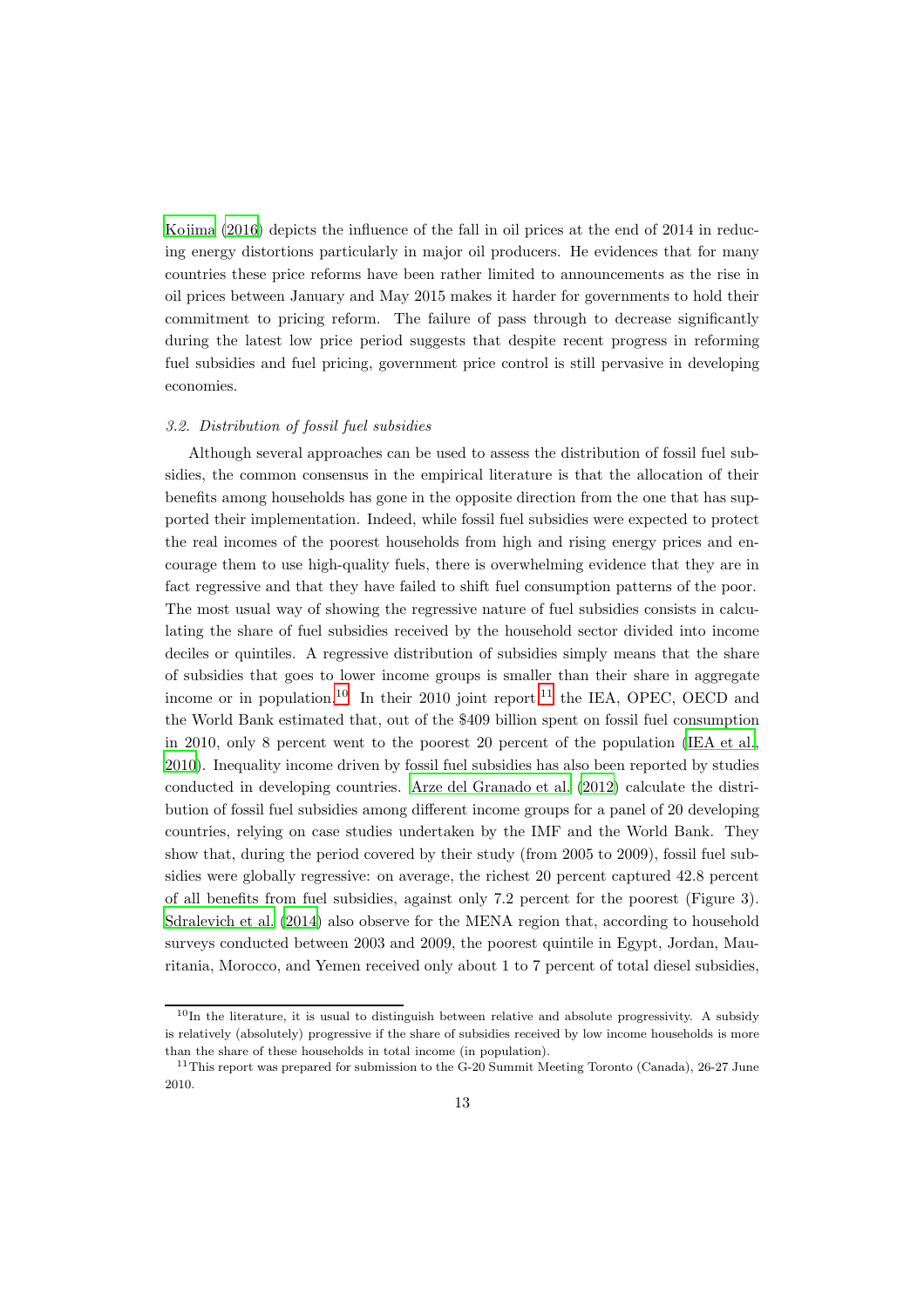against 42 to 77 percent for the richest quintile. Finally, the African Development Bank estimated, in its 2012 report, that in Africa, 44.2 percent of fossil fuel subsidies went to the richest 20 percent, while the poorest 20 percent benefited from only 7.8 percent of these subsidies [\(AFDB](#page-44-11), [2013](#page-44-11)).



Figure 3: Distribution of subsidy benefits by consumption quintile

Source: [Whitley and van der Burg \(2015](#page-47-1)); data from [Arze del Granado et al. \(2012](#page-44-10))

The unequal distribution of subsidies across income groups has also been confirmed by studies based on single country case experiences. Relying on data from the 2008 National Socioeconomic Survey, [Dartanto \(2013\)](#page-45-10) reports that in Indonesia, between 2000 and 2011, 61 percent of oil and gas revenues went to fuel and electricity subsidies and that 72 percent of these subsidies were enjoyed by the group of the richest 30 percent. In terms of amounts per month and per capita, the richest income group received largely more fuel subsidies (10 times larger) than the lowest income group. The same general pattern holds for Ghana. [Cooke et al. \(2015\)](#page-44-12), using data from the Ghana Living Standard Survey collected in 2005-2006, find that 78 percent of fuel subsidies benefited the wealthiest group, while less than 3 percent of subsidy benefits reached the poorest quintile. [Salehi-Isfahani et al. \(2015\)](#page-46-10) undertake a similar analysis for Iran. Their study, based on data from the 2009 Household Expenditure and Income Survey, shows that the share of the total energy subsidies going to the richest decile was 19.2 percent (more than three times) compared that the to 6.0 percent received by the poorest decile.

Another approach –albeit less common– to evaluate the extent of inequality associated to fossil fuel subsidies is to use rank-dependent measures. [Soile and Mu \(2015](#page-46-11)) evaluate the distribution of fuel subsidies relative to that of household expenditure in Nigeria by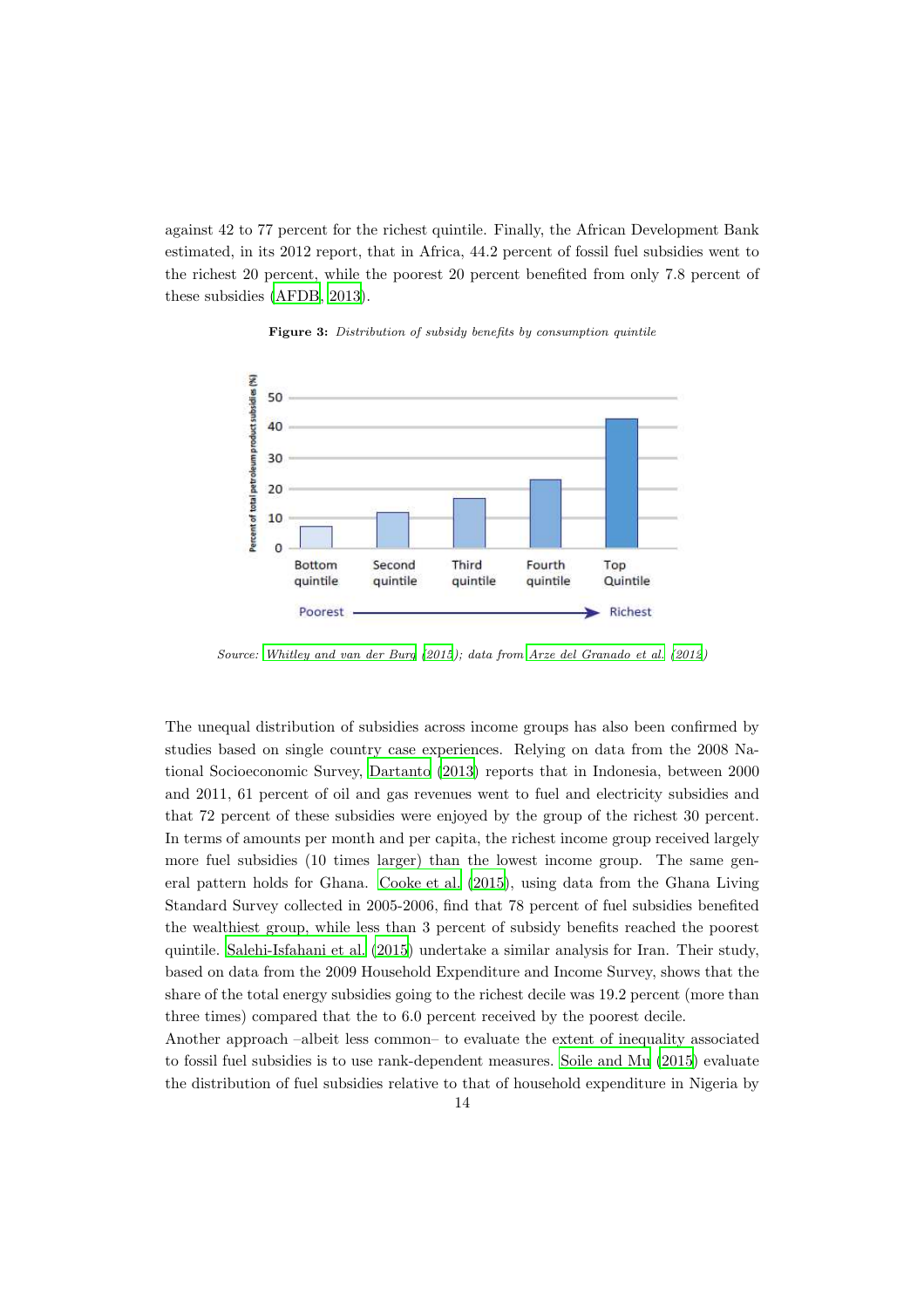comparing their respective Gini coefficient measures and Lorenz concentration curves. Their results, based on data from the Harmonized Living Standard Survey of 2009-2010, suggest that the welfare associated to fuel subsidies was less equally distributed than that measured by household expenditure, showing that subsidies exacerbated rather than reduced inequalities.

The averages reported above hide the fact that the impact of subsidies may vary considerably across types of fossil fuels. For instance, it is possible that the distribution of subsidies could be pro-rich for certain categories of fossil fuels and pro-poor for others. Indeed, given that the high level of regressivity of fossil fuel subsidies is due to inequalities in consumption, it is essential to operate a distinction between different fuel types as consumption inequality varies tremendously across fuel types. In particular, in developing countries, some fuels are largely used by poorest people, such as kerosene for example, while other "cleaner" energies are almost entirely consumed by the richest segment of the population [\(Coady et al., 2006\)](#page-44-13). [Bacon et al. \(2010\)](#page-44-2) use data obtained in nationally administered household expenditure surveys and report the shares of household expenditure devoted to energy at different income levels for Bangladesh, Cambodia, India, Indonesia, Kenya, Pakistan, Thailand, Uganda, and Vietnam. They note that the expenditure shares of biomass and kerosene generally decline with rising quintile. As a consequence, subsidies to these types of fuels are likely to be less regressive than those supporting "cleaner" fuels. [Arze del Granado et al. \(2012\)](#page-44-10) analyze empirically whether there is evidence of such differences in the distribution of subsidies across various fuel products for a sample of developing countries. Their analysis suggests that gasoline and Liquefied Petroleum Gas (LPG) subsidies are relatively regressive. Kerosene subsidies are found to be the most progressive, as poor households tend to use relatively more this fossil fuel in developing countries (Figure 4). However, while kerosene subsidies seem more evenly distributed, differences remain large across regions and they can be regressively distributed in some countries. For example, their study shows that in Africa, kerosene subsidies are regressive, with more than 45 percent of these subsidies accruing to the top 2 income quintiles. Examining the access to fossil fuel types by income groups seems therefore particularly relevant in order to rigorously analyze the impacts of fossil fuel subsidies on income inequality.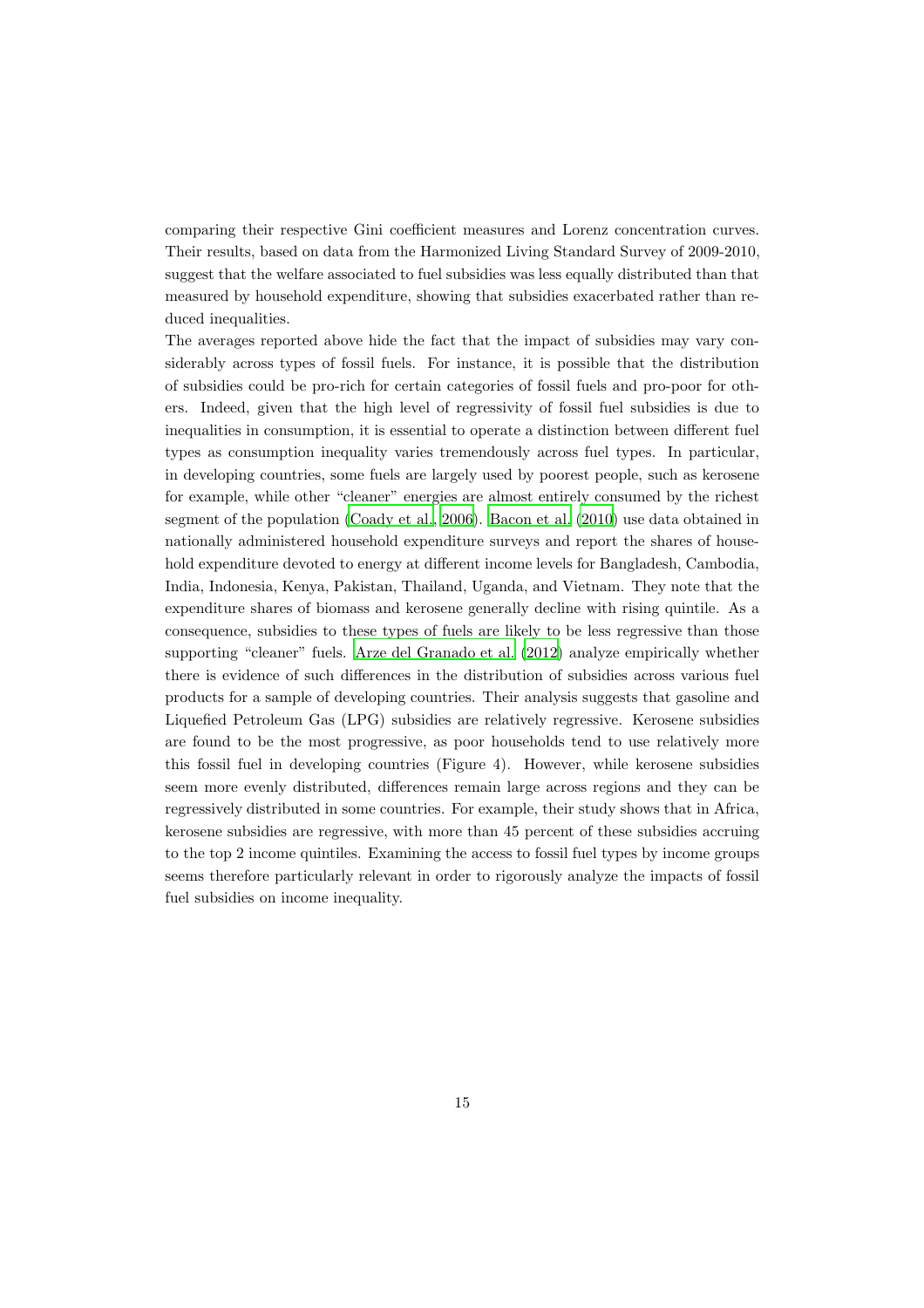

Figure 4: Distribution of petroleum product subsidies by income group

Source: [Whitley and van der Burg \(2015](#page-47-1)); data from [Arze del Granado et al. \(2012](#page-44-10))

Due to varying energy consumption patterns, fossil fuel subsidies' distribution can also vary across geographic regions within each country. By considering data that cover all the territory, estimates of subsidies fail to appreciate the differences across regions and especially between rural and urban contexts [\(Rentschler, 2016\)](#page-46-12). In particular, poor urban households are more likely to have a better energy access and then higher energy consumption than poor households in rural areas. Indeed, many studies corroborate a lack of access to energy that affects rural areas disproportionately. For example, in Sub-Saharan Africa, over 85% of those who lack access to electricity live in rural areas, where energy access is very expensive. [Whitley and van der Burg \(2015\)](#page-47-1) report that, over the period 2010-2012, access to energy in that part of the world grew faster than population growth in urban areas while it grew slower in rural areas. At the country level, [Rentschler](#page-46-12) [\(2016](#page-46-12)) notes that, in Nigeria, the urban population spend a higher share of their income on energy, comparatively to rural households. Other studies have also found differences in the use of fuel types between rural and urban areas. The IEA [\(IEA](#page-45-11), [2010](#page-45-11)) reports that, in all sub-regions of the developing world, people in rural areas account for the highest proportion of the population relying on traditional biomass. [Bacon et al. \(2010](#page-44-2)) find that, for all forms of modern energy except kerosene, the proportions of households using different sources of energy at similar income levels were generally higher in urban than in rural areas. One main implication of these rural-urban differences in energy consumption is that fossil fuel subsidies have generally failed to encourage more efficient fuel usage and management in rural areas, and that, all else constant, there is certainly a bias in the provision of subsidies towards the urban sector.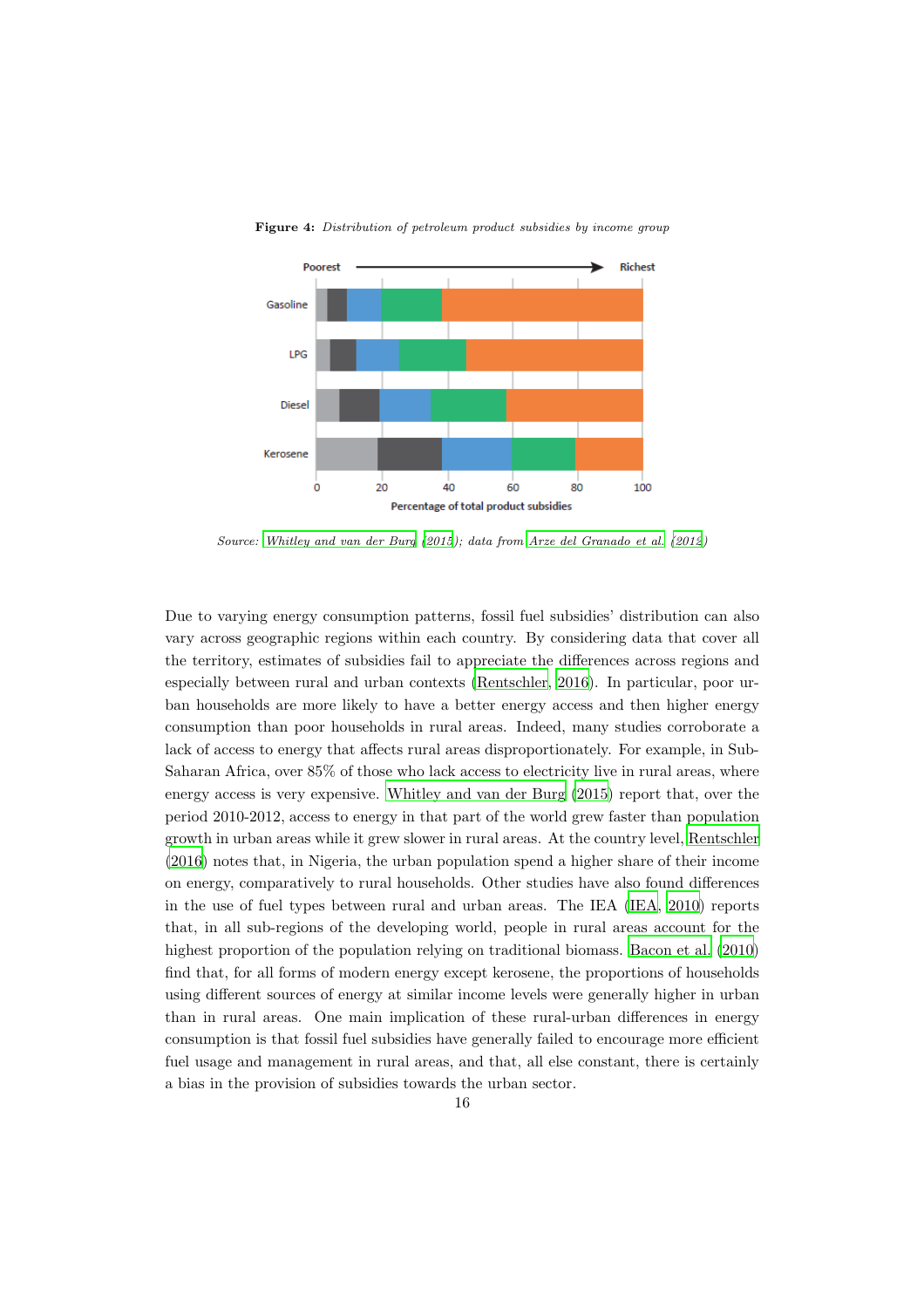Estimates of the distribution of benefits generated by fossil fuel subsidies may even underestimate their real effect as other potentially important channels discussed below, through which subsidies may impact the income distribution, are ignored. Indeed, the implementation of fuel subsidies may worsen income distribution not only by being inefficient in targeting the poorest households but also by creating several market distortions [\(Coady et al., 2010;](#page-44-14) [Dennis, 2016](#page-45-12)). In this case, many of the intended beneficiaries can never benefit from the subsidy [Barnes and Halpern \(2006](#page-44-15)). Conversely, if subsidies are financed by an inflation tax, the real benefit households or firms may receive from a fossil fuel subsidy may be much smaller, after adjustment for prices [\(Commander](#page-44-0), [2012\)](#page-44-0).

However, irrespective of these potential biases, there is a wide agreement in the empirical literature that fossil fuel subsidies do not necessarily support the poorest segment of society as the largest benefits from fossil fuel subsidies rather accrue to high-income groups. The main explanation of this concentration in favor of the richest households is due to the universal nature of fossil fuel subsidies: as the richest households consume more of the subsidized products and of others associated goods and services than the poorest households, they are therefore the biggest recipients of subsidies.

#### 3.3. The costs of fossil fuel subsidies

These negative outcomes suggest that fossil fuel subsidies are less efficient than is expected. Ample empirical evidence shows that the economic and social costs of fossil fuel subsidies in developing countries are indeed large.

First, fossil fuel subsidies imply deadweight costs as with fossil fuels subsidized, the buyers' willingness to pay is below the opportunity cost of the product. Based on this argument, [Davis \(2014\)](#page-45-13) finds that the total global deadweight loss associated with fuel subsidies reached \$44 billion in 2012, assuming a long-run elasticity of demand for transportation of -0.6 and perfectly elastic supply. Even if these financial costs were uneven distributed among countries, with losses concentrated in countries with larger subsidies (Saudi Arabia and Venezuela), they highlight the importance of gains that could operate through removing fossil fuel subsidies.

Second, fossil fuel subsidies typically imply not only deadweight costs but also efficiency costs: they distort economic incentives and contribute to a misallocation of resources. Several studies depict substantial economic inefficiencies that are experienced throughout the Arab world [\(Fattouh and El-Katiri, 2013;](#page-45-2) [IMF](#page-45-14), [2017\)](#page-45-14), in sub-Saharan Africa [\(Whitley and van der Burg, 2015\)](#page-47-1) or in Asia [\(UNEP](#page-46-13), [2016](#page-46-13)). [Kojima \(2016](#page-45-8)) also provides examples of the pitfalls of energy price controls, such as market distortions, market concentration, disincentives for investment, and market abuses. The existence of these efficiency costs has been used to justify the preference for better-targeted policies over fossil fuel subsidies. For example, [Plante \(2014](#page-46-14)) compares the efficiency impacts between fossil fuel subsidies and lump-sum transfers. Relying on simulations derived from a small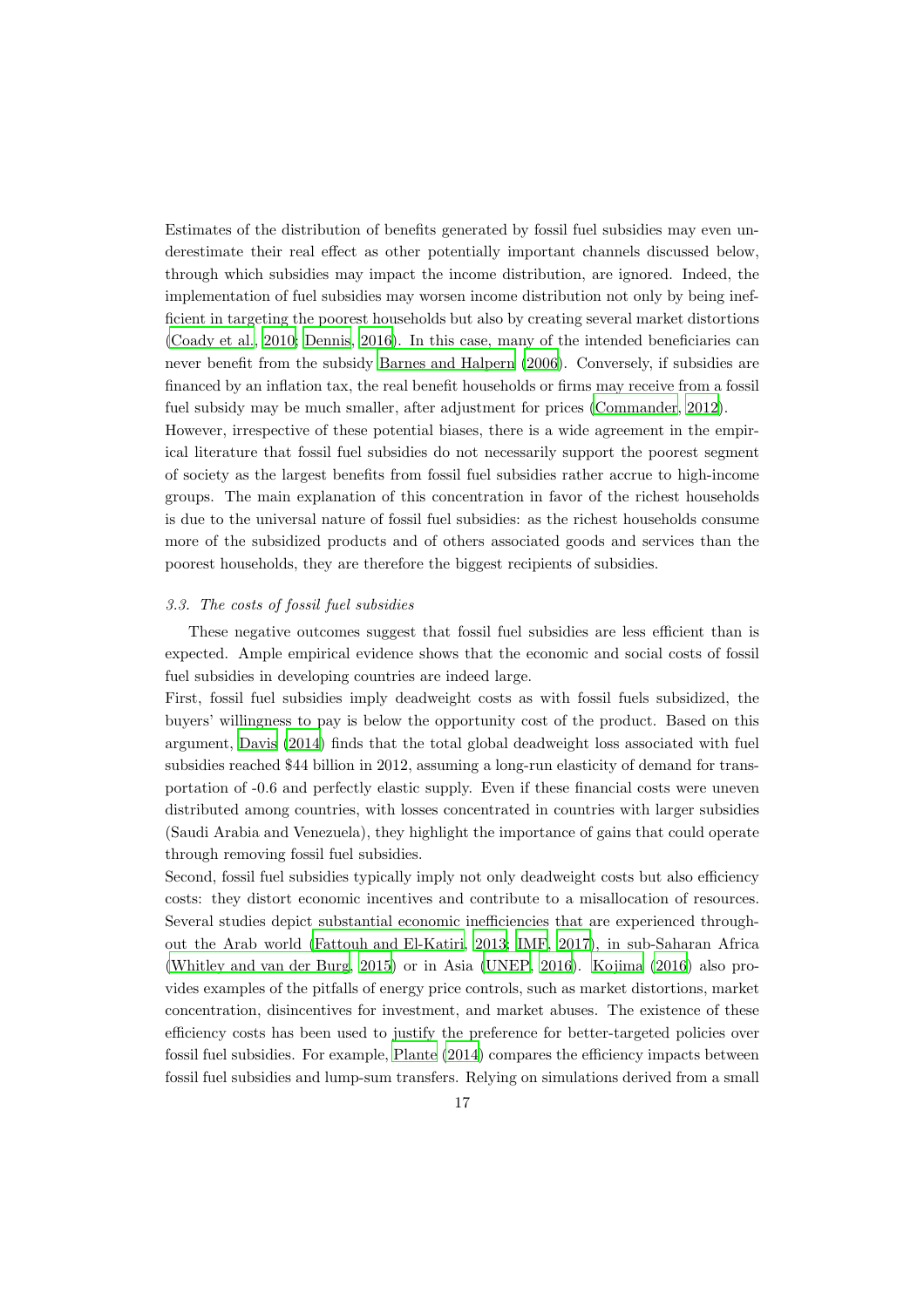open economy model with a non-traded sector, he finds that subsidies not only lead to distortions in relative prices but also have negative consequences on inter-sectoral labor allocations and non-oil consumption. Its estimates show that fossil fuel subsidies reduce aggregate welfare, irrespective of their financial sources, in both net oil exporters and importers and that the losses are substantially higher under subsidies than under lumpsum transfers.

Finally, fossil fuel subsidies are an extremely costly approach of protecting the welfare of the low-income households. [Arze del Granado et al. \(2012\)](#page-44-10) estimate that the cost of transferring 1 dollar to the group of the poorest 20 percent via gasoline and kerosene subsidies is around US\$ 33 and US\$ 5, respectively. Moreover, fossil fuel subsidies consume a large share of the government budget and distract from growth-enhancing investments which have positive effects on per capita income and are an important channel to reduce poverty. Indeed, the size of fossil fuel subsidies may seem staggering, compared to fiscal resources for other sectors, especially social sectors. In Egypt, government expenditure on such subsidies were comparable in size to public spending on health and education in 2008, as in Jordan prior to the country's 2008 reform of fuel prices. Yemen's expenditure on fuel subsidies in 2008 accounted for 34.1 percent of total government expenditure against 16.8 percent for combined expenditure on education, health and social transfers [\(Breisinger et al.](#page-44-16), [2012\)](#page-44-16). According to the IMF Regional Economic Outlook for Africa, sub-Saharan African countries spent on average 3 percent of GDP on fuel subsidies in 2012, which was equivalent to their total public spending on health care [\(IMF, 2013\)](#page-45-15). The IMF study on Latin America and the Caribbean reports that energy subsidies were equal, on average, to about 45 percent of spending in education and health in Latin America and the Caribbean over the period 2011-13 [\(Di Bella et al.](#page-45-3), [2015\)](#page-45-3). Econometric studies find strong evidence of a crowding-out effect of energy subsidies on public social spending. [Ebeke and Lonkeng Ngouana \(2015\)](#page-45-16), relying on a panel dataset covering 109 low and middle income countries over 2000-2011, estimate that 1 percentage point increase in energy subsidies to GDP led, on average, to a reduction of public spending in education and health by 0.6 percentage point of GDP. This suggests that removing fossil fuel subsidies would offer significant scope to reduce income inequalities by redirecting the resources saved by this policy reform to the economy through education and health spending.

Overall, the corollary of these results is twofold. First, the substantial leakage of benefits to higher-income households makes fossil fuel subsidies much more costly than a welldesigned and well-targeted transfer program. Second, efficiency gains obtained by reforming the existing system of fossil fuel subsidies seem substantial; therefore the savings from their reform could finance policies more effective to combat poverty and decrease income inequalities. These conclusions fully mirror the arguments used by international organizations such as the IMF to prompt subsidy reforms in developing countries.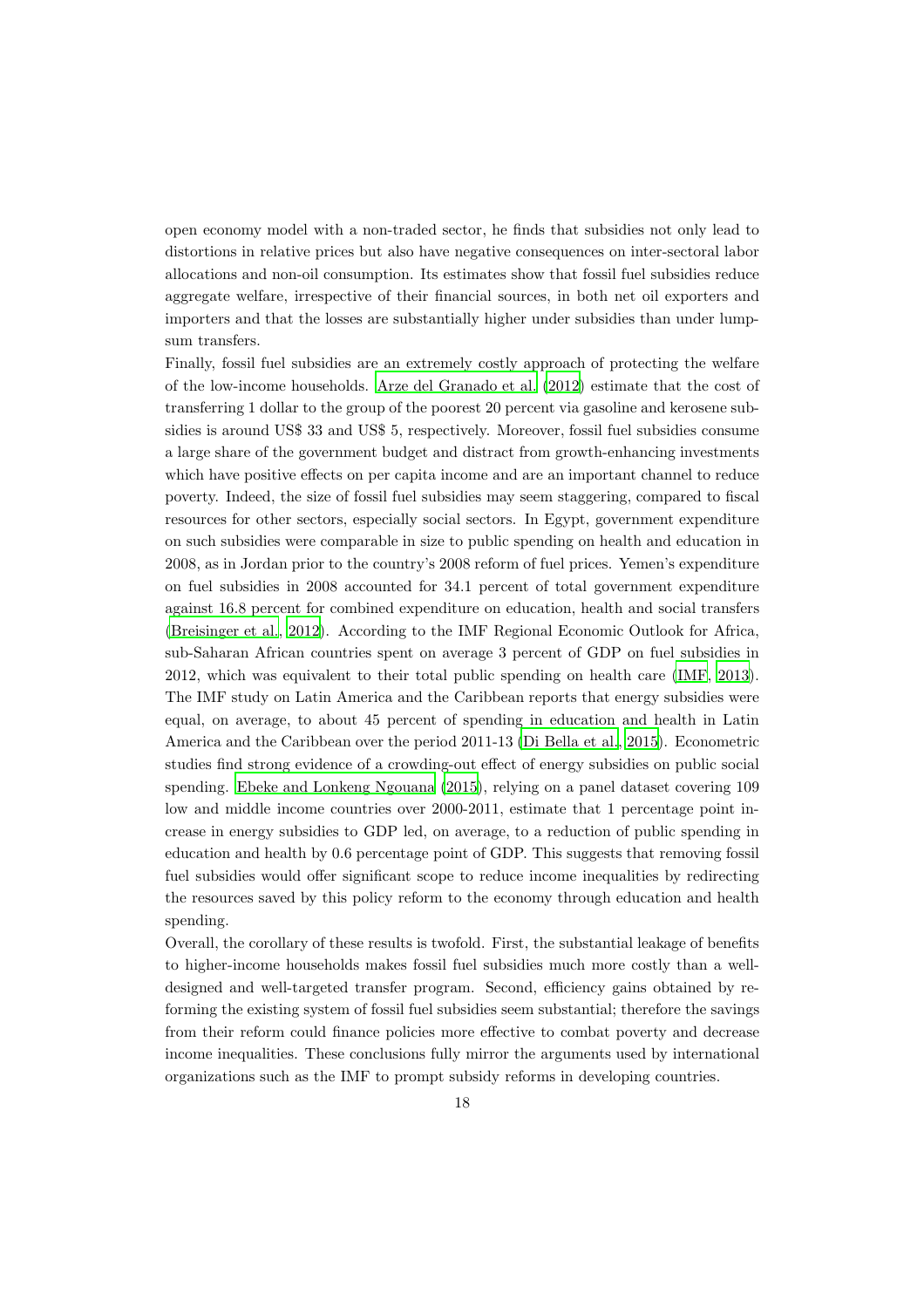#### 4. Fossil fuel subsidy reforms

In the 2000s, a movement away from market-price support and toward fossil fuel subsidy reforms has been observed in many developing countries. This movement has coincided with a dramatic increase in oil prices which has triggered rapid growth in the economic costs of fossil fuel subsidies. In particular, such evolution increased the import bill for importing countries, and thus the fiscal burden caused by energy subsidies. In exporting countries, domestic end-user prices lower than international energy prices implied rapid growth in the costs of subsidizing domestic consumption and similarly led to calls for a more efficient use of depletable natural resources. However, if it seems obvious that there are substantial gains that can be expected from subsidy reforms, such gains do not come easily and are tempered by adjustment costs as they often require transitional policies in order to avoid the poorest population being penalized by these reforms.

#### 4.1. Welfare and distributional implications of subsidy reforms

Fossil fuel subsidies rely on policies designed to alter the resulting distribution of income from what would otherwise emerge under unfettered market system. As a result, the removal of these subsidies, by inducing a large effect on the price level, cause important changes in income and welfare distribution. These impacts will depend in turn on several factors, such as the type of subsidized fossil fuel, the importance of various fuels in households' budget, the extent to which fossil fuel prices affect prices of other goods and services also purchased by households, factors endowments and employment patterns of households and on where and to whom subsidies are intended. The main empirical challenge is then how to take into account these different channels through which subsidy reform may affect welfare and income distribution in a country.

In the literature, one can find two approaches for capturing these effects. One approach is to use statistical simulations based on partial equilibrium models in which only firstorder welfare effects are considered. In this approach, the main sources of information rely on household survey data and input-output tables that respectively include information on households' expenditures on individual fuel products and the energy intensity of each sector. Budget shares of fuel expenditure items are combined to percentage increase in price due to the increase in fuel prices to quantify the direct effect of subsidies removal on households' real income. As with the direct effect, the indirect real-income effect is calculated by multiplying the budget shares of the various goods and services by the estimated percentage price increases in these sectors. The main advantage of this approach is that it ultimately yields an answer to the important question of how fuel subsidies' removal affect the welfare distribution within a country in a framework that explicitly accounts for linkages between fuel products and other goods and services.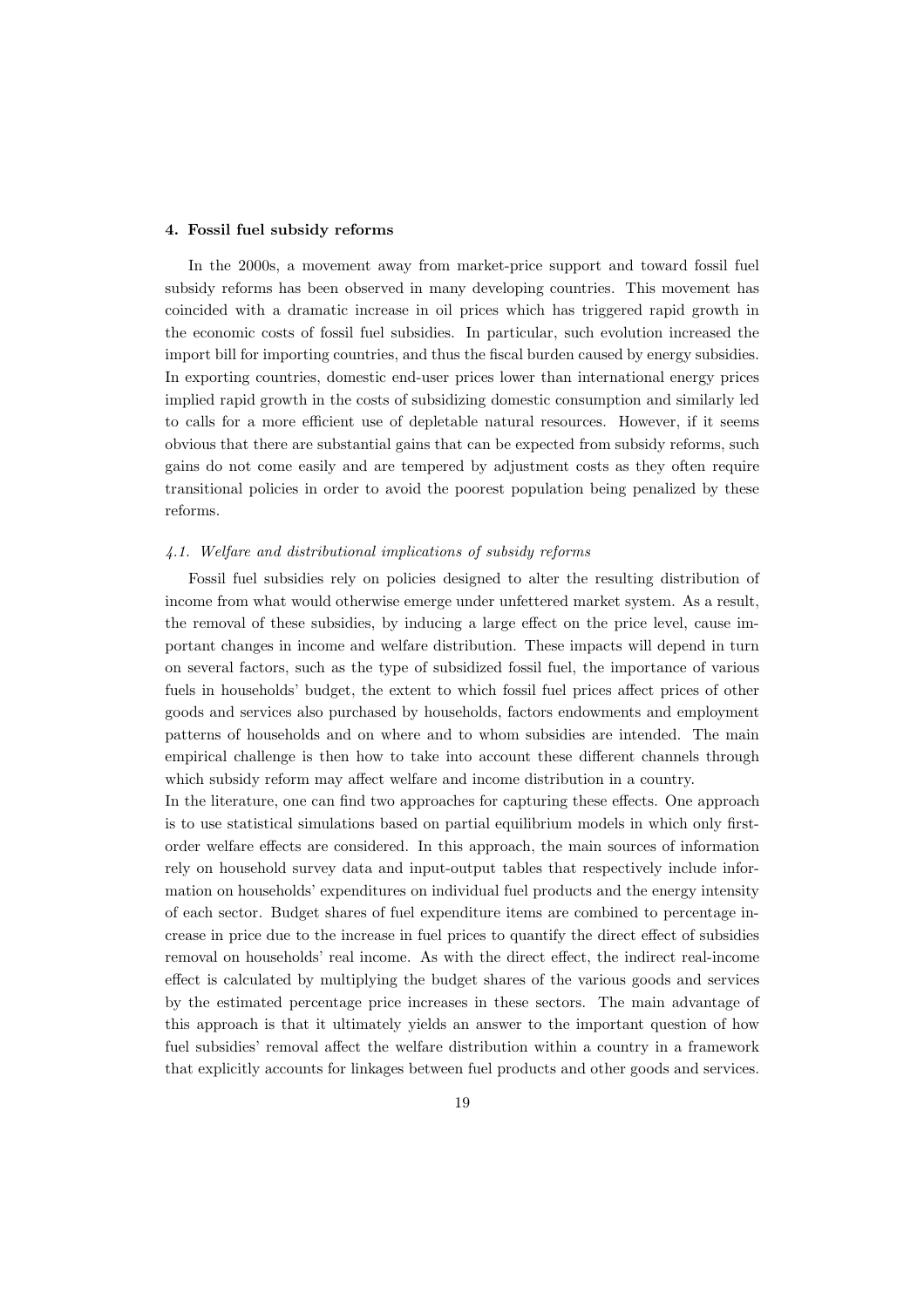However, if fuel consumption is assumed to be fixed, as it is the case, then the real income direct effect can be overestimated since following the rise in fuel price, households can substitute away from fuel. As such, this approach is more useful for ex-ante evaluation of fossil fuel subsidies as well as their reform and is more likely to be representative of short-term household welfare responses to energy price fluctuations. Moreover, the results depend in a crucial way on assumptions and estimates of parameters that are typically not known, as the degree of pass-through from higher petroleum costs to prices in other sectors of the economy. These parameters are usually estimated through a price-shifting model, as developed in many studies provided by the IMF (see for example [\(Anand et al., 2015](#page-44-17); [Arze del Granado et al.](#page-44-10), [2012;](#page-44-10) [Coady et al., 2006](#page-44-13)). This model assumes that all petroleum products are within the controlled sector and that all other products are cost-push sectors, i.e. sectors where higher input costs are passed on fully to output prices. An alternative approach uses computable general equilibrium (CGE) models, which involve setting out a fully articulated system of demand and supply functions for each of the various sectors of the economy. These models are able to trace the overall welfare effects of subsidies and their reform as they account for further indirect welfare effects which are bound to occur as changes in energy prices also impact production costs and factor incomes. CGE models used by different studies to analyze reform scenarios are conceptually similar: they rely on the assumptions that all agents (firms, households or government, etc.) seek to optimize a certain behavior and that the market clears for all goods. These models are usually calibrated on data collected from national Social Accounting Matrices (SAM). Finally, multi-region CGE models provide a more sophisticated framework for incorporating the general equilibrium welfare effects of subsidies and their reforms at the global level. Among these models, the Global Trade Analysis Project  $(GTAP)$  model<sup>[12](#page-20-0)</sup> is considered to be one of the most commonly used global CGE model for analyzing multi-country policy scenarios and welfare impacts of fossil fuel subsidy removal because it allows comparing the outcome of subsidy reforms between countries with different economic structures.

[Dennis \(2016\)](#page-45-12) takes this approach by using a version of the GTAP model which comprises 59 regions, with a focus on isolating the 20 developing countries for which there are subsidy data, and 21 sectors with the petroleum sector being one of them and other petroleum dependent sectors (such as land transportation, and the oil and gas sectors) all being separate sectors. He finds that although subsidies removal offers attractive sources of revenue from the perspective of efficiency, they can be less attractive from the perspective of distributional impact, in particular in net petroleum importing economies. Because households spend a part of their incomes on fuel imports in those countries, they

<span id="page-20-0"></span><sup>12</sup>The standard GTAP framework is documented in Global Trade Analysis: Modeling and Applications, T.W. Hertel (ed.), published in 1997 by Cambridge University Press. [https://www.gtap.agecon.](https://www.gtap.agecon.purdue.edu/resources/res_display.asp?RecordID=4840) [purdue.edu/resources/res\\_display.asp?RecordID=4840](https://www.gtap.agecon.purdue.edu/resources/res_display.asp?RecordID=4840)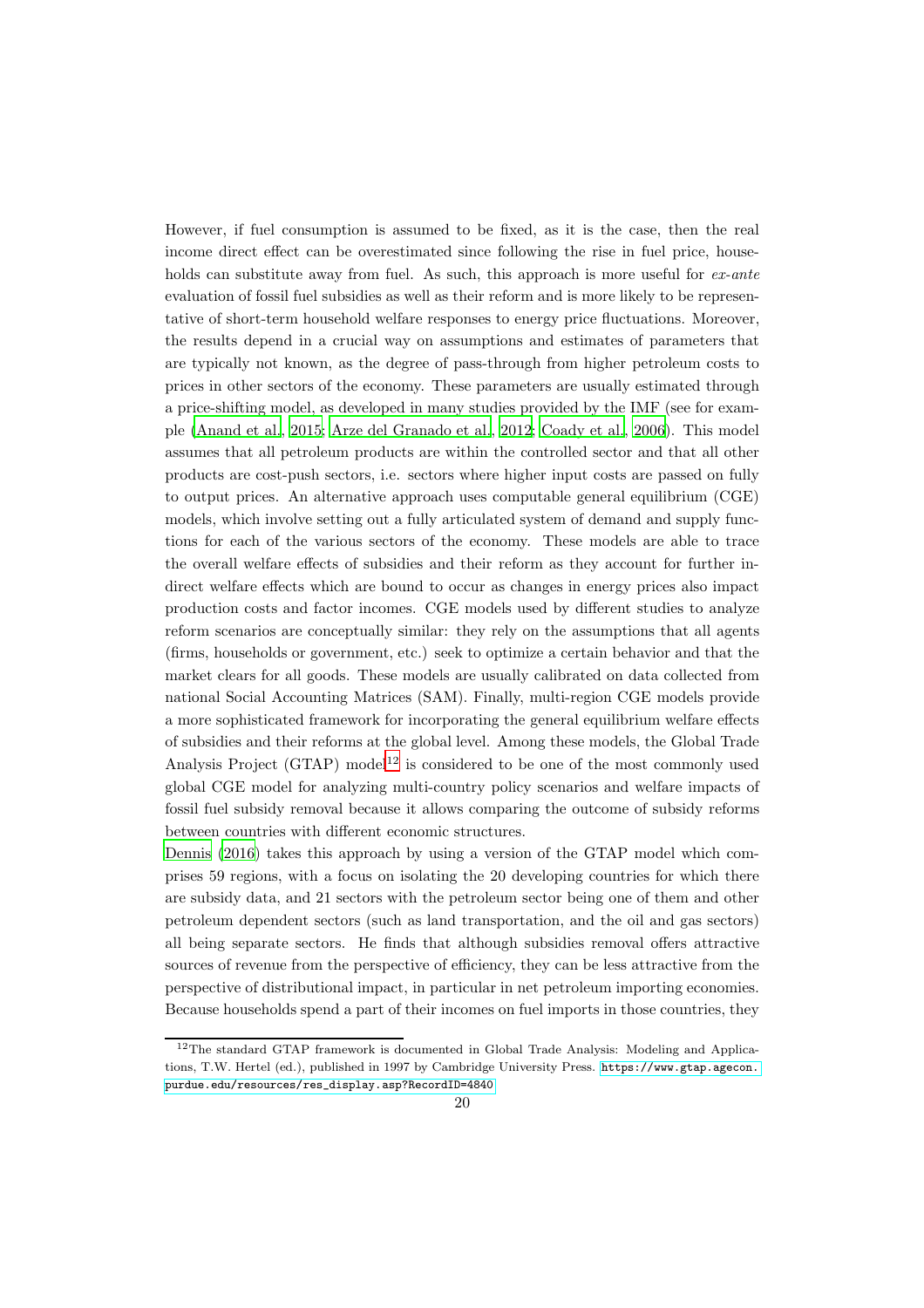may indeed incur an overall welfare loss due to higher prices of petroleum products. The decline restricted to these countries is however marginal and estimated on average to reach 0.08%. [Wesseh and Lin \(2017\)](#page-46-15) undertake a similar analysis for Ghana, to estimate the impact of the removal of imported refined oil subsidies. In order to simulate the effect of such policy, they implement a 48% shock to tax on imports of refined oil in Ghana within the GTAP model (version 8), based on the 2005 SAM for Ghana. Their analysis shows a high negative impact of fossil fuel subsidies removal on Ghanaian households' welfare, with a decline of real income by 15.13%, as a result of the fall in wages. However, in those multi-region CGE models, estimated welfare impacts are primarily based on national averages, and cannot trace how these impacts may vary across household income groups. Yet, because fossil fuel subsidies are unevenly distributed, households in different parts of the welfare distribution will be differentially impacted by subsidy reforms. For example, households that spend a higher share of their budget on fuel products and/or goods more fuel intensive will be more impacted by subsidies removal. One way to get an idea about the distributional impact of subsidy reforms is to analyze the pattern of real-income changes across households at different levels of income. While the partial equilibrium approach provides a less resource-intensive approach for incorporating such distributional effects of subsidy reforms, CGE models allow capturing the total distributional effects across households caused by economy-wide impacts of subsidy reforms. An example of the studies relying on the partial equilibrium approach is the frame-

work developed by [Arze del Granado et al. \(2012\)](#page-44-10) which considers a common increase (by \$0.25 per liter) in retail prices of fuel products in several developing countries. The study shows a significant impact of increasing fuel prices on real incomes. Indeed this increase results on average in a 5.4% decline in household real incomes, stemming to a large extent from the indirect effect that operates through increases in relative prices of other goods and services. This study also shows that the welfare effects of increasing fuel price are region-specific: welfare losses are higher in the Middle East while smaller in South and Central America. Moreover, the direct impact of increasing fuel prices exerts distributional effects that heavily depend on the nature of the fuel product. Whereas the direct impact is strongly regressive for kerosene, it is progressive for gasoline and electricity, except in the Middle East and Central Asia region. Overall, the study finds that the fuel prices increase is associated, in average, with a percentage decrease in welfare that is very similar across income groups, simply because fossil fuel subsidies benefit more to higher-income groups. The perception that the total impact of removing subsidies on certain fuels may be more harmful for higher-income groups is supported by some country case studies. For example, [Anand et al. \(2015\)](#page-44-17) examine the likely distributional incidence of reforming fuel subsidies in India. Their simulation estimates suggest that on average eliminating fuel subsidies would decrease households real incomes by around 4 percent. The total impact is progressive, partly reflecting large price increase for LPG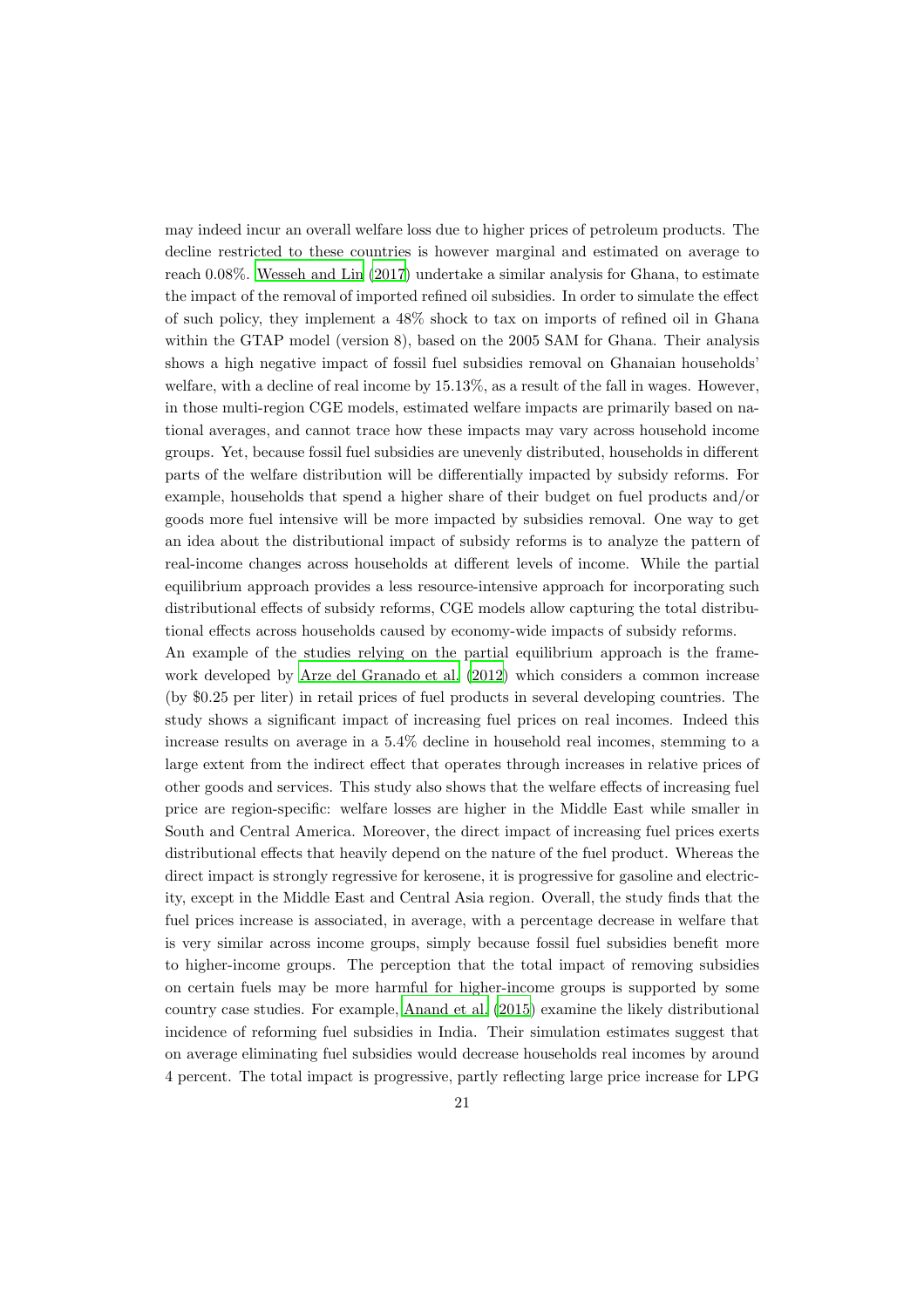and its relative importance in the consumption of higher-income households.

Subsidy reforms might also affect households' welfare through the response of employment opportunities of individuals to changes in relative prices of goods induced by these reforms. Analyses that take into account this additional transmission channel rely on CGE models and support the previous finding that subsidies reforms are progressive. For example, [Clements et al. \(2007\)](#page-44-18) look at the distributional implications in Indonesia of an increase of oil prices by one-fourth of their current level. They estimate the overall welfare effects of this price shock using an amended CGE model calibrated on data from the 1995 Indonesian SAM. Since the model takes into account the possibility to productive sectors to adjust their levels of production to higher prices, differences in consumptions patterns are now magnified by differences in employment patterns. As a result, urban and high income groups are more impacted by the increase in oil prices as the capital-intensive sectors where they are mostly employed experience the biggest drop in production. This result is consistent with the findings of the Asian Development Bank on Indonesia [\(ADB, 2016\)](#page-44-4). The same type of approach for Malaysia supports the finding that energy prices increases lead to a higher decrease in urban household incomes than in rural ones. Calibrating a CGE model using a SAM for 2005, [Solaymani \(2016\)](#page-46-16) finds higher income losses for the urban households because the incomes from industrial sectors decrease more significantly than agricultural and services sectors, following energy prices increases.

However, these findings are also debated. Indeed, a number of studies have found that removing fuel subsidies can also be regressive, showing that reforming policies could lead to a possible trade-off between efficiency and distributional concerns. [Coady et al.](#page-44-13) [\(2006](#page-44-13)) examine the implications of fuel subsidies' removal on the distribution of household welfare in different developing countries (Bolivia, Ghana, Jordan, Mali, and Sri Lanka). Their study relying on a partial equilibrium approach yields insights about the real income effect of removing fossil fuel subsidies and provides additional support that the welfare effects of increasing fuel price are region-specific. For example, while the direct effect is approximately neutral in Bolivia and Mali, it is regressive in Ghana, Jordan and Sri Lanka. This difference stems from the fact that in the latter countries the poorest households tend to use heavily kerosene that in addition experiences a relatively large price increase following the implementation of the reform. The estimates also confirm that the distribution of the indirect effect is either very slightly progressive or neutral, with the exception of Bolivia. Overall their study illustrates that households are adversely affected by the price increase (a 50 percent average increase in fuel prices results on average in a 4.6 percent decrease in real incomes), with the poor bearing disproportionate welfare losses. Indeed, although a substantially higher proportion of the aggregate burden is borne by higher income groups, the distribution of the total effect is regressive, except in Mali. [Cooke et al. \(2015](#page-44-12)) undertake a similar analysis based on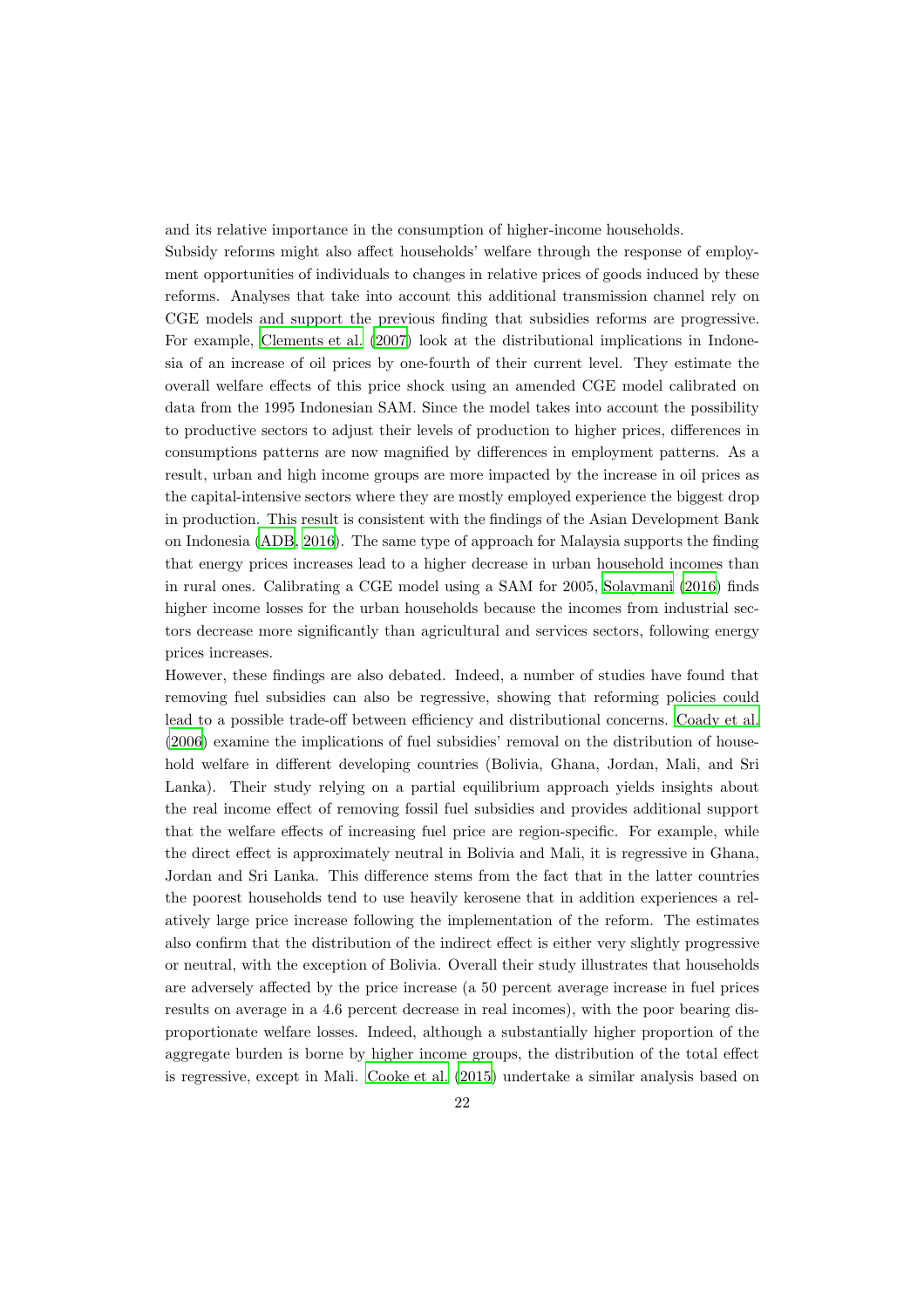a partial equilibrium and price-shifting model for Ghana. Their analysis shows that removing fossil fuel subsidies would be substantially regressive: the reform would result in a 2.1 percent decline in the real spending of the lowest-income households compared with a 1.56-1.86 percent decrease for the other households. The authors explain this result by the importance of kerosene in the consumption of the poorest households. Using a SAM-based model to project short-term impacts on the removal of subsidies in Indian households, the Asian Development Bank finds that the largest relative negative impacts would be experienced by households in areas where household heads are either self-employed or low-skilled labor [\(ADB](#page-44-4), [2016\)](#page-44-4). Therefore, while reform-induced changes in relative prices of goods can result, under certain circumstances, in an inequality reduction, they may also widely hurt the poorest segment of the population because this population relies much more on subsidies than does the richest population and is also the least able to cope with increases in fuel prices.

#### 4.2. Fossil fuel reforms and poverty alleviation

Indeed, a particular concern with subsidy reforms is their potential adverse welfare impact on poverty. Subsidy reforms lead to an increase in the price of fuel products and other goods which in turn may disproportionately affect the spending behavior of poor households. Indeed, if poorer households spend less money on energy and other goods, their spending accounts for a greater share of their income. Changes in relative prices of goods might also affect the poverty depth by dropping below the poverty line low income households that were previously above the poverty line.<sup>[13](#page-23-0)</sup> Therefore, many scholars argue that transitional policies may be needed to mitigate the negative impacts of subsidy reforms on lower-income households. Subsidy reforms are then usually discussed by considering the important role of gradual subsidies reduction programs and/or complementary policies to facilitate transitions and support the poorest. Some studies have been carried out ex-post to identify various factors contributing to the success or failure of subsidy reforms. Examples include discussions of subsidy reforms in Iran [\(Salehi-Isfahani et al.](#page-46-10), [2015\)](#page-46-10) and in Ghana [\(Cooke et al.](#page-44-12), [2015\)](#page-44-12). Other studies have been conducted ex-ante to help design a reform policy, including countries as Nigeria [\(Rentschler, 2016;](#page-46-12) [Siddig et al., 2014\)](#page-46-17), Indonesia [\(Clements et al., 2007](#page-44-18); [Dartanto, 2013](#page-45-10)) and Malaysia [\(Solaymani, 2016\)](#page-46-16). Again the size of the effects exerted by subsidy reforms on poverty will depend on several factors, such as the exposure of the poor to changes in relative prices through income and employment opportunities, the size of the price shock,

<span id="page-23-0"></span><sup>13</sup>Several poverty measures can be considered: (i) the headcount index, which measures the proportion of the population that is counted as poor; (ii) the depth of poverty, measured as the mean distance separating the population from the poverty line, with the non-poor being given a distance of zero and (iii) the severity of poverty, calculated as a weighted sum of poverty gaps (as a proportion of the poverty line) in order to take into account inequality among the poor.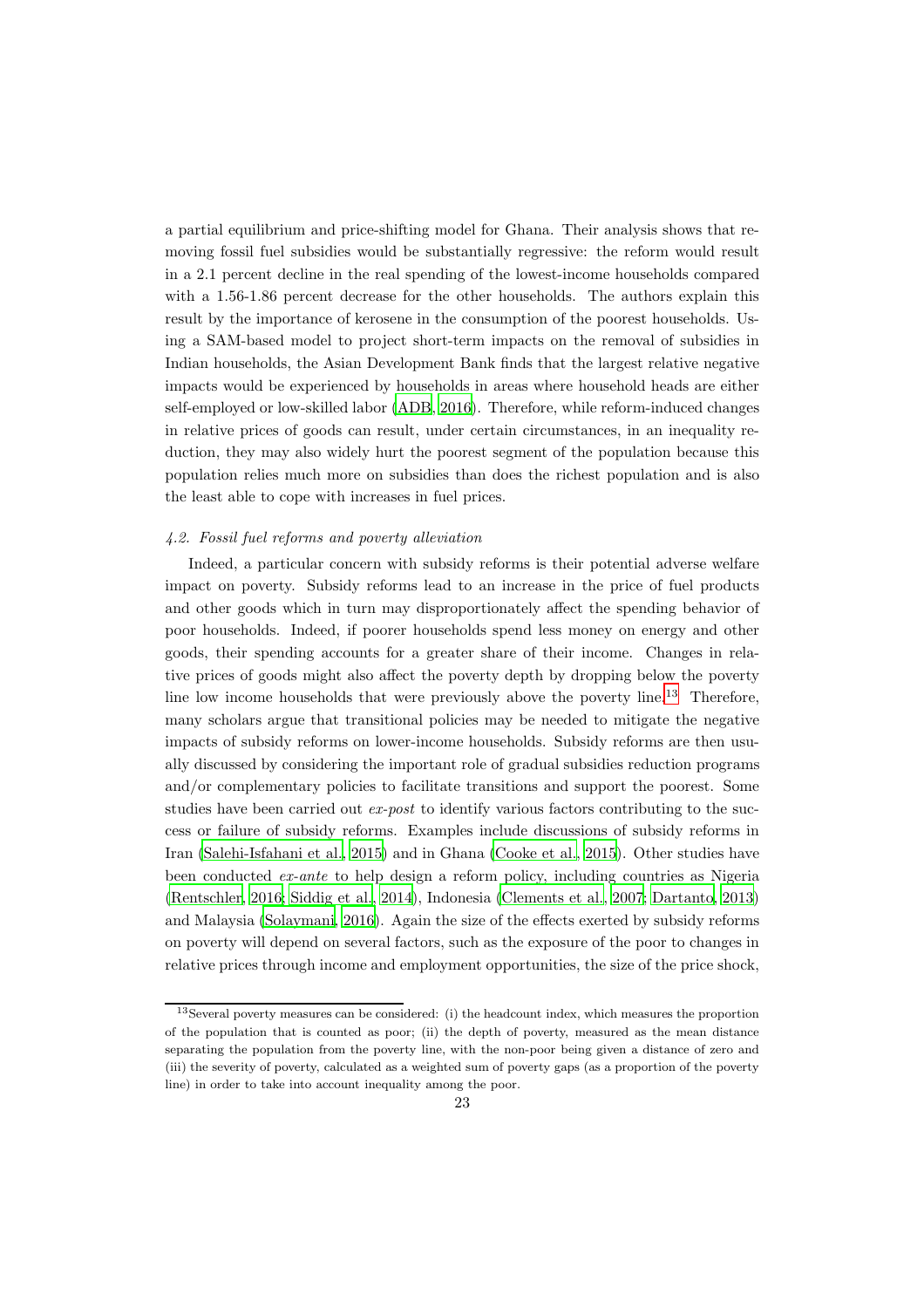as for welfare analysis and on how sensitive the poverty line is to price changes (when the poverty line is determined endogenously). Therefore, the magnitude of these effects will differ across studies according to the extent to which they are incorporated into the analysis and to which they are accompanied by complementary policies for mitigating the negative effects of subsidy reforms.

On the empirical side, the most common method to integrate complementary policies involves simulating, in addition to the effects of subsidy reforms, the likely effectiveness of existing or potential safety net expenditures in mitigating any adverse effects of removing price-support policies on poor households. In partial equilibrium frameworks, householdsurvey data, combined with knowledge of the design of any existing safety net programs, are used to simulate the potential for such programs to protect the poorest households during the reform process. In CGE models, welfare-improving reform packages can be added by including government and investment and examining the welfare impact of raising capital goods and/or cash transfers facilitated through savings made by governments from removing subsidies to fossil fuels. However, regardless of which approach is used, most of the studies find a significant impact of subsidy reforms on poverty and highlight the important role of complementary policies and gradual programs in mitigating this negative effect.

For example, [Salehi-Isfahani et al. \(2015\)](#page-46-10) evaluate the short-term effects of the Iran's energy subsidy reform program of 2010, using data from the 2010 Household Expenditure and Income Survey. Comparing the observed poverty rates before and after the reform, they note that removing subsidies would have increased the poverty rate from 13.4 percent to 20.2 percent in rural areas and from 10.3 to 12.0 percent in urban areas. This amounts to an increase in the national poverty rate of 3.3 percentage points. However, according to the authors, cash transfers, intended to compensate households for price increases and implemented at the same time, have been successful by lifting out of poverty about 8 percent of the rural population and 3.2 percent of the urban population, i.e. a reduction in the national poverty rate of 4.7 percentage points. [Cooke et al.](#page-44-12) [\(2015](#page-44-12)), by simulating their partial equilibrium model on real incomes in Ghana, find that poverty would increase by 1.5 percentage points following the fuel subsidy removal. Their results also conjecture an increase in the poverty depth and the severity of poverty of approximately 0.5 and 0.28 percentage points, respectively. The negative impact of the reform on the poor could be however cushioned by expanding Ghana's cash transfer programme which provided monthly payments to 72,000 poor and vulnerable households in 2013. The authors estimate that an expansion of this programme to 150,000 households in 2014, 300,000 households in 2015 and 500,000 households in 2016 would reverse the impact of the fuel subsidy removal, reducing the poverty headcount by 1.6 percentage points in 2014 and 2.3 percentage points in 2016. [Rentschler \(2016\)](#page-46-12) examine the likely consequences on poverty of subsidy reform in Nigeria. The author uses the statistical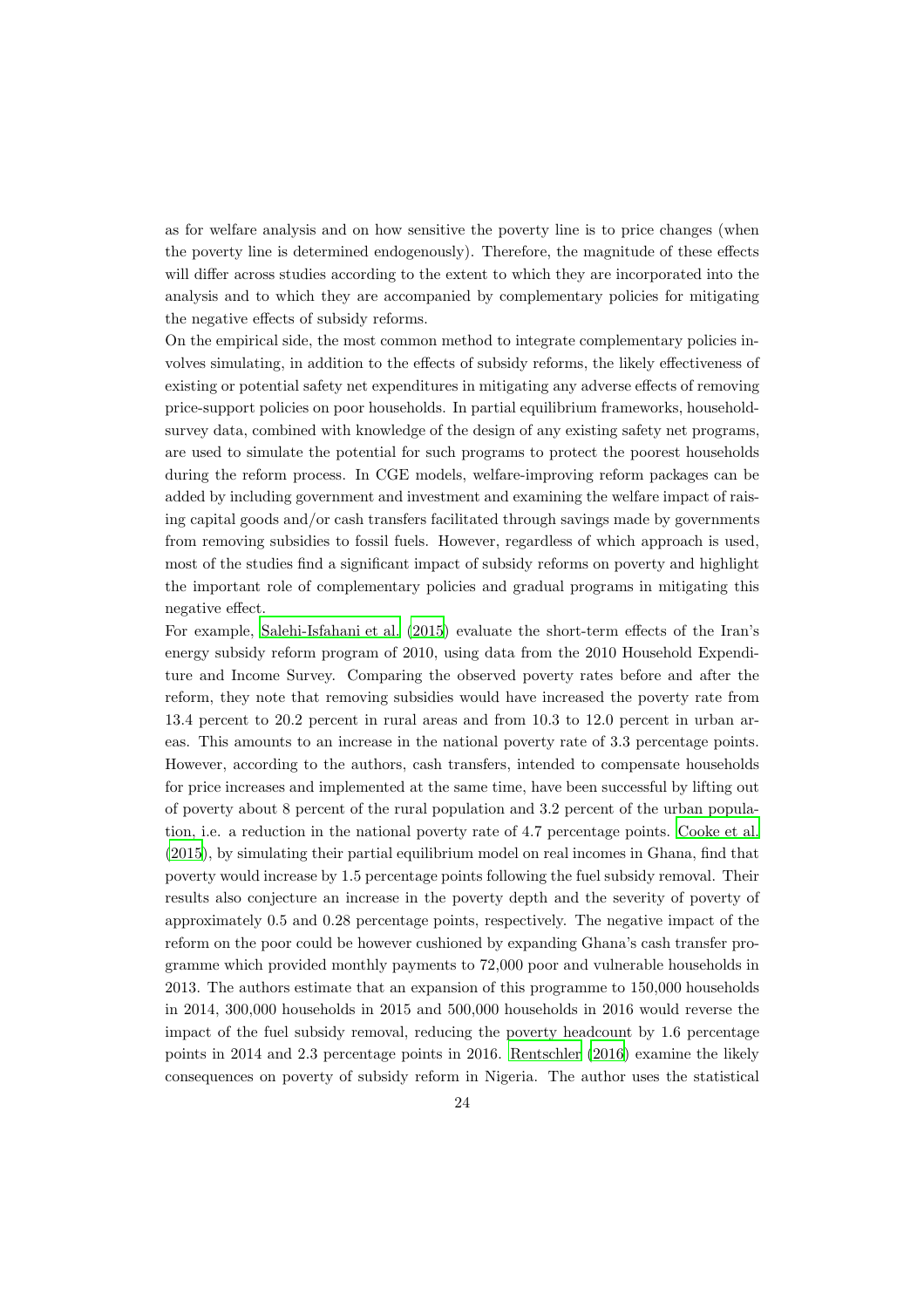simulation model developed by [Araar and Verme \(2012\)](#page-44-19) and applies it to a household survey (Harmonized Nigeria Living Standard Survey of 2009/2010) to identify the first-order welfare effects of the reform.<sup>[14](#page-25-0)</sup> He finds that the consequent price increase in energy goods (petrol, kerosene, and electricity) could result in an increase in the national poverty rate by 3-4% on average and in the poverty gap as a large group of near-poor households would be pushed into poverty through the reform induced price shock. He estimates that the redistribution of revenues saved by this reform could result in a reduction of the national poverty rate by about 1% compared to pre-reform levels. He notes, however, that, although universal cash transfers can reduce poverty, the substantial leakage of benefits to states with higher energy consumption but low pre-reform poverty rates makes such an approach much less attractive than a direct transfer program directly targeted to poor households.

Analyses of subsidy reforms using CGE models support the partial equilibrium findings that the poorest households would face significant losses from the removal of fossil fuel subsidies. For example, [Clements et al. \(2007](#page-44-18)) examine the likely short-term consequences of a reduction in petroleum subsidies in Indonesia. The authors focus on production changes generated by a 25 percent increase in petroleum prices through a CGE calibrated on data from the 1995 SAM of Indonesia. Their results show that rising petroleum prices would result in an increase of 0.6 percentage points in the poverty headcount index and that this increase would be more significant in urban areas  $(0.8)$ than in rural areas (0.6). Moreover, even if real output remains unchanged due to an increase in private sector investment, the poverty headcount index poverty could still increase, albeit by a smaller amount (0.2 percentage points). [Solaymani \(2016\)](#page-46-16) provides a formal assessment of the long-run implications of energy subsidy reform in Malaysia for different measures of poverty using a static poverty focused CGE model. Its study finds an increase in the headcount ratio, the poverty gap and the poverty severity among all household types, indicating that a cut in government energy subsidies would exacerbate poverty among all household groups in Malaysia. The energy subsidy reform is also predicted to have a more detrimental effect on the urban poor, as energy account for a higher share of average urban household expenditure. The empirical literature based on CGE models also highlights the fact that, when one evaluates reforms that liberalize energy prices, it is extremely important to capture the nature of the policy compensation instruments used. [Dartanto \(2013\)](#page-45-10) extends the analysis for Indonesia developed by [Clements et al. \(2007](#page-44-18)) to allow for a broader set of policy instruments, including different scenarios of revenues' reallocation (government spending versus government transfers to households). Simulations, including subsidy, government consumption and transfers,

<span id="page-25-0"></span><sup>14</sup>In this simulation model, only the direct welfare effects of the reform are considered, i.e. welfare effects that occur when a removal of fuel subsidies increases households' cost of maintaining energy consumption.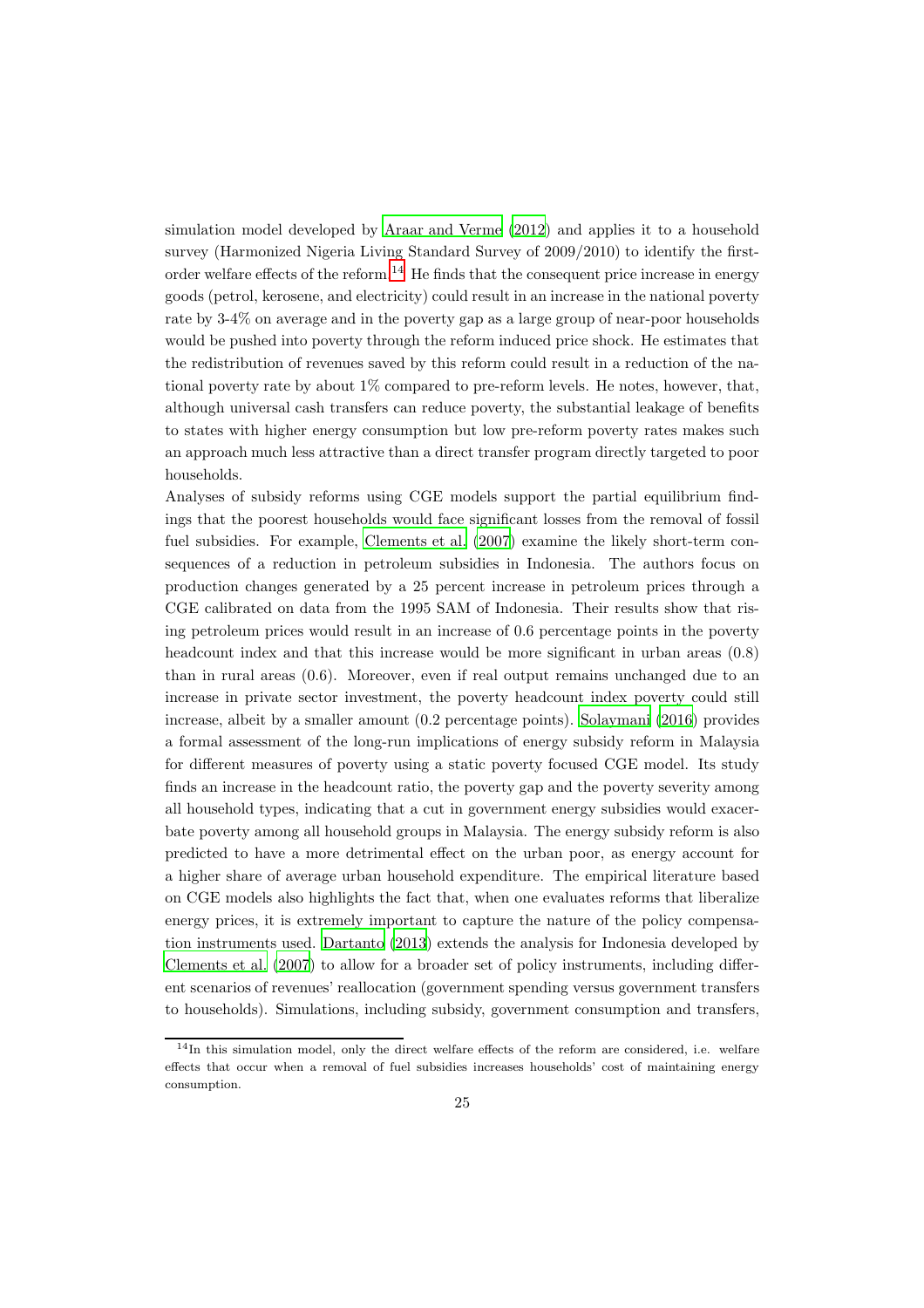are based on data from the 2005 Indonesian SAM. The CGE microsimulation results show that reducing fuel subsidies by 25% increases poverty incidence by 0.259 percentage points. However, if the saved money is fully allocated to government spending and transfers, the adverse impact can be cancelled out; even the poverty incidence will be reduced by 0.27 percentage points. Moreover, a budget reallocation, more targeted towards government spending rather than on government transfers, performs better in terms of poverty reduction. This is because increases in government spending exert positive revenue effects through higher job opportunities which gradually increase the factor incomes of unskilled, semi-skilled and skilled non-agricultural labors and tend to over-compensate for the increase in expenditure as a result of the subsidy reform. In turn, a larger government transfer to households appears less redistributive because of the increase in prices of food commodities through a larger demand for these products which reduces the welfare of households, particularly those of low income groups that spend a large proportion of their budget on food. [Breisinger et al. \(2012](#page-44-16)) undertake a similar analysis for Yemen. They evaluate the direct and indirect effects of reforming fossil fuel subsidies on poverty and simulate the impact of three alternatives for spending the savings from reform (budget deficit reduction, direct income transfers to the poorest 30 percent of households and public investment in infrastructure in addition). According the authors, the reform in Yemen gives rise concerns regarding its impact on the poorest households as, without compensation, it is expected to involve an increase of the poverty rate from 2.6 to 3.0 percentage points. Again the analysis shows that investment in infrastructure in addition to direct transfers would be a better poverty reduction strategy, compared with a policy only consisting in direct transfers. Indeed, although direct transfers to the poorest tend to cushion some of the negative effects due to higher fuel prices, they alone do not generate sufficient growth to alleviate all of the negative effects of subsidy reform. [Siddig et al. \(2014\)](#page-46-17) analyze the implications of reducing Nigeria's subsidies on imported petroleum products on poor households and assess its interaction with complementary policy measures. These measures include the introduction of either a subsidy on domestic petroleum product production or a government transfer scheme targeted towards the poorest households, i.e. rural households. Their framework is based on the GTAP model which incorporates some of country specific information, to give a more realistic description of the impacts of the subsidies reform on rural and urban households within Nigeria. Their analysis finds that a transfer of government income to rural households is the most effective policy to alleviate poverty. Indeed, estimates show that only this policy leads to an increase in real income (from 2.3 to 7.6 percent) for all rural households that are also the poorest. Applying the same GTAP model but for Ghana, Wesseh [and Lin \(2017](#page-46-15)) test the efficiency of different policy options for mitigating the adverse effects coming from the removal of subsidies on refined oil imports. They found that the introduction of policies aimed at improving agricultural productivity coupled with a reduction in trade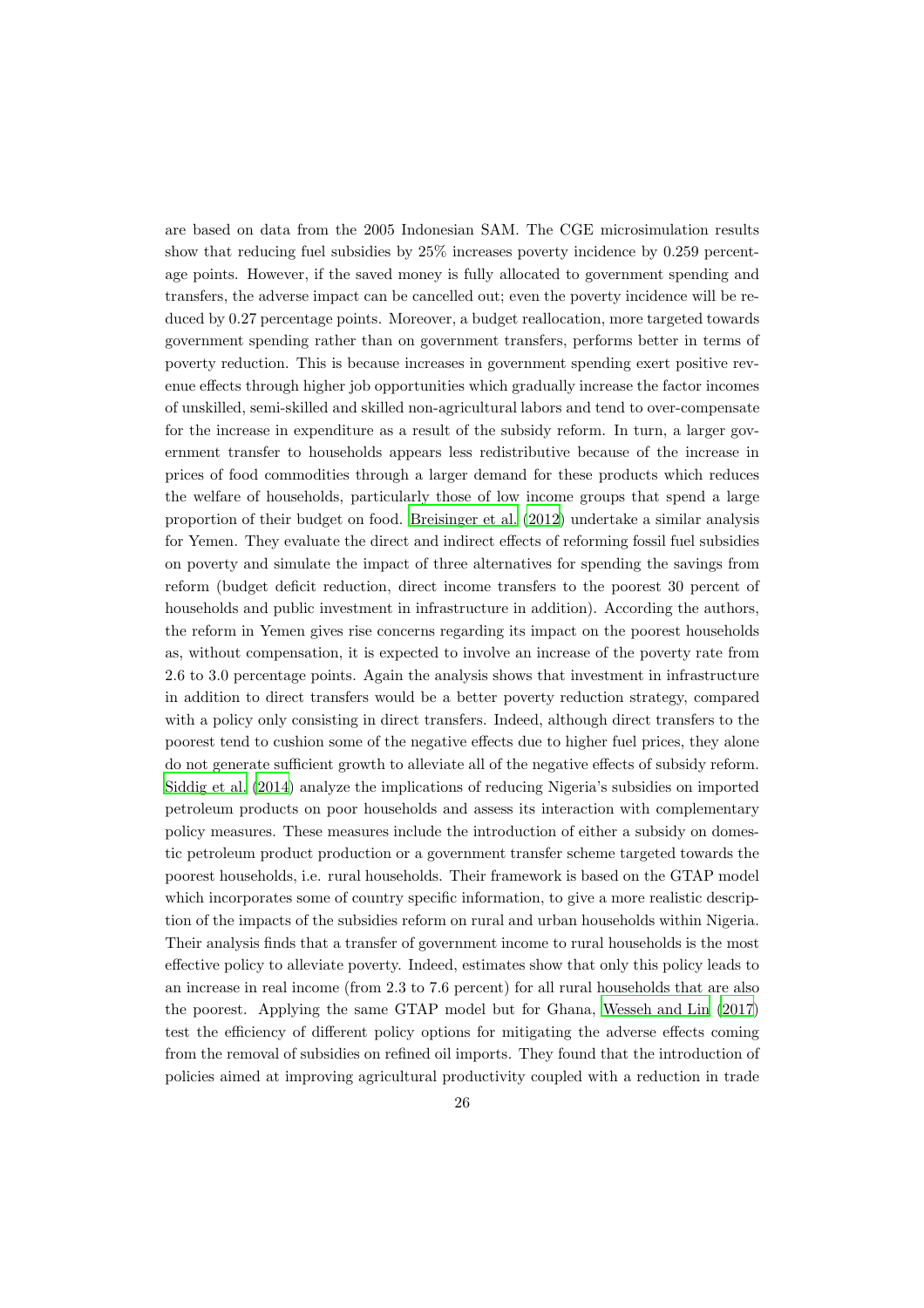transaction costs offers a more effective way of protecting real incomes by stimulating economic growth.

Finally, some studies focus on transitional subsidy reforms to understand the proportionate change in household incomes and the resulting effects on income poverty induced by different cuts in fossil fuel subsidies. From a public policy perspective, this approach helps to inform a policy discussion on the appropriateness and design of sequential subsidy reforms. For example, [Dartanto \(2013](#page-45-10)) simulates the effect of subsidy reforms on poverty in Indonesia, through four subsidies reduction scenarios (25%, 50%, 75% and 100%). He finds that the headcount index and the share of the population living below the poverty line increases as subsidies go down. [Breisinger et al. \(2012](#page-44-16)) undertake a similar analysis for Yemen, by distinguishing two reform paths: (i) an accelerated one, wherein all fuel subsidies are lifted within one year; (ii) a more gradual one, where subsidies are phased out over a period of three years. Their results support the fact that rapid phasing-out of fuel subsidies leads to an initial drop in growth and a sharper spike in poverty, while gradual reductions smooth the growth and poverty effects. Similarly, [Siddig et al. \(2014\)](#page-46-17) provide a formal assessment of the implications of subsidies removal in Nigeria by simulating the effects of a complete and of a partial removal of the subsidies on imported petroleum products. Their study finds a higher decrease in real incomes of all household groups under the complete removal scenario due to the resulting higher price of petroleum products. The perception that implementing a progressive reform in Nigeria is more attractive from a distributional perspective is also supported by [Rentschler \(2016\)](#page-46-12). In his study, [Rentschler \(2016\)](#page-46-12) discusses the implications of subsidy reforms by testing two types of policies: under the first one, subsidies are reduced by 50% on all considered energy goods, while under the second one the government removes the overall amount devoted to subsidies. Compared to the pre-reform poverty headcount rate of 60%, a 100% reduction of subsidies is estimated to instantly increase the rate to 63.3% against 61.8%, under the 50% reduction scenario.

These results have two important implications for reform policy analysis. First they demonstrate that a distinction must be made between a complete removal of fossil fuel subsidies and a partial one which causes a less negative impact on poverty, due to a slower fuel price growth. Second, they emphasize the fact that implementing policies that play a positive role in pro-poor growth (social and infrastructure spending, agricultural productivity improvements) can be a more efficient approach to mitigate the adverse effects of higher energy prices on the real incomes of poor households relative to a direct government transfer to poor households. However, as highlighted by [Wesseh and Lin \(2017\)](#page-46-15), this will depend on the institutional capacities of governments to design and implement such policies and the ability of poor households to fully benefit from such policies.

Table 3 sums up the main methodologies and results used to analyze the poverty impacts of subsidy reforms.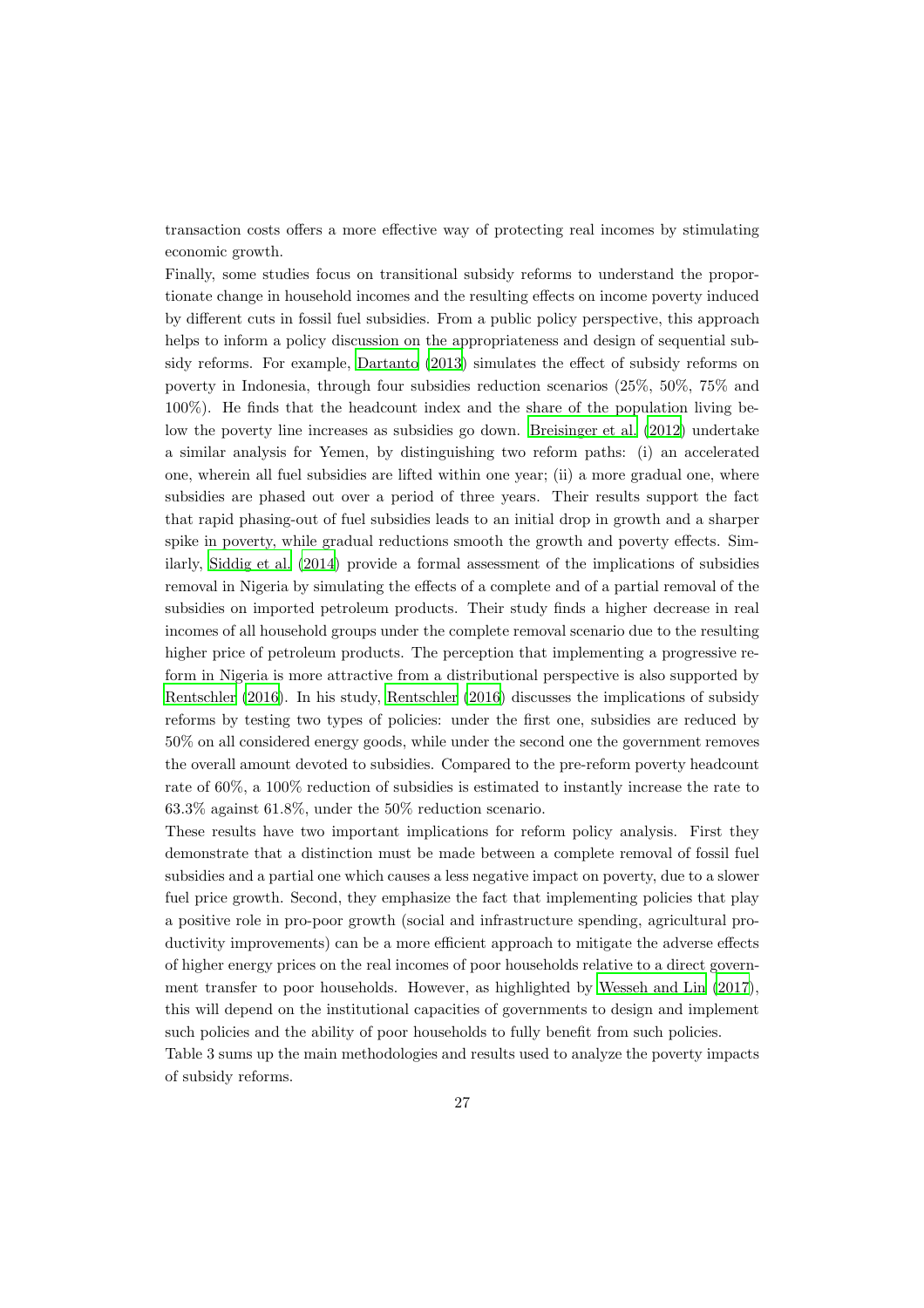| Studies                          |                       | Country/periodTypes of reform/Impact                                                                                                                                                                                                                                                                                 | Complementary policies/Impact                                                                                                                                                                                                                                                                                                                                                                                                                                                                                                                                                                        |
|----------------------------------|-----------------------|----------------------------------------------------------------------------------------------------------------------------------------------------------------------------------------------------------------------------------------------------------------------------------------------------------------------|------------------------------------------------------------------------------------------------------------------------------------------------------------------------------------------------------------------------------------------------------------------------------------------------------------------------------------------------------------------------------------------------------------------------------------------------------------------------------------------------------------------------------------------------------------------------------------------------------|
| Partial equilibrium approach     |                       |                                                                                                                                                                                                                                                                                                                      |                                                                                                                                                                                                                                                                                                                                                                                                                                                                                                                                                                                                      |
| Salehi-Isfahani<br>et al. (2015) | Iran<br>2010-<br>2011 | Energy subsidy reform program of 2010: increase in<br>the poverty rate from 13.4 percent to 20.2 percent in<br>rural areas and from 10.3 to 12.0 percent in urban<br>areas                                                                                                                                           | Cash transfer: reduction in the poverty rate from 20.2<br>percent to 12.0 percent in rural areas and from 12.0<br>percent to 8.8 percent in urban areas                                                                                                                                                                                                                                                                                                                                                                                                                                              |
| Cooke<br>et<br>al.<br>(2015)     | Ghana 2013            | Fuel subsidy reform carried out in early 2013: in-<br>crease in national poverty by 1.5 percentage points                                                                                                                                                                                                            | Expansion of the Ghanas national cash transfer pro-<br>gram: reduction in the poverty headcount by 1.6 per-<br>centage points in 2014 and 2.3 percentage points in<br>2016                                                                                                                                                                                                                                                                                                                                                                                                                           |
| Rentschler<br>(2016)             | Nigeria<br>2009/2010  | $100\%$ (or $50\%$ ) reduction of subsidies: increase in the<br>poverty headcount rate from the pre-reform rate of<br>$60.0\%$ to $63.3\%$ (or $61.8\%)$                                                                                                                                                             | Redistribution of revenues saved by this reform: re-<br>duction of the national poverty rate by about $1\%$ com-<br>pared to pre-reform levels                                                                                                                                                                                                                                                                                                                                                                                                                                                       |
| $CGE \ model$                    |                       |                                                                                                                                                                                                                                                                                                                      |                                                                                                                                                                                                                                                                                                                                                                                                                                                                                                                                                                                                      |
| Clements et al.<br>(2007)        | Indonesia<br>1995     | $25\%$ increase in prices: increase of 0.6% in the poverty<br>headcount index                                                                                                                                                                                                                                        | Real output is maintained by higher private sector in-<br>vestment: increase of $0.2\%$ in the poverty headcount<br>index                                                                                                                                                                                                                                                                                                                                                                                                                                                                            |
| Dartanto<br>(2013)               | Indonesia<br>2005     | Removing 25% of fuel subsidies: increase in the<br>poverty rate by 0.259 percentage points                                                                                                                                                                                                                           | Money fully allocated to government spending: de-<br>crease in the poverty rate by 0.27 percentage points;<br>Reallocation of 50% to government spending, trans-<br>fers and other subsidies: decrease in the he poverty<br>rate by 0.277 percentage points                                                                                                                                                                                                                                                                                                                                          |
| Breisinger et al.<br>(2012)      | Yemen 2007            | Scenario 1: all fuel subsidies are lifted within one<br>year: the poverty rate exceeds the baseline poverty<br>rate by 3 percentage points; Scenario 2: subsidies are<br>phased out over a period of three years: the poverty<br>rate is elevated by only 0.5 percentage points com-<br>pared with the baseline rate | Fuel subsidy reform are used for: budget deficit re-<br>duction (Scenario A); budget deficit reduction and<br>direct income transfers to the poorest one-third of<br>households (Scenario B); budget deficit reduction, di-<br>rect income transfers targeted to the poorest one-<br>third of all households, and productivity-enhancing<br>investments in infrastructure (Scenario C). By the<br>end of the six-year simulation period, reduction in<br>the poverty rate by about 6 percentage points (accel-<br>erated reform scenario 1C) and 4 percentage points<br>(gradual reform scenario 2C) |

Table 3: Fossil fuel reforms and poverty alleviation: main studies and results

28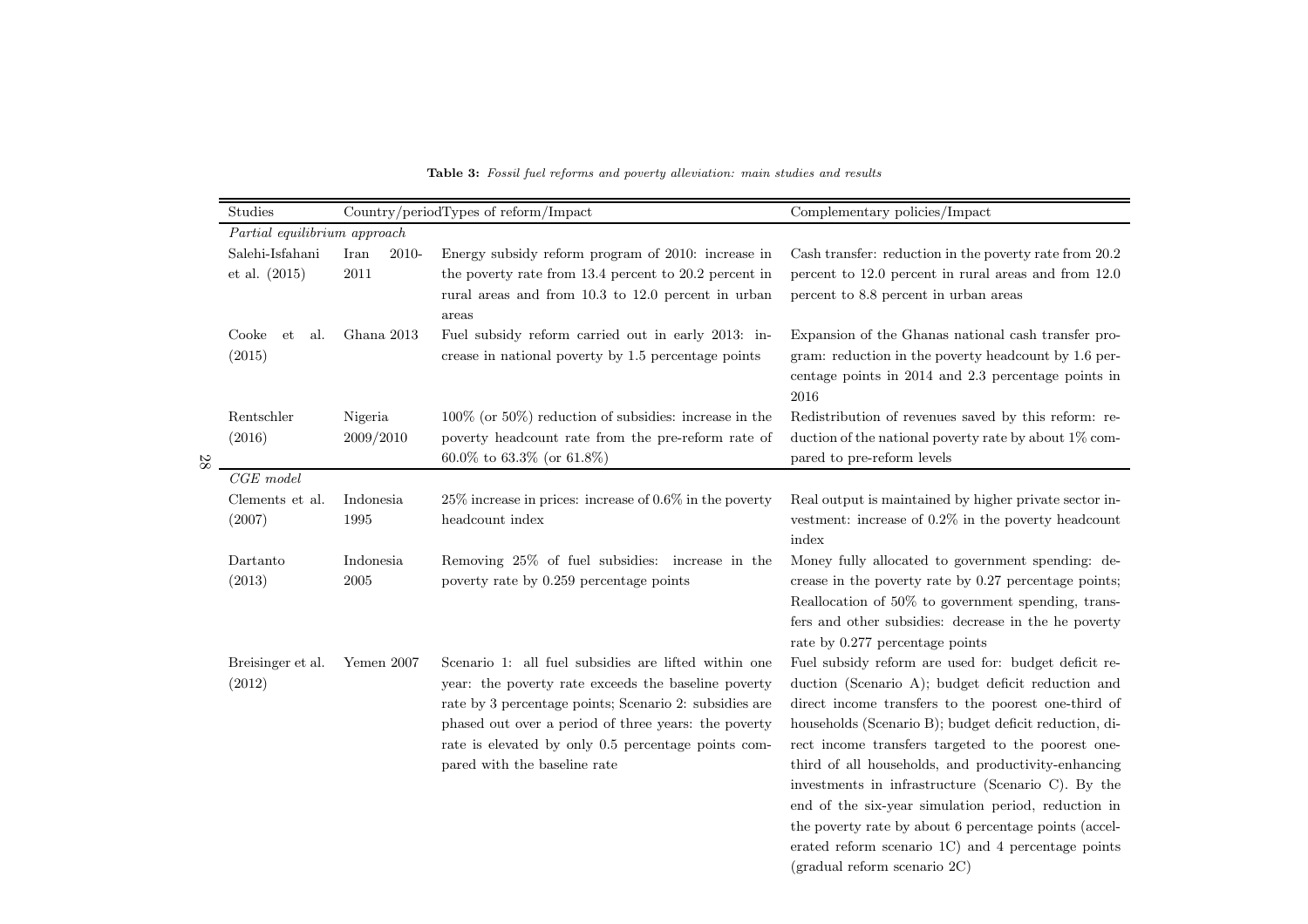| Studies       |                                                    | Country/period Types of reform/Impact                | Complementary policies/Impact                              |
|---------------|----------------------------------------------------|------------------------------------------------------|------------------------------------------------------------|
| GTAP model    |                                                    |                                                      |                                                            |
| Siddig et al. | Nigeria 2006                                       | Complete removal of the subsidies on imported        | Introduction of a subsidy on domestic petroleum            |
| (2014)        |                                                    | petroleum products; partial removal of subsidies so  | product production; Introduction of a government           |
|               | that petroleum product prices do not increase more |                                                      | transfer scheme, targeting rural households. Transfer      |
|               |                                                    | than 10 percent of the baseline price of fuel        | of government income to rural households leads to an       |
|               |                                                    |                                                      | increase in real income (from 2.3 to 7.6 percent) for      |
|               |                                                    |                                                      | all rural households that are also the poorest.            |
| Wesseh<br>and | Ghana 2005                                         | Full removal of subsidies: decline in real income of | Increase in agricultural productivity : 10.7% rise in      |
| Lin(2017)     |                                                    | households by $15\%$                                 | the real income of households; reduction in trade          |
|               |                                                    |                                                      | transaction costs with Sub-Saharan Africa: reduc-          |
|               |                                                    |                                                      | tion in households' real income by 13.9%; Increase in      |
|               |                                                    |                                                      | $a$ gricultural productivity $+$ reduction in trade trans- |
|               |                                                    |                                                      | action costs with Sub-Saharan Africa: 12\% rise in the     |
|               |                                                    |                                                      | real income of households                                  |

Source: Authors

29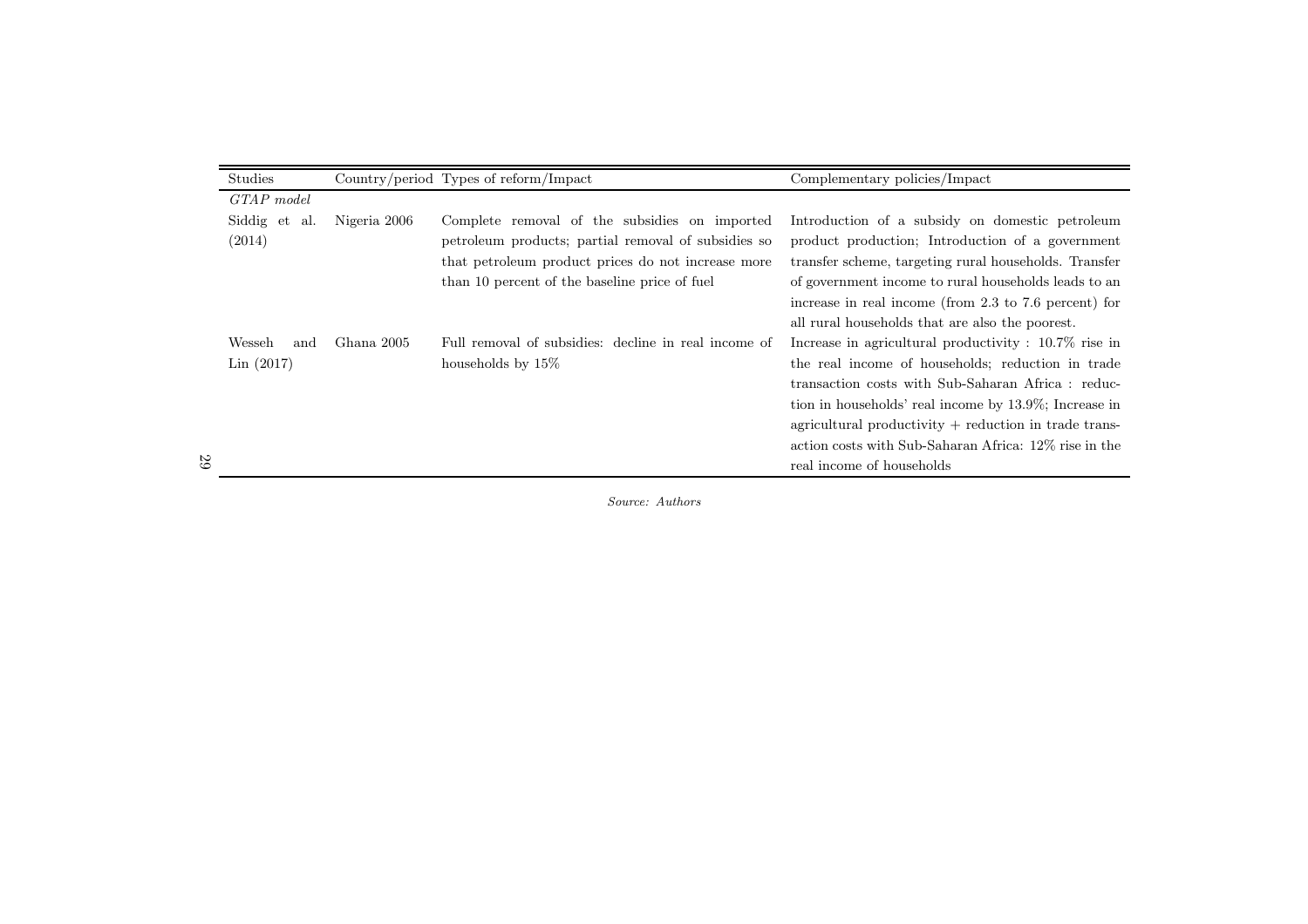# 5. What leads to successful subsidy reforms? Lessons from country experiences

In recent years, many developing countries around the world have accumulated experience with a variety of subsidies reforms. Several research and reports have taken account these concrete case studies in order to identify the causal mechanisms that underlie successful and unsuccessful subsidy reforms over time and across countries. For instance, [Vagliasindi \(2012](#page-46-18), [2013\)](#page-46-19), and more recently [Kojima \(2016\)](#page-45-8) and [Sovacool \(2017\)](#page-46-3), have used a set of case studies to identify the strategies common to successful subsidy reforms. Similarly, the evaluation of subsidy reforms undertaken by the IMF looks at both successful and failed reforms across fossil fuel types and countries to glean lessons about "what works, what doesn't work and why" (Clements et al.,  $2013$ ).<sup>[15](#page-30-0)</sup> Finally, some regional reviews also identify commonalities in the reform strategies in sub-Saharan Africa [\(Alleyne, 2013;](#page-44-20) [Whitley and van der Burg, 2015](#page-47-1)), in the MENA region [\(Sdralevich et al.](#page-46-9), [2014](#page-46-9); [van Beers and Strand, 2013\)](#page-46-20), in Gulf Cooperation Council countries [\(IMF](#page-45-17), [2015\)](#page-45-17), in Latin America and the Caribbean [\(Di Bella et al.](#page-45-3), [2015\)](#page-45-3) or in Asian countries [\(ADB](#page-44-4), [2016](#page-44-4); [Beaton et al., 2013\)](#page-44-3).[16](#page-30-1)

While these studies differ according to the extent to which a reform can be considered as successful,  $17$  they highlight several differences –among countries, among policy instrument choices, and over time within a particular country– in completing and implementing subsidy reforms (Table 4). In particular, the initial conditions policymakers face play a crucial role in the design and space of reforms. In combination, these conditions led to a series of obstacles to reform and dictate the nature of reforms that will be implemented. The wave of subsidy reforms has also stimulated the development of studies that are looking more specifically on the political economy of reforms, i.e. the political constraints that condition the timing, speed and sequencing of subsidy reforms [\(Commander](#page-44-0), [2012](#page-44-0); [Strand, 2013;](#page-46-21) [Victor, 2009](#page-46-22); [Vidican](#page-46-1), [2015](#page-46-1)). These analyses show that subsidy reforms that are efficient in economic terms may not be politically viable, and that less than optimal policies may be maintained or adopted due to some form of political constraint.

<span id="page-30-0"></span><sup>15</sup>[Clements et al. \(2013\)](#page-44-6) analyze 28 country cases that illustrate different examples of subsidy reforms. They find that, out of these reform episodes, 12 cases describe situations where the reform process was successful, although in other cases reforms led to more less direct gains (11 cases) or did not succeed (5 cases). Moreover, they highlight that, despite IMF-supported program during some reform episodes, reforming subsidies has proved difficult and not all reforms, under these programs, have been successful.

<span id="page-30-1"></span><sup>&</sup>lt;sup>16</sup>Three experiences (experiences in India, Indonesia, and Thailand) are more specifically discussed in the ADB report.

<span id="page-30-2"></span><sup>&</sup>lt;sup>17</sup>These differences can be explained by distinct definitions or understandings of what constitutes a successful reform or/and the simple fact that reforms have been evaluated at different times. For example, in Table 4, one reason why IMF studies evidence relatively more partially successful or unsuccessful reforms is that their assessment of reforms has been made earlier than the one undertaken by [Sovacool](#page-46-3) [\(2017](#page-46-3)).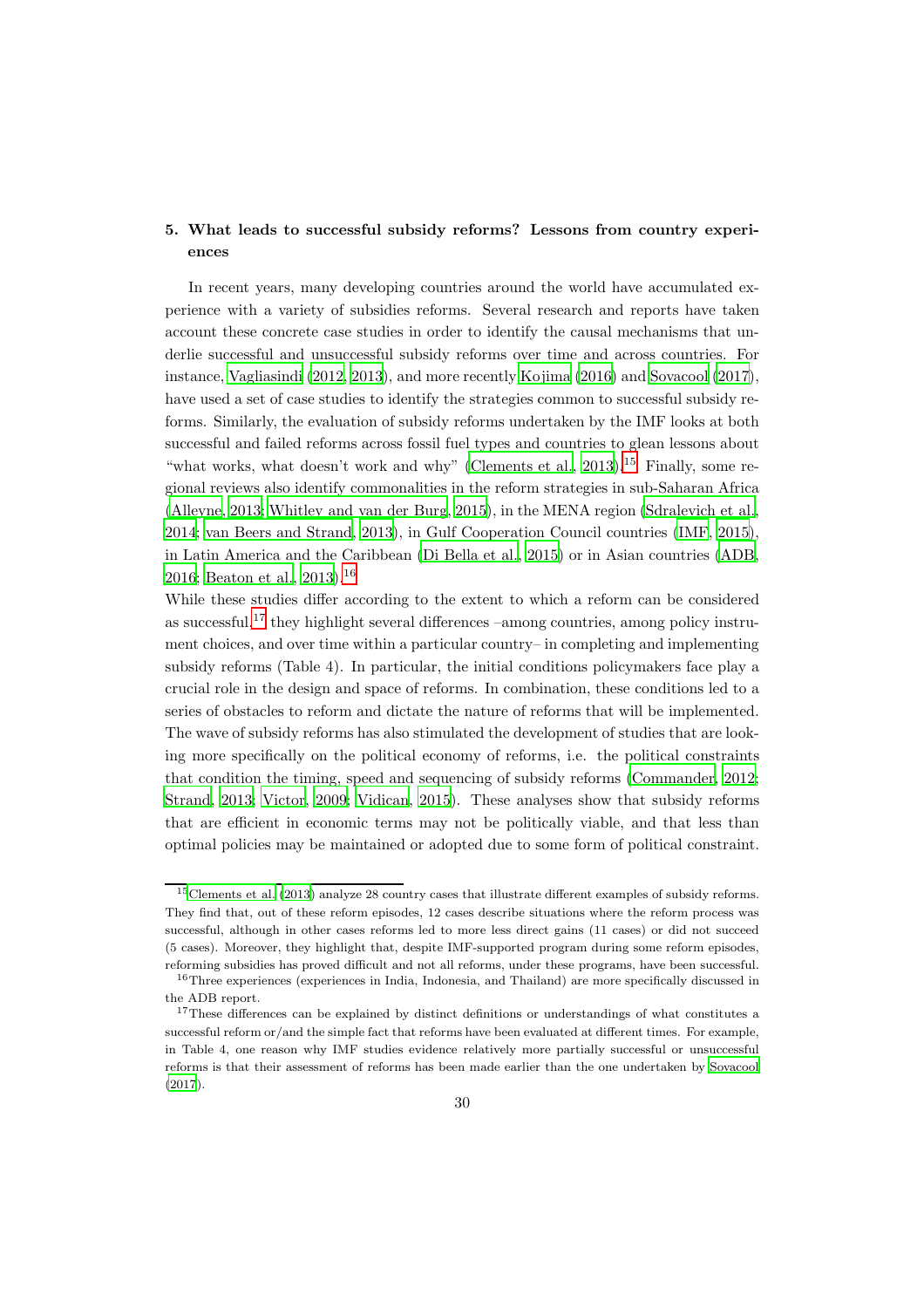| <b>Table 4:</b> Energy subsidy recent reform episodes |  |  |  |  |  |
|-------------------------------------------------------|--|--|--|--|--|
|-------------------------------------------------------|--|--|--|--|--|

| Country       | Year(s)                             | Energy source | Description/result                                                                                                                                                                                                                                                                                                                                                   | Sovacol $(2017)$ | IMF studies*              |
|---------------|-------------------------------------|---------------|----------------------------------------------------------------------------------------------------------------------------------------------------------------------------------------------------------------------------------------------------------------------------------------------------------------------------------------------------------------------|------------------|---------------------------|
|               |                                     |               | Central and Eastern Europe and Commonwealth of Independent States                                                                                                                                                                                                                                                                                                    |                  |                           |
| Turkey        | 1998<br>Electricity                 |               | Removal of fossil fuel subsidies put competitive pressure on elec-<br>tricity suppliers and turned their net losses into profitability                                                                                                                                                                                                                               | Successful       | Successful                |
| Armenia       | 1994<br>Electricity                 |               | Scaled back electricity subsidies by 22% of GDP from 1994 to<br>2004                                                                                                                                                                                                                                                                                                 | Successful       | Successful                |
| Poland        | 1990-1998                           | Coal          |                                                                                                                                                                                                                                                                                                                                                                      |                  | Unsuccessful              |
|               | 1998                                | Coal          | Forced the coal sector to improve its efficiency and substantially<br>reduced fiscal transfers                                                                                                                                                                                                                                                                       | Successful       | Successful                |
|               | <i>Emerging and Developing Asia</i> |               |                                                                                                                                                                                                                                                                                                                                                                      |                  |                           |
| Indonesia     | 1997                                | Fuel          |                                                                                                                                                                                                                                                                                                                                                                      |                  | Unsuccessful              |
|               | 2003                                | Fuel          |                                                                                                                                                                                                                                                                                                                                                                      |                  | Unsuccessful              |
|               | 2005-2009                           | Oil and gas   | Oil and gas Subsidies declined from 3.5% of GDP in 2005 to<br>$0.8\%$ in 2009, though they increased recently in 2013 due to<br>protests                                                                                                                                                                                                                             | Successful       | Partially suc-<br>cessful |
| Philippines   | 1996                                | Oil and gas   | Government successfully removed energy subsidies equivalent to<br>$0.1\%$ of national GDP                                                                                                                                                                                                                                                                            | Successful       | Successful                |
|               | 2001-2006                           | Electricity   | Subsidies dropped from 1.5% of national GDP to $0\%$                                                                                                                                                                                                                                                                                                                 | Successful       | Successful                |
|               | Latin America and Caribbean         |               |                                                                                                                                                                                                                                                                                                                                                                      |                  |                           |
| <b>Brazil</b> | 1990-2002                           | Oil and gas   | Lowered subsidies for oil and gas from $0.8\%$ of GDP to revenue<br>generating in 2002                                                                                                                                                                                                                                                                               | Successful       | Successful                |
|               | 1993-2003                           | Electricity   | Lowered subsidies equivalent to 0.7% of GDP                                                                                                                                                                                                                                                                                                                          | Successful       |                           |
| Chile         | Early 1990s                         | Fuel          |                                                                                                                                                                                                                                                                                                                                                                      |                  | Unsuccessful              |
|               | 1995                                | Coal          | Removed its subsidies after it became apparent that coal pro-<br>duction prices were extraordinarily high (\$95 per ton) compared<br>to other countries (\$54 in Brazil, \$52 for the United States). The<br>removal actually raised incomes by almost 1% among all Chilean<br>households and cut emissions of carbon dioxide and particulate<br>matter by nearly 8% | Successful       |                           |
| Mexico        | 1999,<br>2000,<br>$\,2001\,$        | Electricity   |                                                                                                                                                                                                                                                                                                                                                                      |                  | Unsuccessful              |
| Peru          | 2010                                | Oil and gas   | Lowered subsidies for petroleum equivalent to $0.1\%$ of GDP                                                                                                                                                                                                                                                                                                         | Successful       | Partially suc-<br>cessful |

31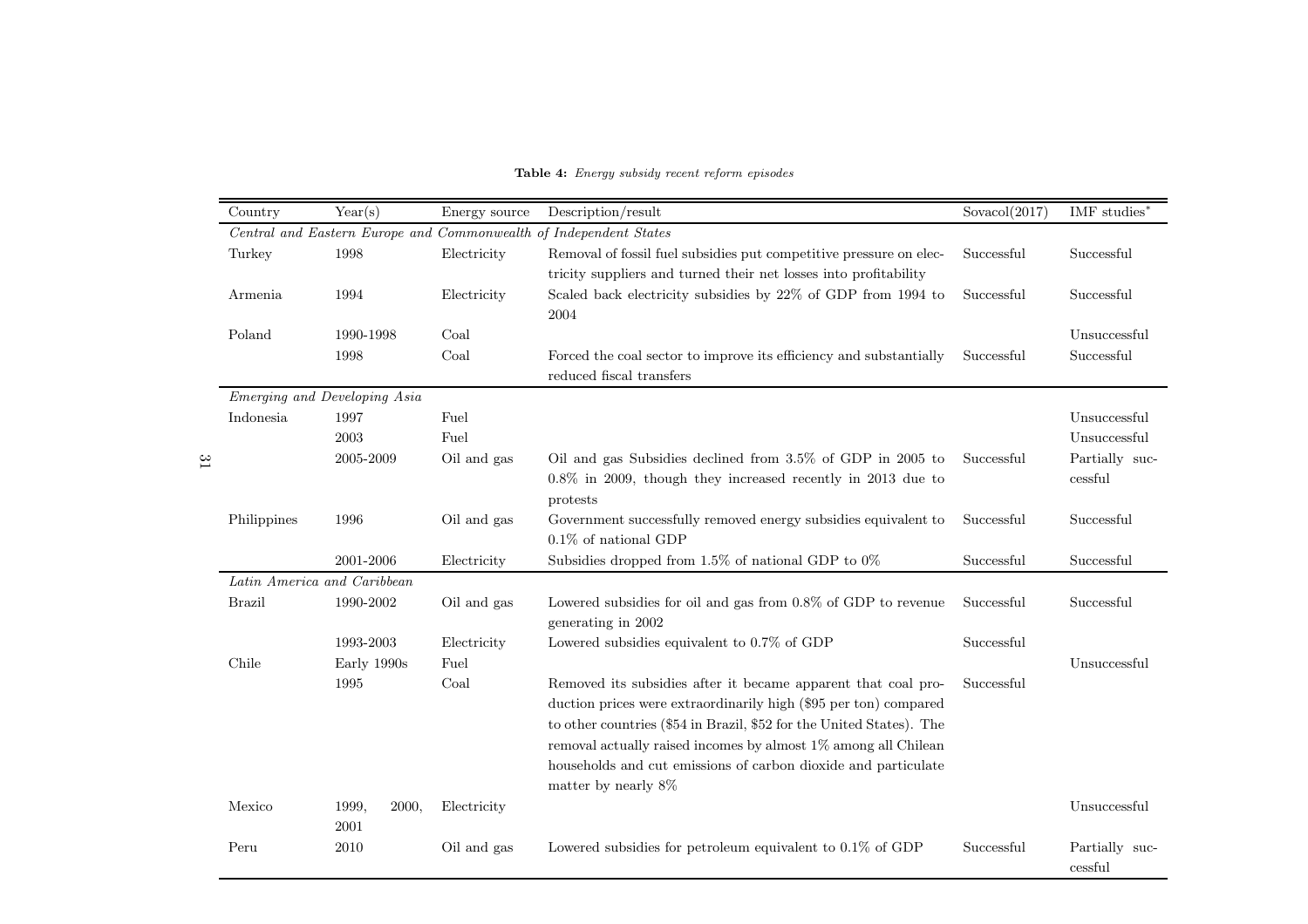|    | Country                      | Year(s)   | Energy source               | Description/result                                                                                                                                                                                                                                                                                                                                                                                                                                                             | Sovacol(2017) | IMF studies <sup>*</sup>  |
|----|------------------------------|-----------|-----------------------------|--------------------------------------------------------------------------------------------------------------------------------------------------------------------------------------------------------------------------------------------------------------------------------------------------------------------------------------------------------------------------------------------------------------------------------------------------------------------------------|---------------|---------------------------|
|    | Middle East and North Africa |           |                             |                                                                                                                                                                                                                                                                                                                                                                                                                                                                                |               |                           |
|    | Egypt                        | 2014      | Oil and gas,<br>electricity | Policy is implemented using four pillars, namely: set different<br>prices for petroleum products based on energy generation ef-<br>ficiency; increase the efficiency of energy use; provide support<br>to certain sectors to promote switching from conventional en-<br>ergy sources to clean energy sources; and apply the fuel subsidy<br>smartcard system to ensure that subsidies are received by target<br>beneficiaries. Projected to reduce emissions by 14.88% by 2020 | Successful    |                           |
|    | Iran                         | 2010      | Oil and gas                 | Reduced annual growth in the national consumption of<br>petroleum products to zero                                                                                                                                                                                                                                                                                                                                                                                             | Successful    | Partially suc-<br>cessful |
| 32 | Jordan                       | 2005-2012 | Oil and gas                 | Gradually removed all fossil fuel subsidies by 2008, resulting in<br>price increases ranging from $16\%$ for gasoline to $76.5\%$ for LPG.<br>Energy subsidies declined from 5.8% of GDP in 2005, to 2.6% in<br>$2006$ , to $0.4\%$ in $2010$ while in November 2012 the government of<br>Jordan announced that it had removed the remaining subsidies<br>on oil products                                                                                                      | Successful    |                           |
|    | Mauritania                   | 2008      | Fuel                        |                                                                                                                                                                                                                                                                                                                                                                                                                                                                                |               | Unsuccessful              |
|    |                              | 2011      | Oil and gas                 | Subsidies declined from $2\%$ of GDP to close to zero in one year                                                                                                                                                                                                                                                                                                                                                                                                              | Successful    |                           |
|    | Morocco                      | 2015      | Electricity                 | Has carefully reformed subsidies whilst at the same time expand-<br>ing investment into renewable energy through ambitious targets<br>and to people through the development of a national safety net.<br>Carbon emissions expected to decline $6.6\%$ by 2030                                                                                                                                                                                                                  | Successful    |                           |
|    | Yemen                        | 2005-2010 | Oil and gas                 | Subsidies dropped from 8.7% of GDP in 2005 to 7.4% in 2011                                                                                                                                                                                                                                                                                                                                                                                                                     | Successful    | Partially suc-<br>cessful |
|    | United Arab<br>Emirates      | 2014      | Oil and gas,<br>electricity | Has introduced a new fuel pricing policy, which will put the<br>UAE in line with global prices to support the national economy,<br>lower fuel consumption and protect the environment. Fossil fuel<br>subsidies will decline 14.41% by 2020                                                                                                                                                                                                                                    | Successful    | Partially suc-<br>cessful |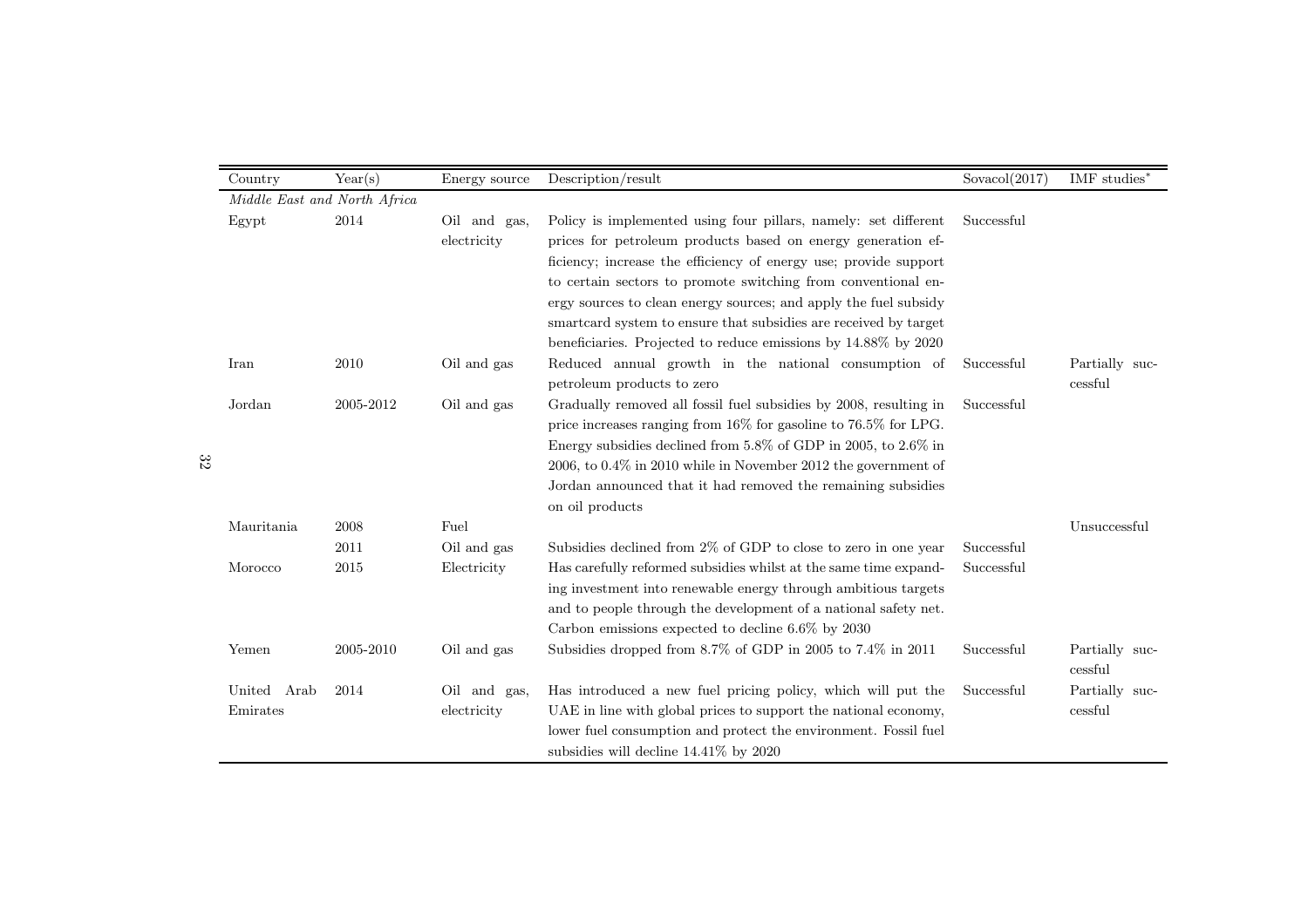| Country            | Year(s)   | Energy source | Description/result                                                                   | Sovacol(2017) | IMF studies <sup>*</sup>  |  |
|--------------------|-----------|---------------|--------------------------------------------------------------------------------------|---------------|---------------------------|--|
| Sub-Saharan Africa |           |               |                                                                                      |               |                           |  |
| Ghana              | 2005      | Oil and gas   | Removed subsidies to the degree that they realigned the price<br>of energy by $50\%$ | Successful    | Partially suc-<br>cessful |  |
| Kenya              | 2001-2008 | Electricity   | Subsidies dropped from $1.5\%$ of GDP in 2001 to 0% in 2008                          | Successful    | Successful                |  |
| Namibia.           | 1997      | Oil and gas   | Removed subsidies equal to about $0.1\%$ of GDP                                      | Successful    | Partially suc-<br>cessful |  |
| Niger              | 2011      | Oil and gas   | Removed subsidies equivalent to 0.9% of GDP                                          | Successful    | Partially suc-<br>cessful |  |
| Nigeria            | 2011-2012 | Oil and gas   | Subsidies declined from 4.7% of GDP to 3.6% of GDP                                   | Successful    | Partially suc-<br>cessful |  |
| Uganda             | 1999      | Electricity   | Subsidies declined equivalent to the amount of 2.1% of GDP                           | Successful    | Successful                |  |

Note:∗ include [Clements](#page-44-21) et al. [\(2013](#page-44-21)) and [IMF](#page-45-18) [\(2015\)](#page-45-18)

33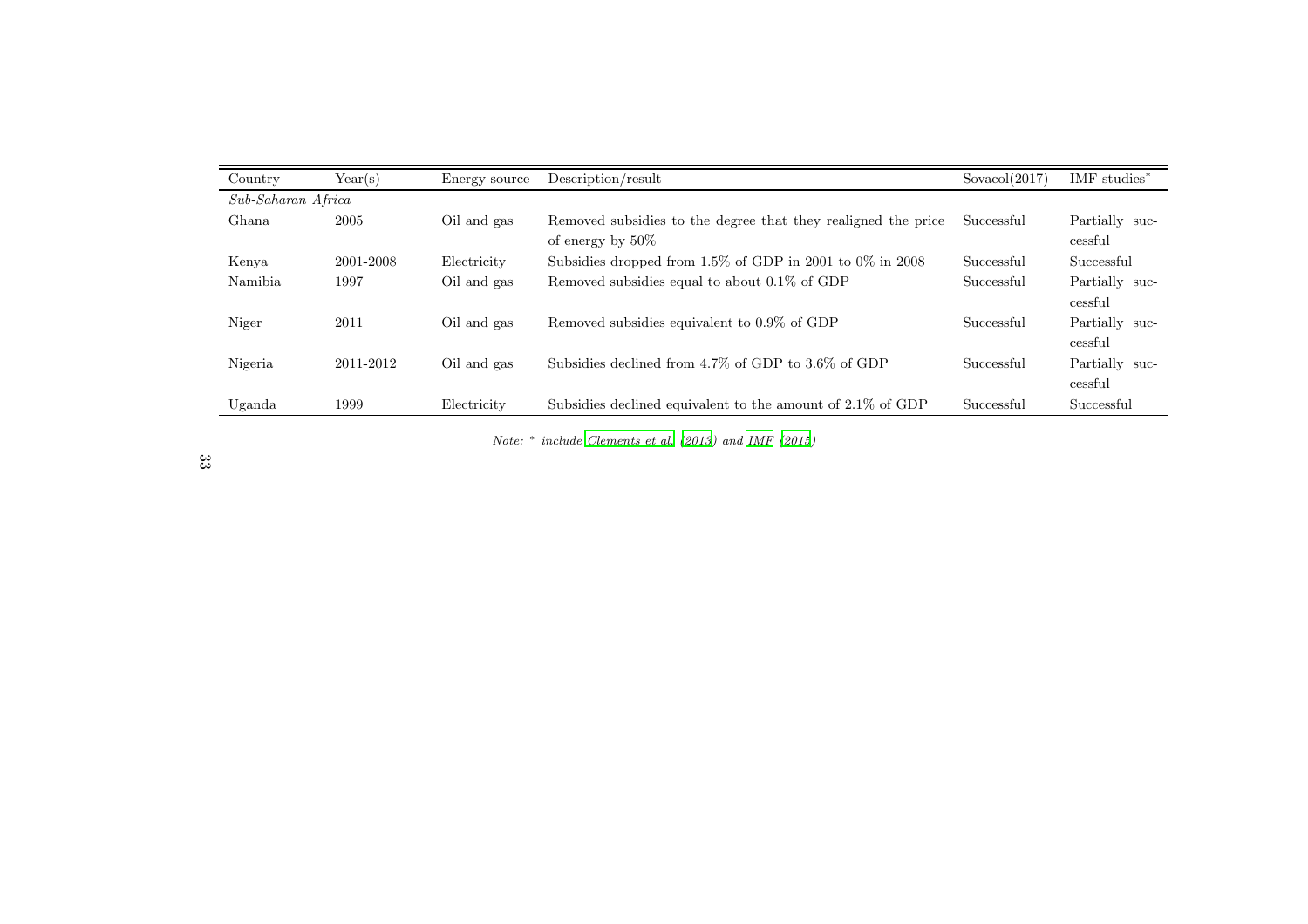From this second type of literature, it is possible to explain and illustrate obstacles often encountered in attempting to reform fossil fuel subsidies and a number of strategies that various countries have used in trying to overcome these obstacles.

#### 5.1. The drivers of subsidy reforms

Experiences in developing countries indicate that the decision to enter in a subsidy reform process has been often triggered by both domestic and international factors. These include not only the share of energy in consumers' expenditures and the energy dependence of the economy, the level of development, the degree of institutional quality but also shifts in international energy prices and the role of international financial institutions.

The degree of energy dependence implies different types of impact resulting from fossil fuel subsidies, which in turn, involves different incentives to reform [\(Vagliasindi, 2012](#page-46-18), [2013](#page-46-19)). For example, fossil fuel subsidies are typically associated with direct fiscal expenses in importing countries. In oil-producing countries, this is not the case. Subsidies represent foregone revenue rather than direct expenses [\(Lindebjerg et al., 2015\)](#page-45-19). The result is that fluctuations of international price around longer-term trends play a major role in subsidy reforms of both exporting and importing nations, but in opposite directions. When international prices are high, fears of more pronounced fiscal deficits may cause net energy importers to remove or reduce fossil fuel subsidies. On the other hand, in fossil fuel-exporting countries, governments might be more attracted to reform when low international prices lower their resource exports [\(Rentschler and Bazilian, 2017](#page-46-8)). This argument related to energy prices shocks can be extended to any exogenous shock that aggravates economic conditions and increases the cost of not adopting reforms. For instance, attempts at reforming fossil fuel subsidies in the East Asian countries have tended to occur after the Asian financial crisis, which disproportionately affected their fiscal deficits [\(Lindebjerg et al.](#page-45-19), [2015\)](#page-45-19). Conversely, removing subsidies, by raising energy prices, can increase inflationary pressures that adversely impact real incomes and competitiveness. These negative impacts can explain governments reluctance to relinquish fossil fuel subsidies or their motivation to maintain price controls. The impact of higher prices on inflation may however differ considerably, depending on the strength of secondround effects on wages and the prices of other inputs [\(Alleyne](#page-44-20), [2013](#page-44-20)).

Economic growth typically coincides with a rise in infrastructure and transports which in turn affect consumers' interests and policy reforms. This evolution creates political incentives –both on the demand (consumers') side and the supply (politicians') side– to exchange government transfers for political support. The model developed by [Strand](#page-46-21) [\(2013](#page-46-21)) shows that, as policy decisions in democraties depend on the preferences of the broadest voter basis, fossil fuel subsidies can be an attractive policy when the majority of voters are affected by gasoline prices. This finding holds particularly for middle income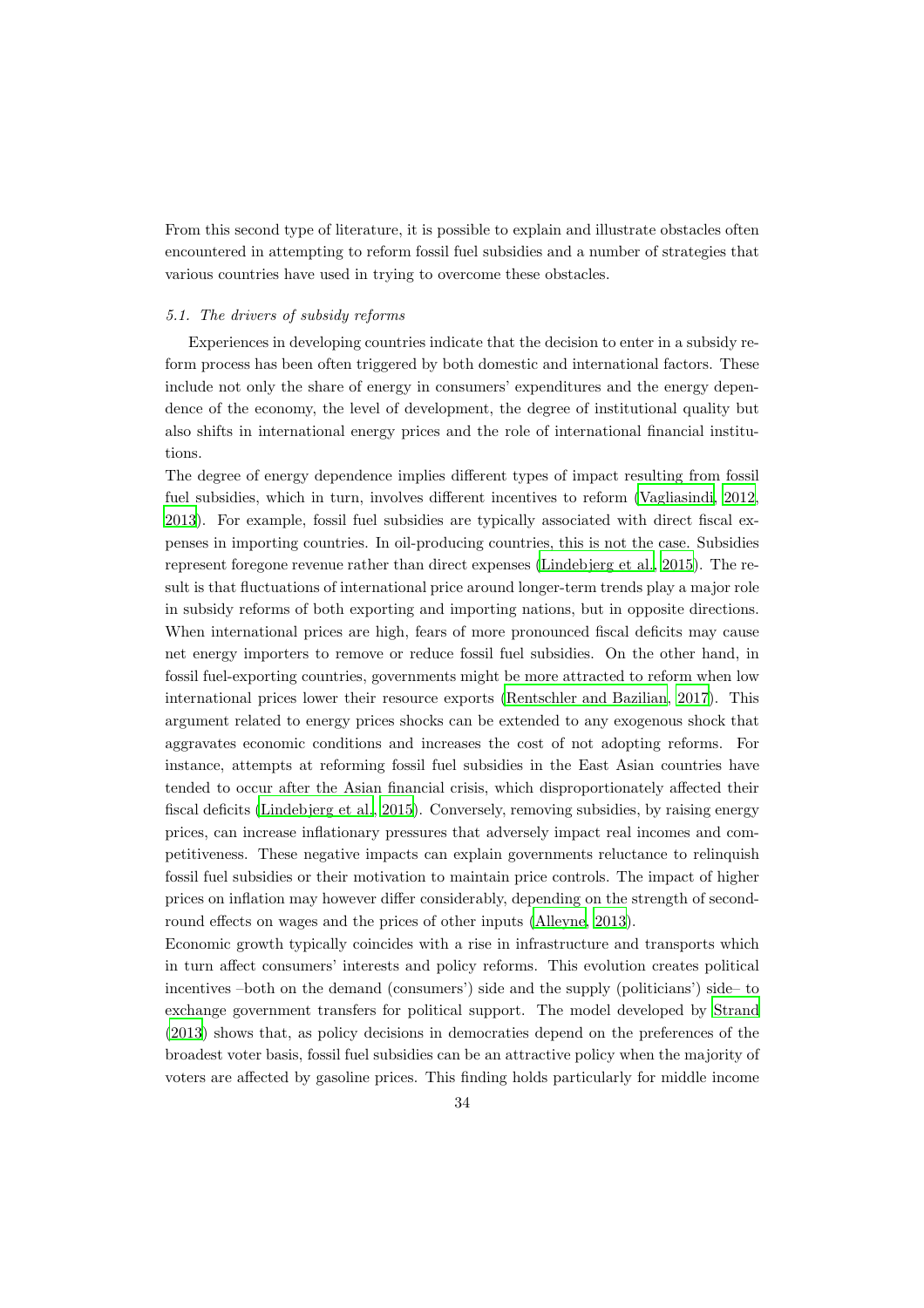countries, where the middle class, composed mainly of car owners, represents a larger proportion of the voting population. For example, in Indonesia, the tendency of the government to subsidize the disparity between international and domestic prices –when it was large– has been associated with a high fuel demand as a consequence of a rapid growing of middle class [\(Dartanto, 2013](#page-45-10)). Interest groups' unequal ability to influence political choices also explains why in some countries, some sectors, such as industry and transport, receive more support than others in the reform process. For instance, the Brazilian government, when he removed subsidies during the 1990s, chose to remove initially subsidies (asphalt, lubricants, gasoline for airplanes) that were generally used by politically weak stakeholders, and ultimately the politically more difficult subsidies [\(Alleyne, 2013](#page-44-20)). However, structural changes that accompany economic development may also improve administrative capacity. This improvement may suffice to make fossil fuel subsidies less efficient instruments for achieving domestic social objectives, particularly in low-income countries, where fossil fuel subsidies are easiest and least costly to implement [\(Commander](#page-44-0), [2012\)](#page-44-0). Generally, it is expected that governments will be more prone to reform as their administrative capacity improves, along with their ability to provide public goods.

Finally, international financial institutions (such as the World Bank and the International Monetary Fund) and their engagement with member countries (through programs, surveillance, and technical assistance) may influence –for obvious reasons– governments to liberalize their policies and reduce fossil fuel subsidies. In addition to the policy conditions or advices they may impose on or deliver to developing countries, it is interesting to observe that these international organizations have also developed dedicated technical and financial assistance that can help countries to address different aspects of subsidy reforms. [Ruggeri Laderchi \(2014\)](#page-46-23) mentions the example of the Energy Subsidy Reform and Delivery Technical Assistance Facility, hosted by the Energy Sector Management Assistance program (ESMAP), of the World Bank whose objective is to offer financing for multi-sectoral analysis of issues related to subsidy reforms. [18](#page-35-0) The IMF's Fiscal Affairs Department has elaborated a manual on best practices in price subsidy reform [\(Gupta et al.](#page-45-20), [2000](#page-45-20)), intended to be a guide to policymakers on how to achieve the fiscal benefits of price-subsidy reform with minimal social disruption [\(Feltenstein](#page-45-21), [2017\)](#page-45-21).

#### 5.2. The political sustainability of subsidy reforms

Another stylized fact is the persistence of fossil fuel subsidies in some countries. This trend, as presented in section 3.1, is reflected in the observed low energy prices passthrough particularly, in many current or past hydrocarbon exporters, where few subsidy

<span id="page-35-0"></span><sup>&</sup>lt;sup>18</sup>including the analysis of the poverty, social, fiscal, macroeconomic, political economy, and climate change aspects of subsidy reforms.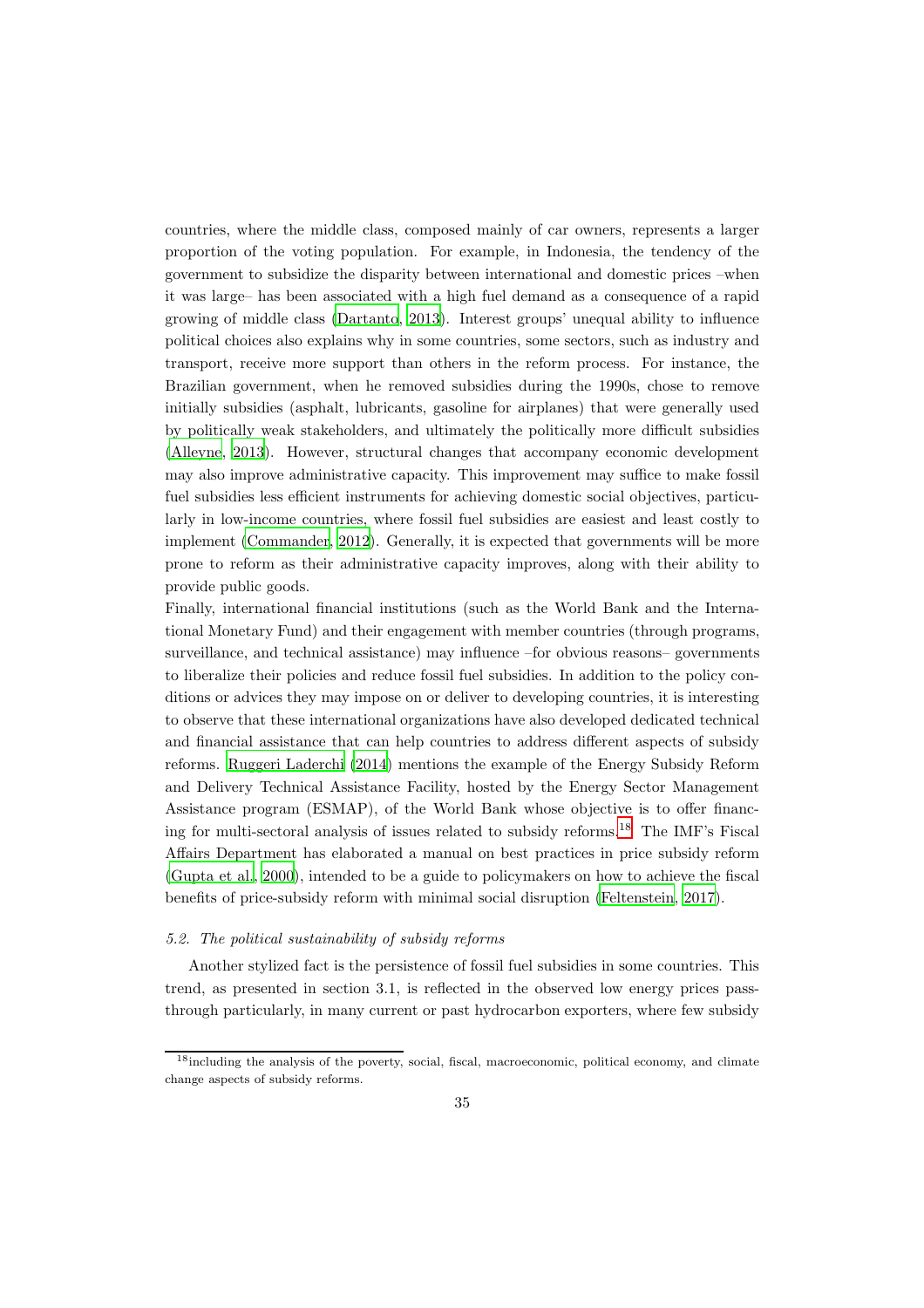reforms have been carried out as well as in other developing countries where subsidy reforms have proved to be difficult [\(Kojima](#page-45-8), [2016](#page-45-8)).

The observed persistence of fossil fuel subsidies over time is explained largely by political economic considerations. Research in political economy and many applications to fossil fuel subsidies have shown how subsidies reform is often more a political exercise than a technical one. In these political-economic frameworks, fossil fuel subsidies are considered as an instrument of political control, by allowing the government to produce targeted benefits to politically influential groups and constituencies (Hartley [and Medlock](#page-45-22), [2008](#page-45-22); [Victor, 2009;](#page-46-22) [Overland, 2010](#page-46-24)). By inducing a large effect on the price level and causing important short-term changes in income and welfare distribution, subsidy reforms can lead to large adjustment costs and create high political risks [\(Commander](#page-44-0), [2012;](#page-44-0) [Vidican](#page-46-1), [2015](#page-46-1)). In extreme cases, the withdrawal of fuel subsidies can lead to major urban protests [\(Sovacool, 2017;](#page-46-3) [Bril-Mascarenhas and Post, 2015](#page-44-1)). Examples of social conflict that have occurred include countries such as Indonesia (1997, 2003), Mauritania (2008) or Nigeria  $(2012)$  $(2012)$  $(2012)$ <sup>[19](#page-36-0)</sup> Similarly, in countries where automatic fuel pricing mechanisms<sup>20</sup> have been adopted, governments have not been able to extend these supports in times of sharp increases in international prices (e.g., Gabon, Ghana, and Jordan) as they were often perceived to exacerbate social, economic and political tensions [\(Arze del Granado et al.](#page-44-10), [2012](#page-44-10)).

Some studies suggest that the type of political system influences fossil fuel subsidies and that the quality of institutions might play an important role in the reform process. For example, [Commander \(2012\)](#page-44-0) shows that democracies tend to score better institutionally and are characterized, on average, by lower subsidies. Similarly, weak institutions tend to be associated with higher fossil fuel subsidies. Intuitively, these results make sense as the supply of public goods is typically higher in democraties than in autocracies. Moreover, in non-democratic regimes, the benefit to citizens of an energy subsidy –regardless of whether the general population does or does not support the regime– is found to be a more credible commitment to income redistribution than redistributive policies. These results are consistent with other empirical analyses. [van Beers and Strand \(2013\)](#page-46-20) esti-

<span id="page-36-0"></span><sup>&</sup>lt;sup>19</sup>In the immediate aftermath of the Asian financial crisis, the Indonesian government sought a loan by the IMF, including a specific commitment to eliminate fuel subsidies. Consequently, the government implemented a 71 percent increase of in the price of fuel, that led to mass demonstrations and social violence across the country and ultimately to Soeharto's resignation later that month [\(UNEP, 2016](#page-46-13)). In Mauritania, an attempt at energy subsidy reform took place in 2008. The reform contributed to a climate of political instability that culminated in a military coup in August 2008 [\(Alleyne](#page-44-20), [2013](#page-44-20)). In 2012, the Nigerian government decided to remove the subsidy on imported petroleum products, causing the price of fuel to more than double. Prolonged strikes led the government to introduce a new subsidy that lowered the price of fuel [\(Siddig et al.](#page-46-17), [2014](#page-46-17)).

<span id="page-36-1"></span><sup>&</sup>lt;sup>20</sup>These mechanism consist in adjusting domestic prices automatically at regular (e.g., monthly) intervals in line with international prices.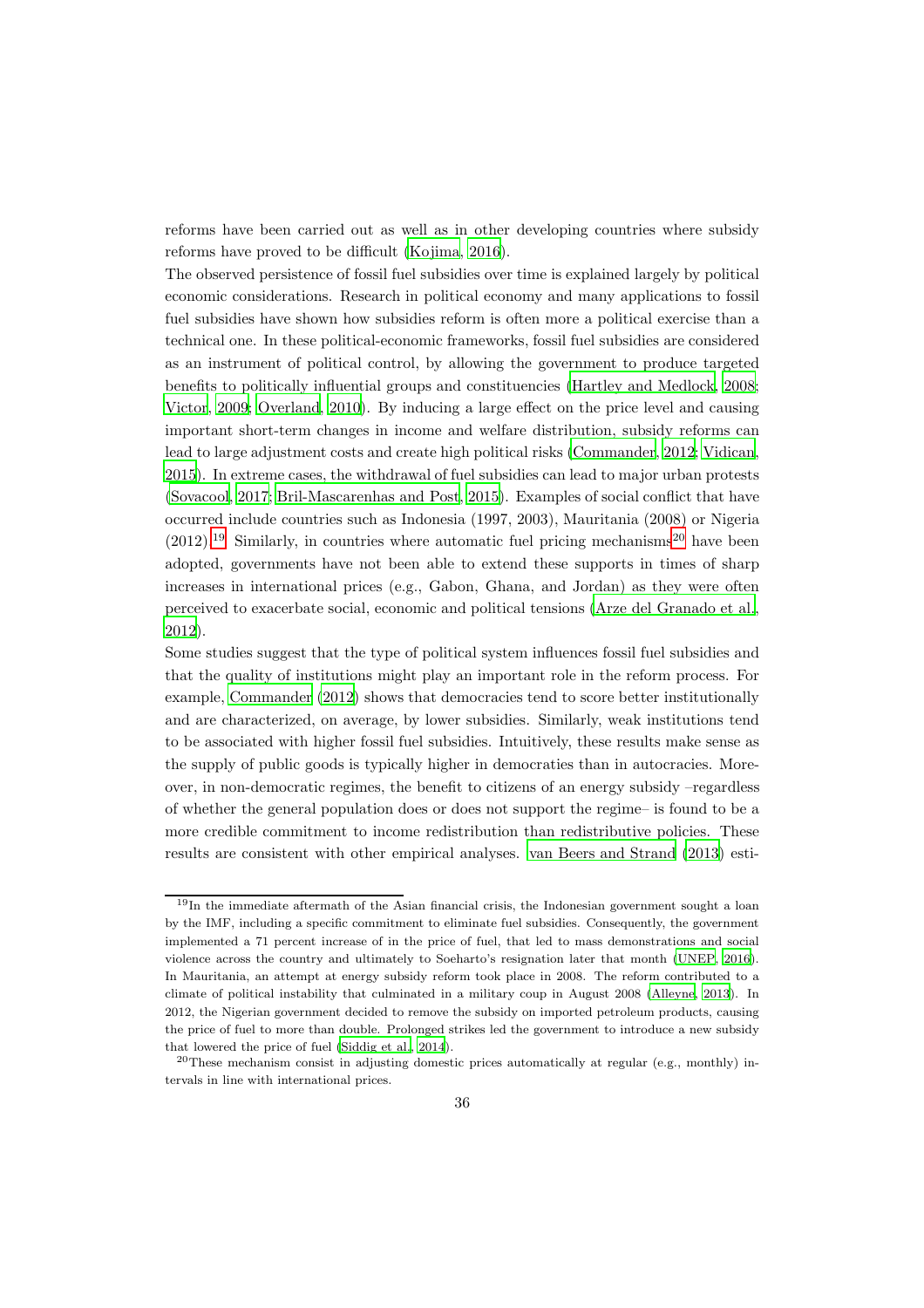mate the influence of political and institutional variables on fuel prices for about 200 countries over the 1991-2010 period. Their results evidence that inefficient governance leads to a greater reluctance to reforms, reflecting in smaller domestic fuel prices and higher fossil fuel subsidies.

One main implication of these studies is that the removal of subsidies will not necessarily lead to more efficient social programs if subsidies are justified on grounds of weak government capacities [\(Commander](#page-44-0), [2012;](#page-44-0) [Victor, 2009\)](#page-46-22). In poor countries in which governments redistributive capacities are weak, fossil fuel subsidies are often an important or the only substantive source of income redistribution. In this context, subsidy reforms can be considered as creating more losers than winners and be rejected on that basis. To illustrate this idea, [Ebeke and Lonkeng Ngouana \(2015\)](#page-45-16) develop a political game in which the richest social strata is more easily inclined to support a high subsidy rate because the costs of public spending in countries, where institutions are weak, are typically higher relative to rents they might capture. The poorest social strata will make this situation to persist because the crowding-out of public spending by fossil fuel subsidies induces public services of poorer quality. The social benefits they might enjoy will then be lower, relative to the benefits associated to fossil fuel subsidies. Thus, even though low income households tend to have limited power as a collective entity, they can exert strong influence on policy actions by supporting the social claims of the middle and upper income households. Clearly, these studies that analyze the role of political regimes in subsidy reforms show that these reforms require not only sufficient and sustained political will and support to ensure that they are implemented, but sufficient political acceptance to ensure that they are sustainable and sustained.

Other studies highlight the role of uncertainty and information in the reform process. In these analyses, consumer subsides are not necessarily highly visible as they are often indirectly delivered either through domestic distributors such as national oil companies [\(Cheon et al.](#page-44-5), [2015](#page-44-5)) or through a variety of channels that both serve to strengthen their lack of transparency. Under such circumstances, it is likely that consumers will not have a clear perception of fossil fuel subsidies. For example, [Whitley and van der Burg](#page-47-1) [\(2015](#page-47-1)) report that, in some North African countries (Morocco, Egypt), citizens were often ignorant about the scale of domestic fossil fuel subsidies. However, this misperception largely disappears with the implementation of subsidy reforms as these measures, by typically raising fuel prices, send a strong signal to consumers of the welfare costs they will incur [\(Bril-Mascarenhas and Post, 2015\)](#page-44-1). Loss aversion usually produces a bias toward maintaining an inefficient status quo and against reform that would benefit the majority. Thus, subsidy reforms often relate more to what changes they will mean for consumers than to explanations of the complexity of the subsidies scheme. This is why more and better communication has often been put forward as a way to increase public understanding and acceptance of reforming [\(Clements et al., 2013;](#page-44-6) [Vagliasindi](#page-46-18), [2012](#page-46-18),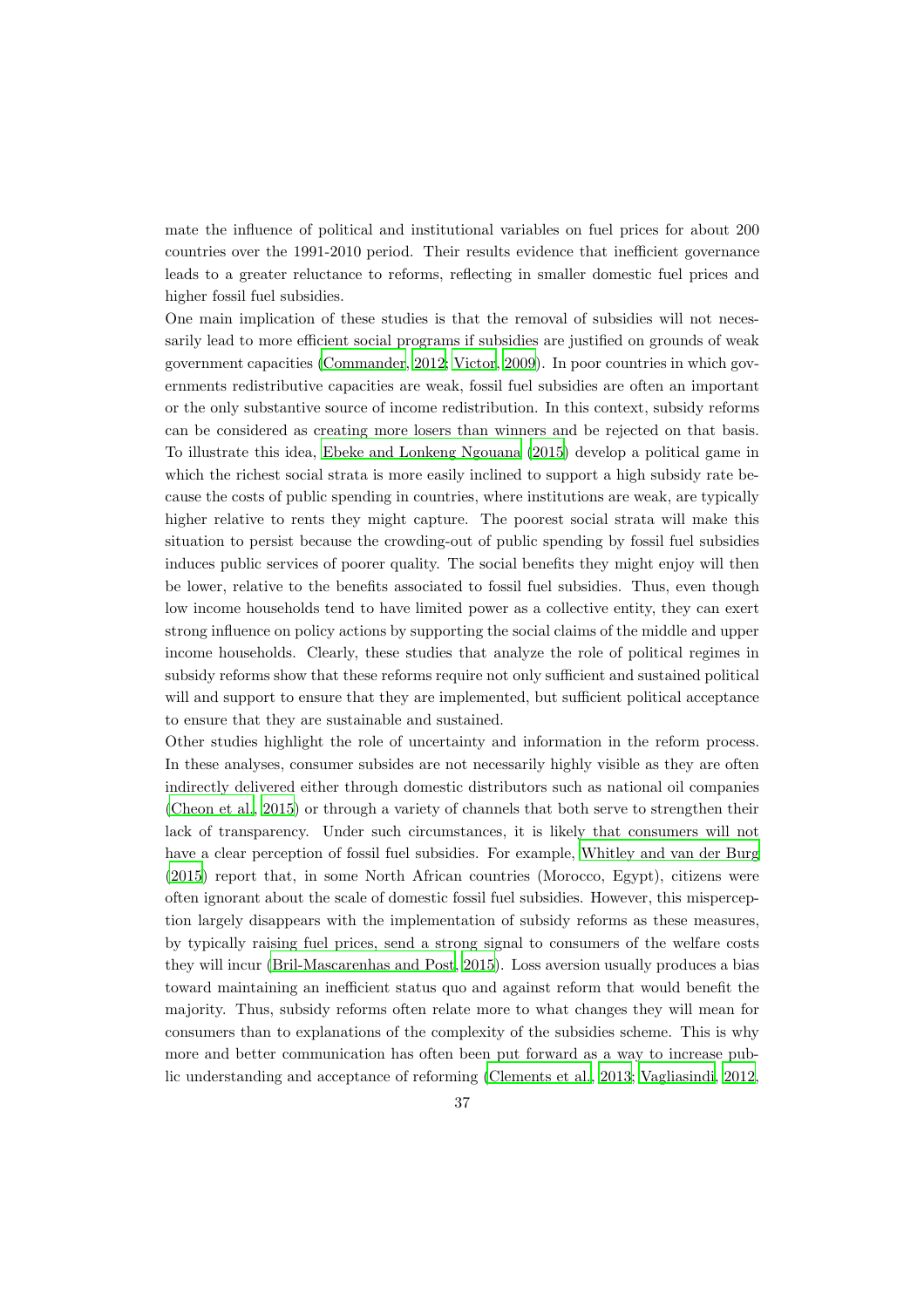[2013](#page-46-19)). In particular, to launch and carry through any significant reform, reformers must convince the population of their capacity to anticipate changes and to ensure that these changes will be fair and reasonable. In Nigeria, continuous resistance to attempts to remove subsidy have prevailed because most times, government reneged on its promises on how the proceeds from the subsidy removal would be applied to improve the economy or raise the standard of living of the people [\(Soile and Mu](#page-46-11), [2015\)](#page-46-11). Similarly, taking the example of the reform of the gas subsidy in El Salvador, [Calvo-Gonzalez et al. \(2015](#page-44-22)) explain why this reform turned out to be highly unpopular, while it was expected to improve the welfare of around three-quarters of the population. Their study delivers two interesting results: first before the implementation of the reform, the level of information about the reform and doubts on the ability of the government to deliver compensations for losses incurred explained most of the low level of satisfaction. Second, the increase in the satisfaction rate over time has been essentially driven by the ability of the government to deliver compensations. Thus beyond the institutional capacity of governments for reform, for people to respond appropriately to subsidy reforms, they must be aware how they will affect them and on how governments will wisely use savings resulting from these reforms.

#### 5.3. Sequencing and compensation schemes

Several developing countries have experienced different sequencing of reforms and different compensation schemes in order to mitigate the adverse impact of subsidy reforms. While empirical evidence on the timing, speed and sequencing of reforms reported in section 4.2 support phased reforms, country experience yield mixed results. Some experiences suggest that fast-paced reform is preferable where a country has sufficient credibility (e.g., Ghanas 2005 fuel price adjustment). Where government is strong or soon after elections, a big bang approach with a large initial adjustment may also be feasible [\(Alleyne, 2013\)](#page-44-20). Conversely, gradual reforms are considered as an alternate means of allowing consumers to improve their energy efficiency and thus of mitigating the adverse impact of future rounds of price increases [\(Clements et al.](#page-44-6), [2013\)](#page-44-6). But raising energy prices slowly can also not work because each round of price increases can intensify opposition to reform and stop further increases, as it happened in Iran with the unsuccessful reforms experienced before 2005 [\(Salehi-Isfahani et al., 2015\)](#page-46-10).

The design of subsidy reforms is not restricted to the role played by the timing, speed and sequencing of reforms; it may also include government commitment to improve and enlarge social safety nets or to guarantee sufficiently high benefits in the face of inexistent social protection systems. Even the IMF has shifted its discourse and its intervention toward favoring compensation schemes. Indeed, while fiscal issues and concerns about allocative inefficiencies have always triggered the IMF to accelerate subsidy reforms, [Feltenstein \(2017](#page-45-21)) concludes, from his analysis of country examples over the 2006-2015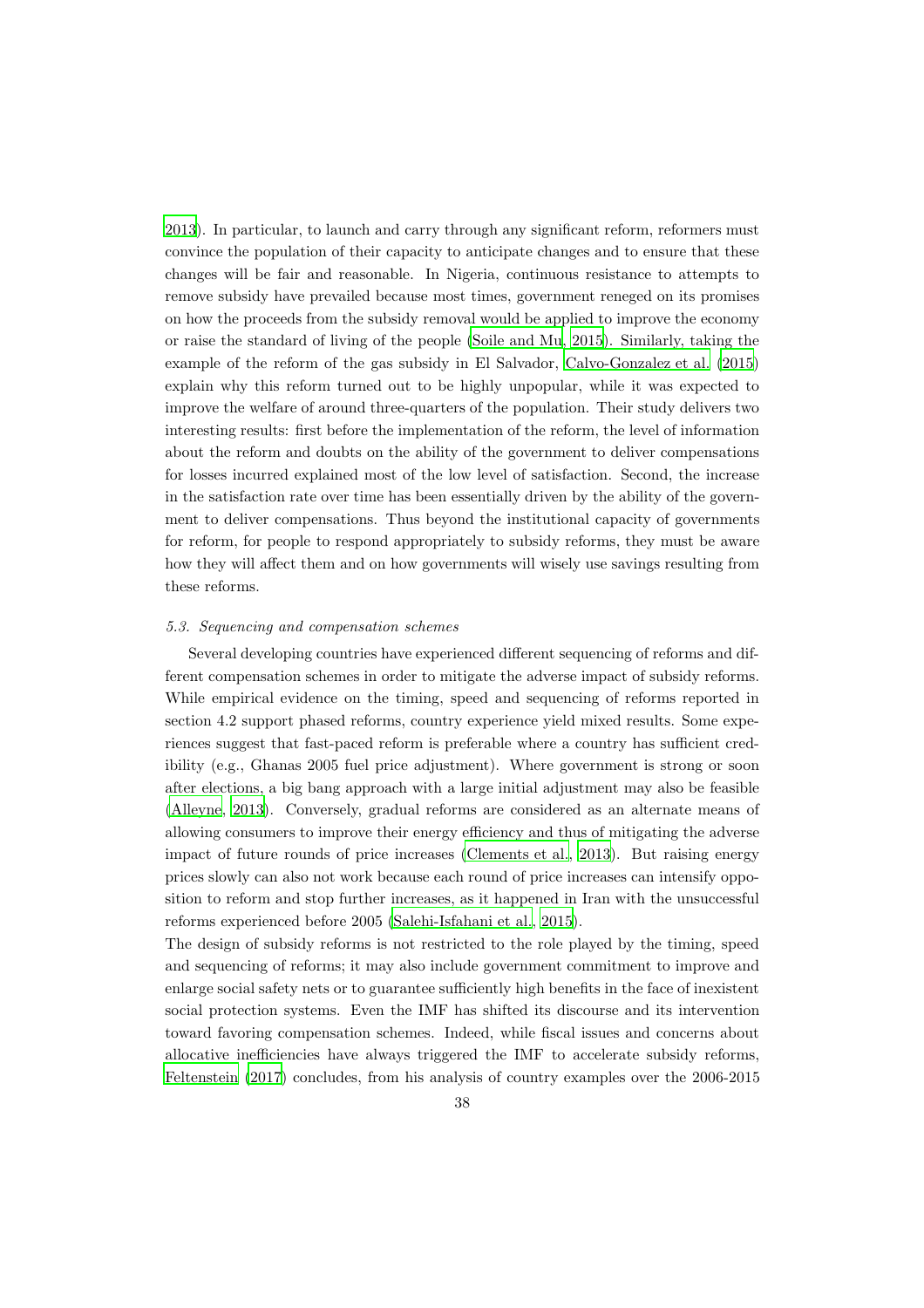period, that the international financial institution has been increasingly considering social implications of such reforms.

Experiences in some developing countries have shown that subsidy reforms can incorporate an expansion of the size of social safety net –when such programs already exist– as an integral element of reform adjustments. Examples are Jordan where the budgetary savings from its reform of fuel prices in 2005 and 2008 were used to expand its social safety networks and Mozambique, where budgetary allocations to a range of social protection programs were increased substantially when the government increased fuel prices by 38 percent in 2008 [\(Alleyne](#page-44-20), [2013\)](#page-44-20). However, in others countries (such Egypt), this option has revealed itself not to be an appropriate one, on the ground that social safety nets had not yet succeeded to support the poor [\(Fattouh and El-Katiri, 2013\)](#page-45-2).

Many other developing countries, where social assistance systems do not exist, are too costly to implement or inefficient, have sequenced their reforms by initially removing subsidies to goods mainly consumed by wealthier sectors (e.g. petrol), before those consumed by lower-income groups (e.g. diesel and kerosene) and/or developed compensation schemes to mitigate adverse effects of the reform on the population [\(Clements et al.](#page-44-6), [2013](#page-44-6); [van Beers and Strand](#page-46-20), [2013\)](#page-46-20). Examples of countries that have phased in reforms for different fuels include Angola, India which started decontrolling gasoline prices and Peru, where subsidies were first removed on high-octane gasoline used in luxury cars, and ultimately on regular gasoline and LPG for industrial consumption [\(Ruggeri Laderchi](#page-46-23), [2014](#page-46-23)). Although the importance of targeting of existing subsidies in mitigating the adverse impact on poverty is well recognized, this policy cannot however insulate the poorest population from the indirect effects of higher prices following subsidy reform, which, as discussed in section 4.2, can be significant.

This is why cash transfers to households are often used to sustain the extreme poor and to support needed adjustments. With this system, targeted households receive a level of cash that allows them to be compensated at least partially for the energy price increase and its indirect effects [\(Ruggeri Laderchi, 2014\)](#page-46-23). However, if a targeted compensation approach indicates an even greater distributional adjustment in favor of the poor, it might have detrimental social consequences and foster resistance from those who are not receiving it. In Iran, for example the decision by the government to not target the compensatory cash transfer program associated to the subsidy reform undertaken in 2010 was to avoid triggering public discontent among the biggest energy users [\(Salehi-Isfahani et al., 2015\)](#page-46-10). Poverty neutral cash transfers can moreover led to an unequal distribution of compensation benefits among regions. In particular, regions with higher energy consumption but lower pre-reform poverty rates will tend to receive a larger share of the overall compensation budget. A great example of this is given by the study of [Rentschler \(2016\)](#page-46-12) on the impact of fuel subsidy reform in Nigeria. Finally, if the government is discovered to be incompetent in implementing programs based on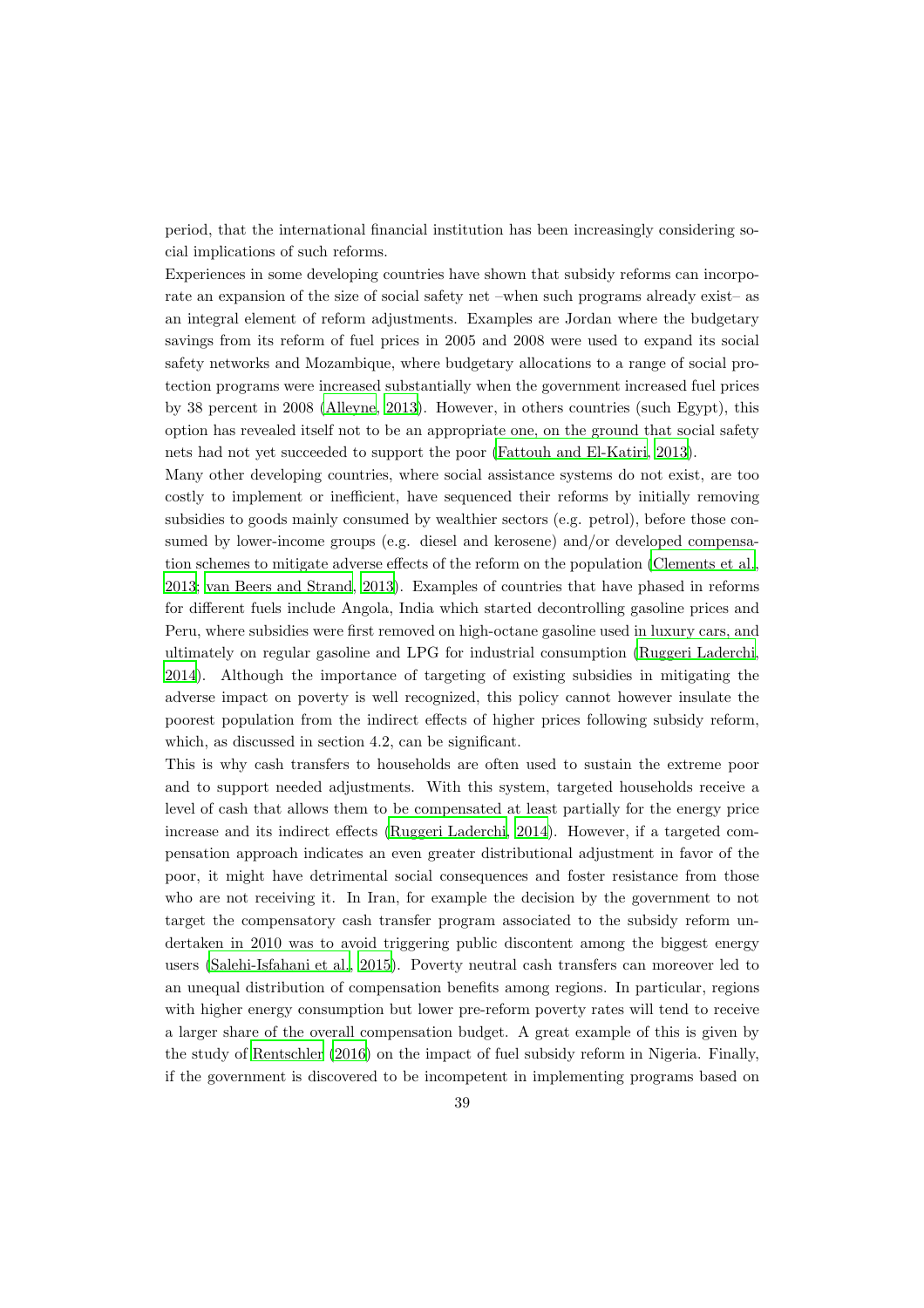targeting the poor, the public may be against the subsidy reform, thereby blocking its adoption. [Kyle \(2018\)](#page-45-23), using household survey data from Indonesia, show that corruption in the implementation of targeted transfer programs is associated with more resistance to reforming consumer fuel subsidies. But, even if the impact of targeted programs on poverty is complex, country experiences taken together suggest that well-functioning social protection systems help to use efficiently cash transfers as transitional measures during subsidy reforms [\(Ruggeri Laderchi](#page-46-23), [2014](#page-46-23)).

Another influencing factor, highlighted by empirical studies examined in section 4.2, is the capacity of governments to support compensation schemes by long-run policies that reduce poverty. [Vagliasindi \(2012,](#page-46-18) [2013\)](#page-46-19) concludes, from its review of concrete case studies, that targeted investments, such as infrastructure investments and extension services, are needed to improve productivity and to facilitate transition because cash transfers to compensate for losses are insufficient to induce supply response. The challenge is then to ensure an adequate balance among the complementary income support for transitions and core public programs to spur long-term growth and poverty reduction. For example, in some Sub-Saharan African countries, subsidy reforms have been associated with several additional measures as the elimination of fees for state primary and secondary schools, a ceiling on public transport fares, additional funding for health care in poor areas and a rise in the minimum wage, as experienced by Ghana during its 2005 reform, or investments related to the expansion of rural health services, electrification, and drinking water supply, as in Gabon when the government increased gasoline and diesel prices by 26 percent in March 2007 [\(Alleyne, 2013\)](#page-44-20).

In conclusion, the most important lessons learned from experiences on subsidy reforms is that (i) the effectiveness and efficiency of a subsidy reform depends heavily on the specifics of implementation; (ii) while it is important to implement a well-designed subsidy reform which is more likely to succeed, this does not mean, however, that this reform will necessarily be more likely to be politically accepted and (iii) design of subsidy reforms must thus take into account a number of factors, such as political acceptability, leakage of benefits to households outside the target group, cost... To these different factors be considered, all available studies agree that a successful reform requires a consistent package of different measures that complement and reinforce each other such as an appropriate timing, a sound public communications strategy, and well-targeted compensating measures that facilitate public acceptance of reforms.

#### 6. Conclusion

To conclude, the main issues and findings discussed in this paper are summarized. Findings from the empirical literature are dealt with first. Some research perspectives aimed at providing a better understanding of fossil fuel subsidies as well as their reforms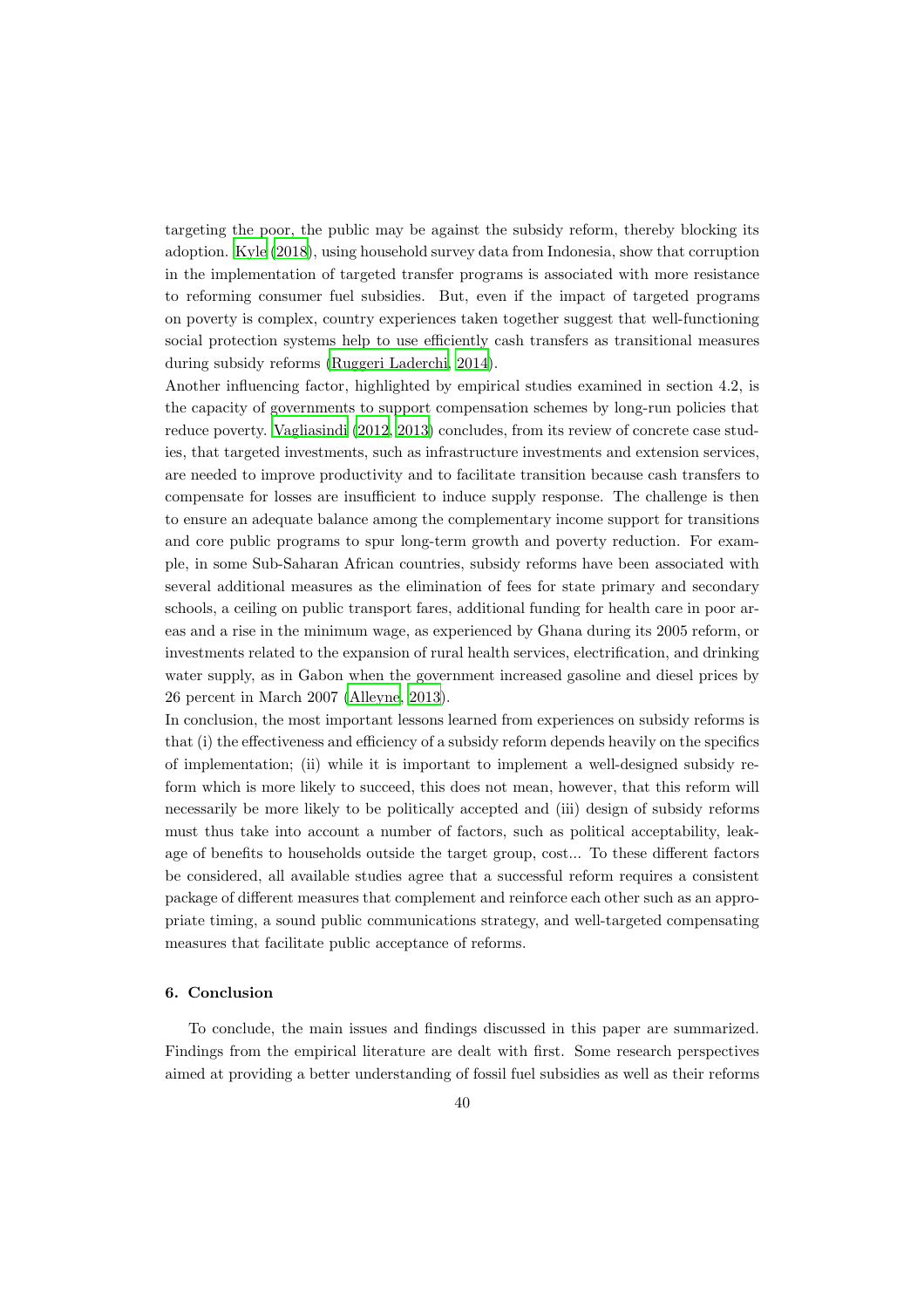are then discussed.

#### 6.1. Empirical lessons

Considerable light has already been shed on the impact of fossil fuel subsidies and their reform on income inequality and poverty in developing countries. With respect to income inequality, empirical evidence in the literature reveals a clear consensus among economists that fossil fuel subsidies are highly regressive. Due to their universal nature, they indeed accrue mostly to the richest households who are also the biggest energy consumers. As a consequence they have failed to protect the real incomes of the poorest households from high and rising energy prices and to encourage them to use hig-quality fuels. Since fossil fuel subsidies are also associated with deadweight and efficiency costs, opportunities exist for improving both efficiency and equity effects by reforming them. The stylized facts reveal that although significant changes to energy policies have occurred, many countries have nonetheless maintained fossil fuel subsidies over time. More specifically, country experiences show that although adjustments occur frequently, major reforms are difficult to achieve. Political-economy arguments have been advanced to explain how institutional factors and strategic interactions among various interests can represent important obstacles to reform decisions and their implementation. Another stylized fact related to subsidy reforms is that their distributional consequences often come at the expense of the poorest households, and this adverse effect may be particularly large. Although differentiating subsidies reforms within aggregate fossil fuel groups –for example, by eliminating first subsidies on fuels that are typically used by richer households– may help mitigate the impact on the real incomes of the poor, this is likely to be a very blunt second-best approach given the relatively high impact of prices increases on other goods. The introduction of a well-designed and well implemented social safety net offers a more effective way of protecting the poor and can generate substantial gains by allowing subsidies to be removed more efficiently.

#### 6.2. Methodological lessons

If much progress has occurred in the past decade in improving our understanding of why governments have implemented fossil fuel subsidies and why they are incited to engage in reform process, it must however be noted that adequate assessments of these political actions are often hampered by the lack of available and reliable statistical data for many countries. From our review, it appears that there is no comprehensive dataset including all support measures that fall within the definition of a subsidy such as the one used by the World Trade Organizations Agreement on Subsidies and Countervailing Measures. It is important to bear in mind that fossil fuel subsidies encompass a broad array of instruments and a detailed assessment of these instruments, by improving our understanding of subsidy mechanisms, could inform country-level decisions on the choice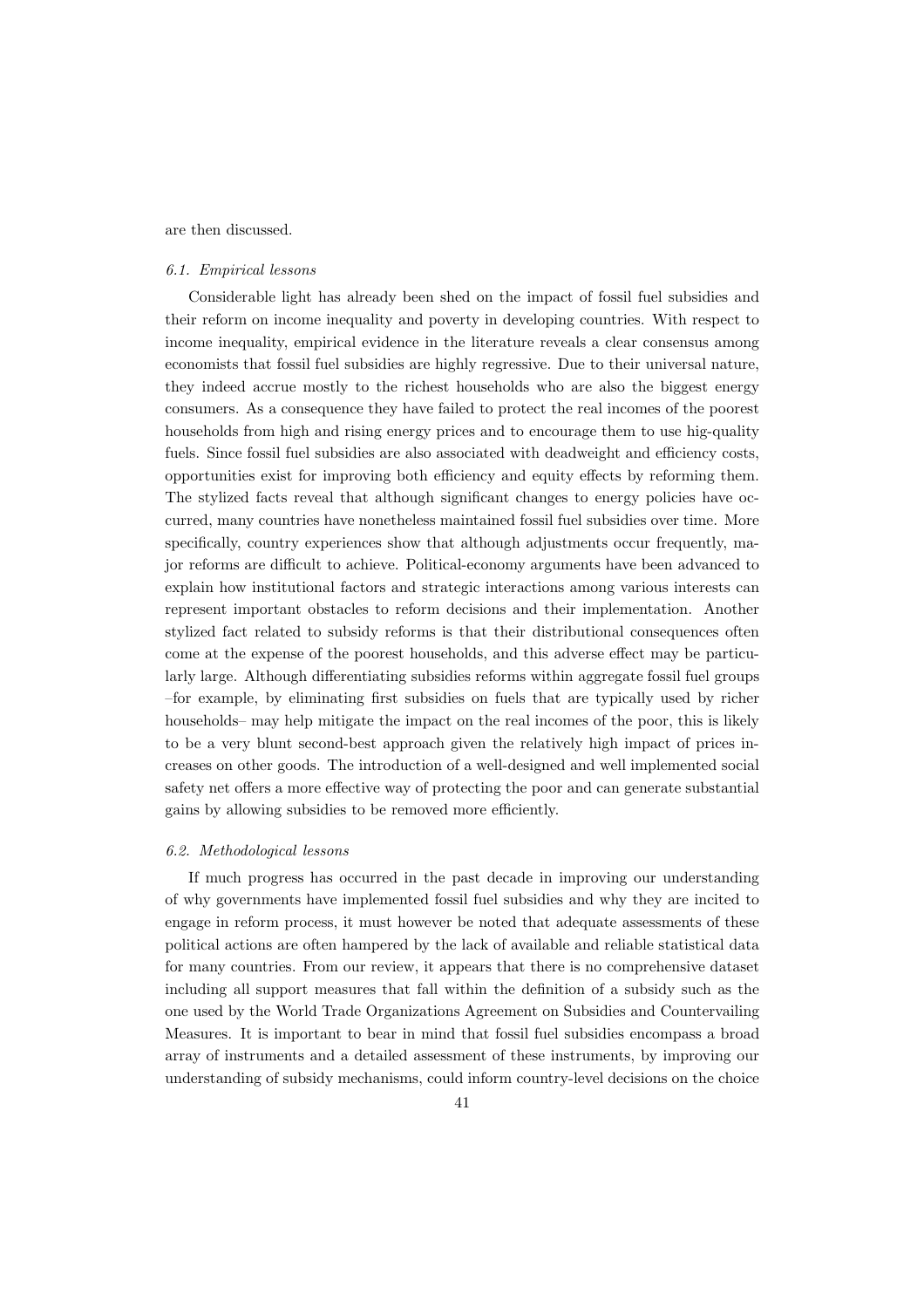of the most optimal combination among multiple potential measures to ensure successful reforms. When more data is made available such as those relating to consumer subsidies, the coverage of countries, products, and year remains limited. Such database could offer the possibility of performing econometric analyses and generating a reliable picture of long-term trends in fossil fuel subsidies for individual countries and fuel products, as well as for country-groups, regions, and the world as a whole. It could also help to a better understanding of subsidy reforms as well as their impacts. While the first subject has received considerable attention, key factors affecting subsidy reforms have however been identified mainly through case studies and theoretical models. In particular, if the role played by exogenous changes, institutional factors, energy's dependence and structural changes has been recognized, insights concerning their respective role have not yet been integrated into econometric studies. Much remains also to be learned about the incidence of subsidy reforms. Their impacts are inherently complex, as subsidy reforms are usually one component of broader reform packages and are furthermore phased out progressively. They have often been analyzed through partial equilibrium analyses and computable general equilibrium models which mainly provide ex-ante evaluations. In contrast, relatively little econometric work has quantified the ex-post effects of such reforms on income inequality and poverty. Improving our understanding in this area could also help in designing sustainable subsidy reforms that would be explicitly related to poverty reduction and the improvement of living standards in developing countries.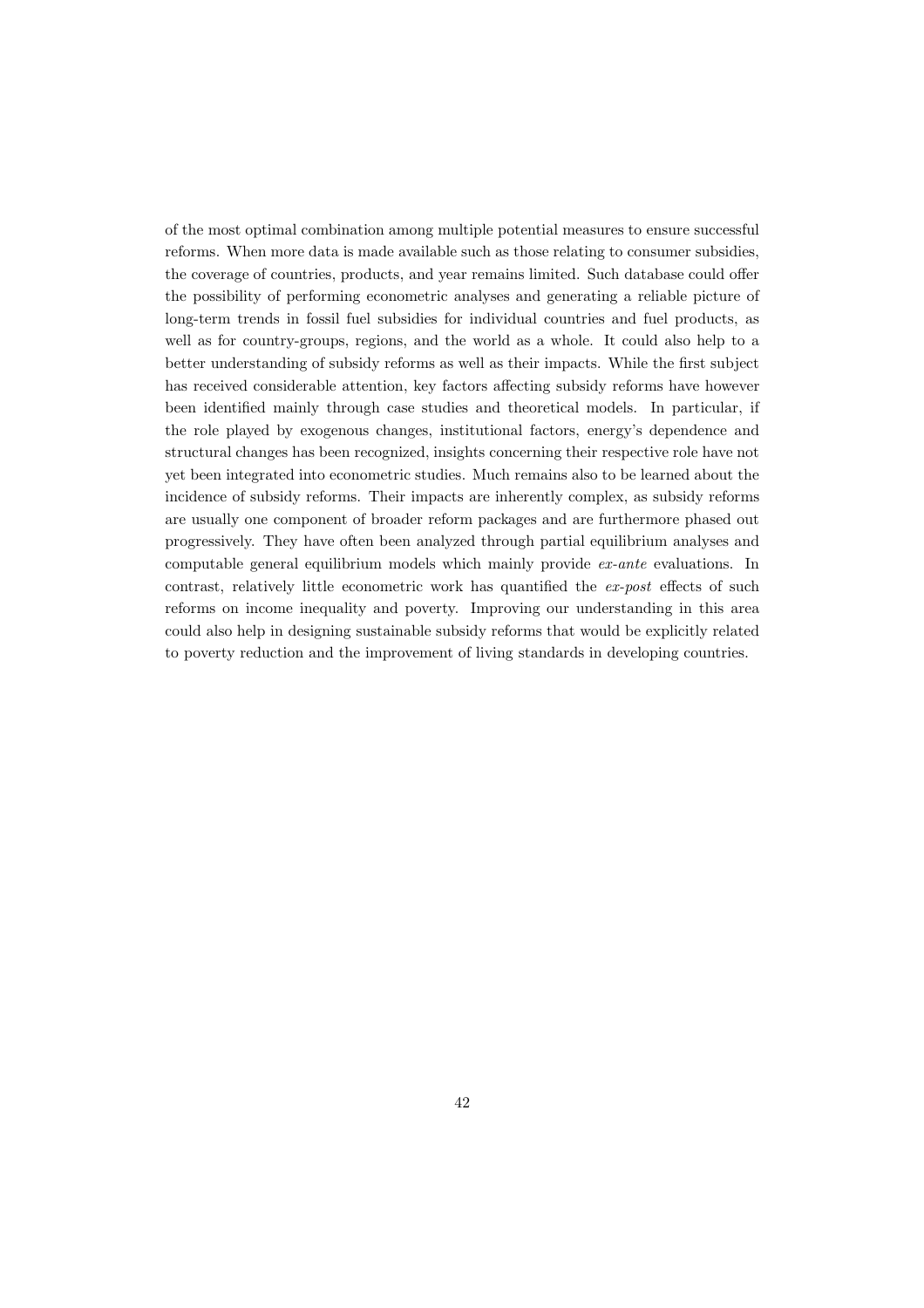# Appendix





Source: [\(ADB, 2016\)](#page-44-4)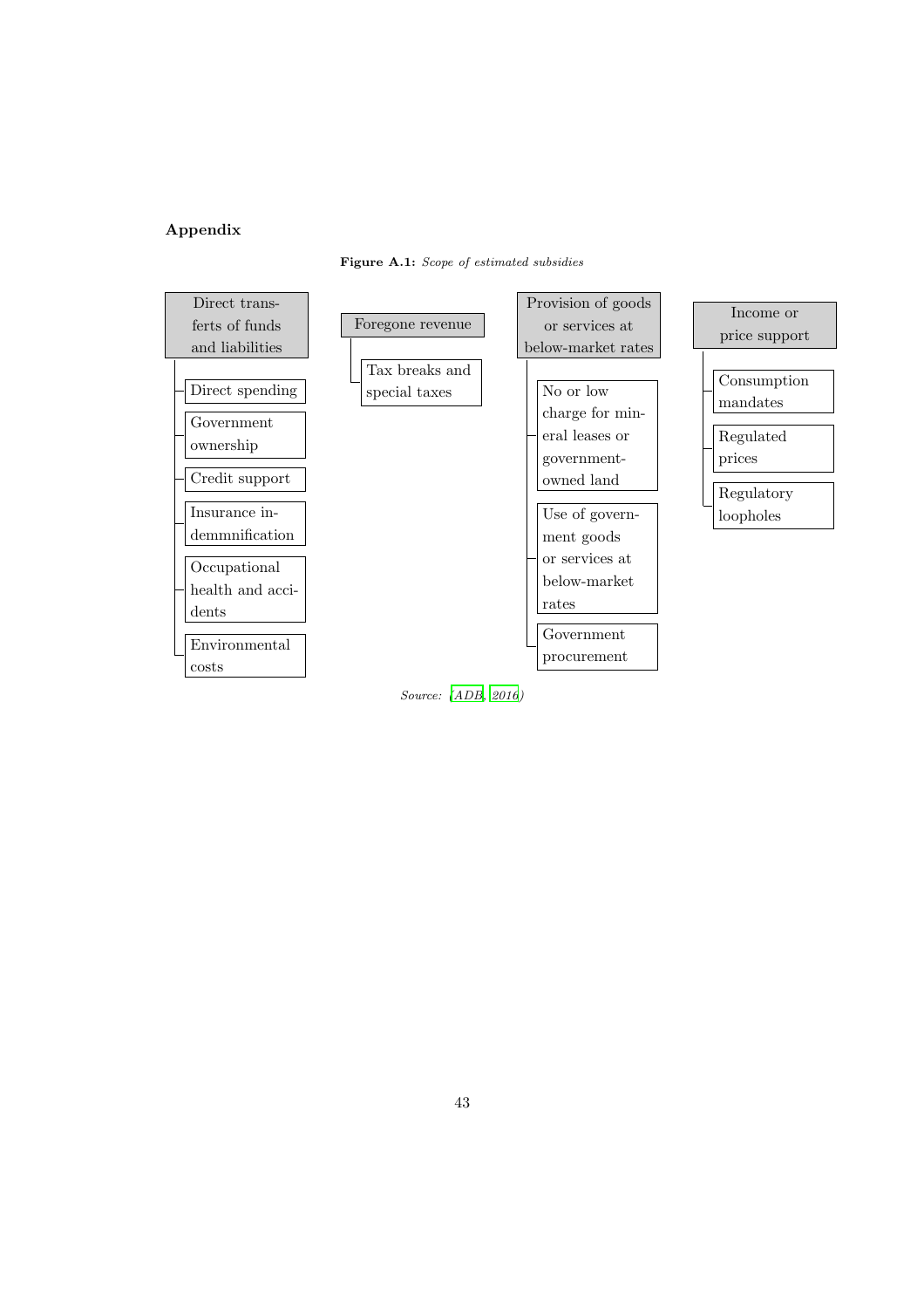#### <span id="page-44-21"></span><span id="page-44-9"></span>References

- <span id="page-44-4"></span>ADB, 2016. Fossil fuel subsidies in Asia: trends, impacts, and reforms. Integrative report, Philippines: Asian Development Bank.
- <span id="page-44-11"></span>AFDB, 2013. African Development Report 2012: Towards Green Growth in Africa. Tunis: African Development Bank.
- <span id="page-44-20"></span>Alleyne, T., 2013. Energy Subsidy Reform in Sub-Saharan Africa: Experiences and Lessons. African Department, Washington D.C.: International Monetary Fund.
- <span id="page-44-17"></span>Anand, R., Coady, D., Mohommad, A., Thakoor, V., 2015. The Fiscal and Welfare Impacts of Reforming Fuel Subsidies in India. IMF Working Papers No WP/13/128, Washington D.C.: International Monetary Fund.
- <span id="page-44-19"></span>Araar, A., Verme, P., 2012. Reforming Subsidies A Tool-kit for Policy Simulations. Policy Research Working Paper No 6148, Washington D.C.: The World Bank.
- <span id="page-44-10"></span>Arze del Granado, F., Coady, D., Gillingham, R., 2012. The Unequal Benefits of Fuel Subsidies: A Review of Evidence for Developing Countries. World Development 40 (11), 2234–2248.
- <span id="page-44-2"></span>Bacon, R., Bhattacharya, S., Kojima, M., 2010. Expenditure of Low-Income Households on Energy. Evidence from Africa and Asia. Extractive Industries for Development Series No. 16, Washington D.C.: The World Bank.
- <span id="page-44-8"></span>Bárány, A., Grigonyté, D., 2015. Measuring Fossil Fuel Subsidies. ECFIN Economic brief No 40, Brussels: European Commission.
- <span id="page-44-15"></span>Barnes, D. F., Halpern, J., 2006. The role of energy subsidies. In book: Energy Services for the World's Poor, Chapter: Chapter 7, Washington D.C.: The World Bank.
- <span id="page-44-3"></span>Beaton, C., Gerasimchuk, I., Laan, T., Lang, K., Vis-Dunbar, D., Wooders, P., 2013. A Guidebook to Fossil Fuel Subsidy Reform for Policy makers in South East Asia. Geneva: International Institute for Sustainable Development.
- <span id="page-44-16"></span>Breisinger, C., Engelke, W., Ecker, O., 2012. Leveraging Fuel Subsidy Reform for Transition in Yemen. Sustainability 4, 2862–2887.
- <span id="page-44-1"></span>Bril-Mascarenhas, T., Post, A., 2015. Policy Traps: Consumer Subsidies in Post-Crisis Argentina. Studies in Comparative International Development 50, 98–120.
- <span id="page-44-22"></span>Calvo-Gonzalez, O., Cunha, B., Trezzi, R., 2015. When Winners Feel Like Losers. Evidence from an Energy Subsidy Reform. Policy Research Working Paper No 7265, Washington D.C.: The World Bank.
- <span id="page-44-5"></span>Cheon, A., Lackner, M., Urpelainen, J., 2015. Instruments of Political Control. National Oil Companies, Oil Prices, and Petroleum Subsidies. Comparative Political Studies 48 (3), 370–402.
- <span id="page-44-6"></span>Clements, B., Coady, D., Fabrizio, S., Gupta, S., Alleyne, T., Sdralevich, C., 2013. Energy Subsidy Reform: Lessons and Implications. Washington D.C.: International Monetary Fund.
- <span id="page-44-18"></span>Clements, B., Jung, H.-S., Gupta, S., 2007. Real and Distributive Effects of Petroleum Price liberalization: The Case of Indonesia. The Developing Economies 45 (2), 220–237.
- <span id="page-44-13"></span>Coady, D., El-Said, M., Gillingham, R., Kpodar, K., Medas, P., Newhouse, D., 2006. The magnitude and distribution of fuel subsidies: evidence from Bolivia, Ghana, Jordan, Mali, and Sri Lanka. IMF Working Paper No WP/06/247, Washington D.C.: International Monetary Fund.
- <span id="page-44-7"></span>Coady, D., Parry, I., Sears, L., Shang, B., 2017. How Large Are Global Energy Subsidies? World Development 91, 11–27.
- <span id="page-44-14"></span>Coady, D., Piotrowski, J., Tyson, J., Ossowski, R., Gillingham, R., Tareq, S., 2010. Petroleum Product Subsidies; Costly, Inequitable, and On the Rise. IMF Staff Position Notes No 2010/05, Washington D.C.: International Monetary Fund.
- <span id="page-44-0"></span>Commander, S., 2012. A Guide to the Political Economy of Reforming Energy Subsidies. IZA Policy Paper No. 52, Bonn: Institute for the Study of Labor.
- <span id="page-44-12"></span>Cooke, E., Hague, S., Cockburn, J., El Lahga, A., Tiberti, L., 2015. Estimating the impact on poverty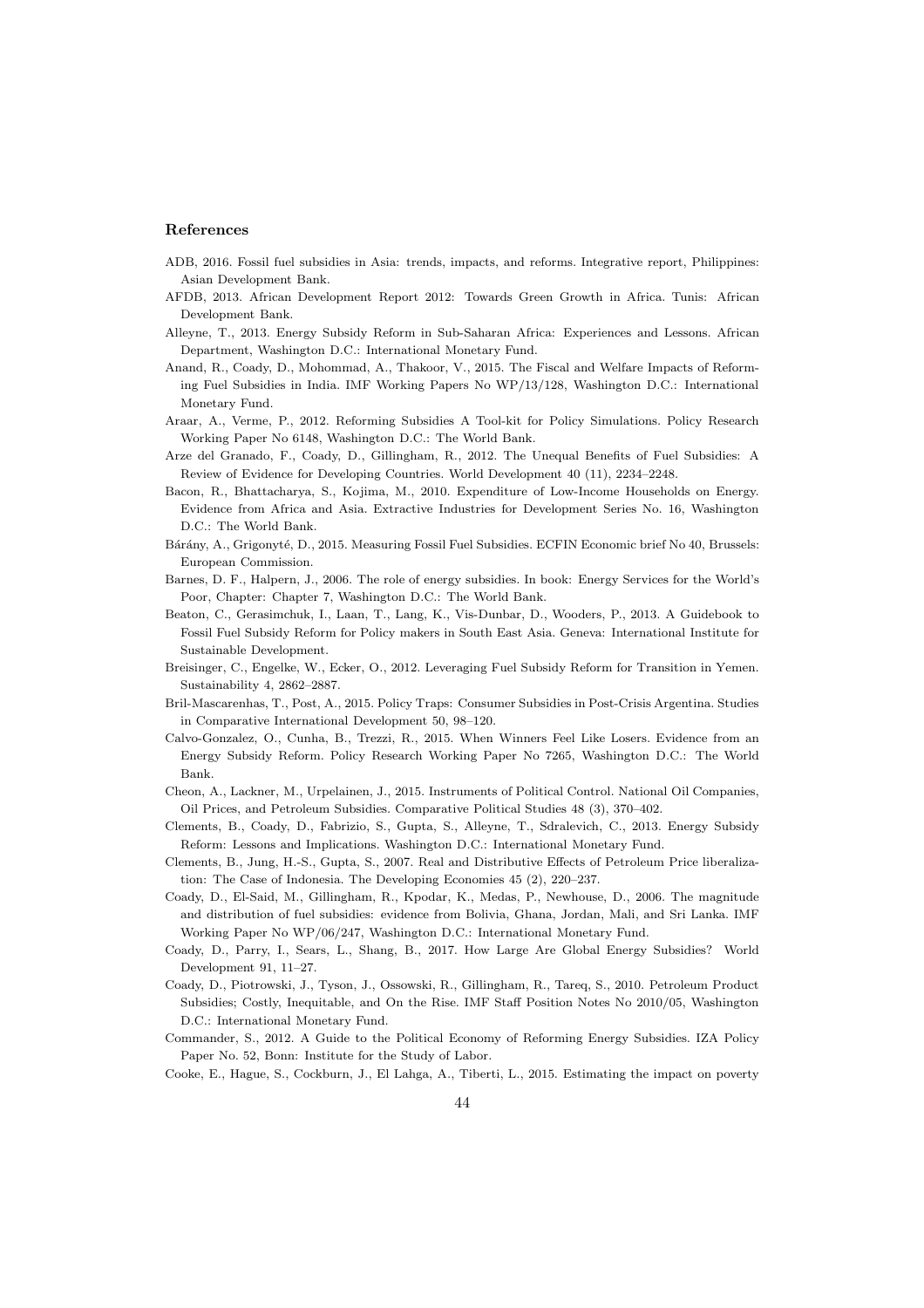<span id="page-45-18"></span><span id="page-45-9"></span>of Ghana's fuel subsidy reform and a mitigating response. Journal of Development Effectiveness 8 (1), 105–128.

- <span id="page-45-10"></span>Dartanto, T., 2013. Reducing Fuel Subsidies and the Implication on Fiscal Balance and Poverty in Indonesia: A Simulation Analysis. Energy Policy 58, 117–134.
- <span id="page-45-13"></span>Davis, L., 2014. The Economic Cost of Global Fuel Subsidies. American Economic Review: Papers & Proceedings 104 (5), 581–585.
- <span id="page-45-12"></span>Dennis, A., 2016. Household welfare implications of fossil fuel subsidy reforms in developing countries. Energy Policy 96 (C), 597–606.
- <span id="page-45-3"></span>Di Bella, G., Norton, L., Ntamatungiro, J., Ogawa, S., Samake, I., Santoro, M., 2015. Energy Subsidies in Latin America and the Caribbean: Stocktaking and Policy Challenges. IMF Working Papers No WP/15/30, Washington D.C.: International Monetary Fund.
- <span id="page-45-16"></span>Ebeke, C., Lonkeng Ngouana, C., 2015. Energy Subsidies and Public Social Spending: Theory and Evidence. IMF Working Papers No WP/15/101, Washington D.C.: International Monetary Fund.
- <span id="page-45-2"></span>Fattouh, B., El-Katiri, L., 2013. Energy subsidies in the Middle East and North Africa. Energy Strategy Reviews 2 (1), 108–115.
- <span id="page-45-21"></span>Feltenstein, A., 2017. Subsidy Reforms and Implications for Social Protection: An Analysis of IMF Advice on Food and Fuel Subsidies. IEO Background Paper No BP/17-01/02, Washington D.C.: International Monetary Fund.
- <span id="page-45-20"></span>Gupta, S., Verhoeven, M., Schiller, R., Mansoor, C., Cordoba, A., Pablo, J., 2000. Equity and Efficiency in the Reform of Price Subsidies: A Guide for Policymakers. Fiscal department, Washington D.C.: International Monetary Fund.
- <span id="page-45-22"></span>Hartley, P. R., Medlock, K. B., 2008. A Model of the Operation and Development of a National Oil Company. Energy Economics 30 (5), 2459–2485.
- <span id="page-45-11"></span>IEA, 2010. Energy Poverty: How to Make Modern Energy Access Universal? World Energy Outlook 2010. IEA Publications, Paris: International Energy Agency.
- <span id="page-45-5"></span>IEA, 2015. World Energy Outlook 2015. IEA Publications, Paris: International Energy Agency.
- <span id="page-45-1"></span>IEA, 2017. World Energy Outlook 2017. IEA Publications, Paris: International Energy Agency.
- <span id="page-45-0"></span>IEA, OPEC, OECD, Bank, W., 2010. Analysis of the scope of energy subsidies and suggestions for the G-20 Initiative. Joint report prepared for submission to the G-20 Summit Meeting Toronto (Canada), 26-27 June 2010.
- <span id="page-45-15"></span>IMF, 2013. Sub-Saharan Africa: Building Momentum in a Multi-Speed World. Regional Economic Outlook, Washington D.C.: International Monetary Fund.
- <span id="page-45-17"></span>IMF, 2015. Energy Price Reforms in the GCC: What Can Be Learned From International Experiences? Washington D.C.: International Monetary Fund.
- <span id="page-45-14"></span>IMF, 2017. If Not Now, When? Energy Price Reform in Arab Countries. Washington D.C.: International Monetary Fund.
- <span id="page-45-6"></span>Kojima, M., K. D., 2015. Fossil fuel subsidies: approaches and valuation. Policy Research Working Paper Series No 7220, Washington D.C.: The World Bank.
- <span id="page-45-8"></span>Kojima, M., 2016. Fossil Fuel Subsidy and Pricing Policies Recent Developing Country Experience. Policy Research Working Paper Series No 7531, Washington D.C.: The World Bank.
- <span id="page-45-4"></span>Koplow, D., 2009. Subsidies Using the Price-Gap Approach: What does it leave out? Winnipeg: International Institute for Sustainable Development.
- <span id="page-45-7"></span>Kpodar, K., Abdallah, C., 2017. Dynamic fuel price pass-through: Evidence from a new global retail fuel price database. Energy Economics 66 (C), 303–312.
- <span id="page-45-23"></span>Kyle, J., 2018. Local Corruption and Popular Support for Fuel Subsidy Reform in Indonesia. Comparative Political Studies Article in press, First published online on February 27, 2018.
- <span id="page-45-19"></span>Lindebjerg, E., Peng, W., Yeboah, S., 2015. Do Policies for Phasing Out Fossil Fuel Subsidies Deliver What They Promise? Social Gains and Repercussions in Iran, Indonesia and Ghana. UNRISD Working Paper No 2015-1, Geneva: United Nations Research Institute for Social Development.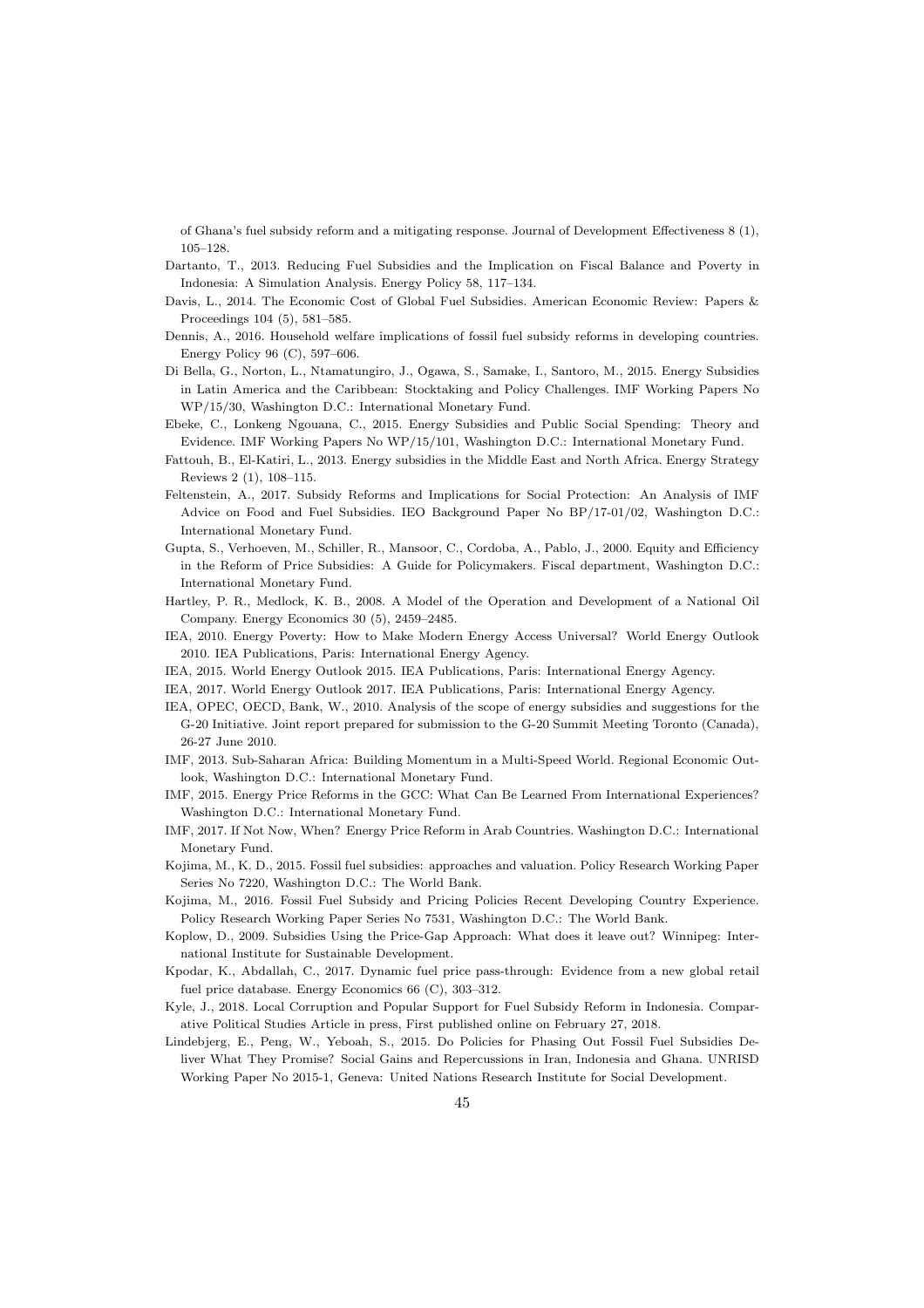- <span id="page-46-7"></span><span id="page-46-4"></span>Merrill, L., 2014. Fossil-Fuel Subsidy Reform Mitigating emissions through getting the price right. Geneva: International Institute for Sustainable Development.
- <span id="page-46-2"></span>OECD, 2005. Environmentally Harmful Subsidies: Challenges for Reform. OECD, ISBN: 92-64-01204-4, Paris: Organisation for Economic Cooperation and Development.
- <span id="page-46-24"></span>Overland, I., 2010. Subsidies for fossil fuels and climate change: a comparative perspective. International Journal of Environmental Studies 67 (3), 303–317.
- <span id="page-46-5"></span>Parry, I., Heine, D., Lis, E., Shanjun, L., 2014. Getting Energy Prices Right: From Principle to Practice. Washington D.C.: International Monetary Fund.
- <span id="page-46-14"></span>Plante, M., 2014. The long-run macroeconomic impacts of fuel subsidies. Journal of Development Economics 107 (C), 129–143.
- <span id="page-46-12"></span>Rentschler, J., 2016. Incidence and impact: The regional variation of poverty effects due to fossil fuel subsidy reform. Energy Policy 96 (C), 491–503.
- <span id="page-46-8"></span>Rentschler, J., Bazilian, M., 2017. Reforming fossil fuel subsidies: drivers, barriers and the state of progress. Climate Policy 17 (7), 891–914.
- <span id="page-46-6"></span>Ross, M., Hazlett, C., Mahdavi, P., 2015. The Politics of Petroleum Prices: A New Global Dataset. Mimeo.
- <span id="page-46-23"></span>Ruggeri Laderchi, C., 2014. Transitional policies to assist the poor while phasing out inefficient fossil fuel subsidies that encourage wasteful consumption. Contribution by the World Bank to G20 Finance Ministers and Central Bank Governors, Washington D.C.: The World Bank.
- <span id="page-46-10"></span>Salehi-Isfahani, D., Stucki, W., Deutschmann, J., 2015. The Reform of Energy Subsidies in Iran: The Role of Cash Transfers. Emerging Markets Finance & Trade 51, 1144–1162.
- <span id="page-46-9"></span>Sdralevich, C., Albertin, G., Sab, R., Zouhar, Y., 2014. Subsidy Reform in the Middle East and North Africa: Recent Progress and Challenges Ahead. Middle East and Central Asia Departmental Paper No 14/3, Washington D.C.: International Monetary Fund.
- <span id="page-46-17"></span>Siddig, K., R., A., Angel, G., Harald, M., P., Walmsley, T., 2014. Impacts of removing fuel import subsidies in Nigeria on poverty. Energy Policy 69 (C), 165–178.
- <span id="page-46-11"></span>Soile, I., Mu, X., 2015. Who benefit most from fuel subsidies? Evidence from Nigeria. Energy Policy 87 (C), 314–324.
- <span id="page-46-16"></span>Solaymani, S., 2016. Impacts of energy subsidy reform on poverty and income inequality in Malaysia. Quality & Quantity: International Journal of Methodology 50 (6), 2707–2723.
- <span id="page-46-3"></span>Sovacool, B. K., 2017. Reviewing, Reforming, and Rethinking Global Energy Subsidies: Towards a Political Economy Research agenda. Ecological Economics 135, 150–163.
- <span id="page-46-0"></span>Stefanski, R., 2014. Dirty little secrets: Inferring fossil-fuel subsidies from patterns in emission intensities. Research Paper No. 134, Oxford: Oxcarre.
- <span id="page-46-21"></span>Strand, J., 2013. Political Economy Aspects of Fuel Subsidies: A Conceptual Framework. Policy Research Working Paper No 6392, Washington D.C.: The World Bank.
- <span id="page-46-13"></span>UNEP, 2016. Redefining Success in the Fossil Fuel Subsidy Reform in Indonesia. Geneva: United Nations Environment Programme.
- <span id="page-46-18"></span>Vagliasindi, M., 2012. Implementing Energy Subsidy Reforms: An Overview of the Key Issues. Policy Research Working Paper No 6122, Washington D.C.: The World Bank.
- <span id="page-46-19"></span>Vagliasindi, M., 2013. Implementing Energy Subsidy Reforms: Evidence from Developing Countries. Washington D.C.: International Bank for Reconstruction and Development/The World Bank.

<span id="page-46-20"></span>van Beers, C., Strand, J., 2013. Political Determinants of Fossil Fuel Pricing. Policy Research Working Paper No 6470, Washington D.C.: The World Bank.

- <span id="page-46-22"></span>Victor, D., 2009. The Politics of Fossil-Fuel Subsidies. Geneva: International Institute for Sustainable Development.
- <span id="page-46-1"></span>Vidican, G., 2015. Fossil-fuel Subsidy Reform. A Focus on Political Economy and the Policy Process. Case Study Prepared for the GIZ, Bonn: German Development Institute.

<span id="page-46-15"></span>Wesseh, P. K. J., Lin, B., 2017. Options for mitigating the adverse effects of fossil fuel subsidies removal